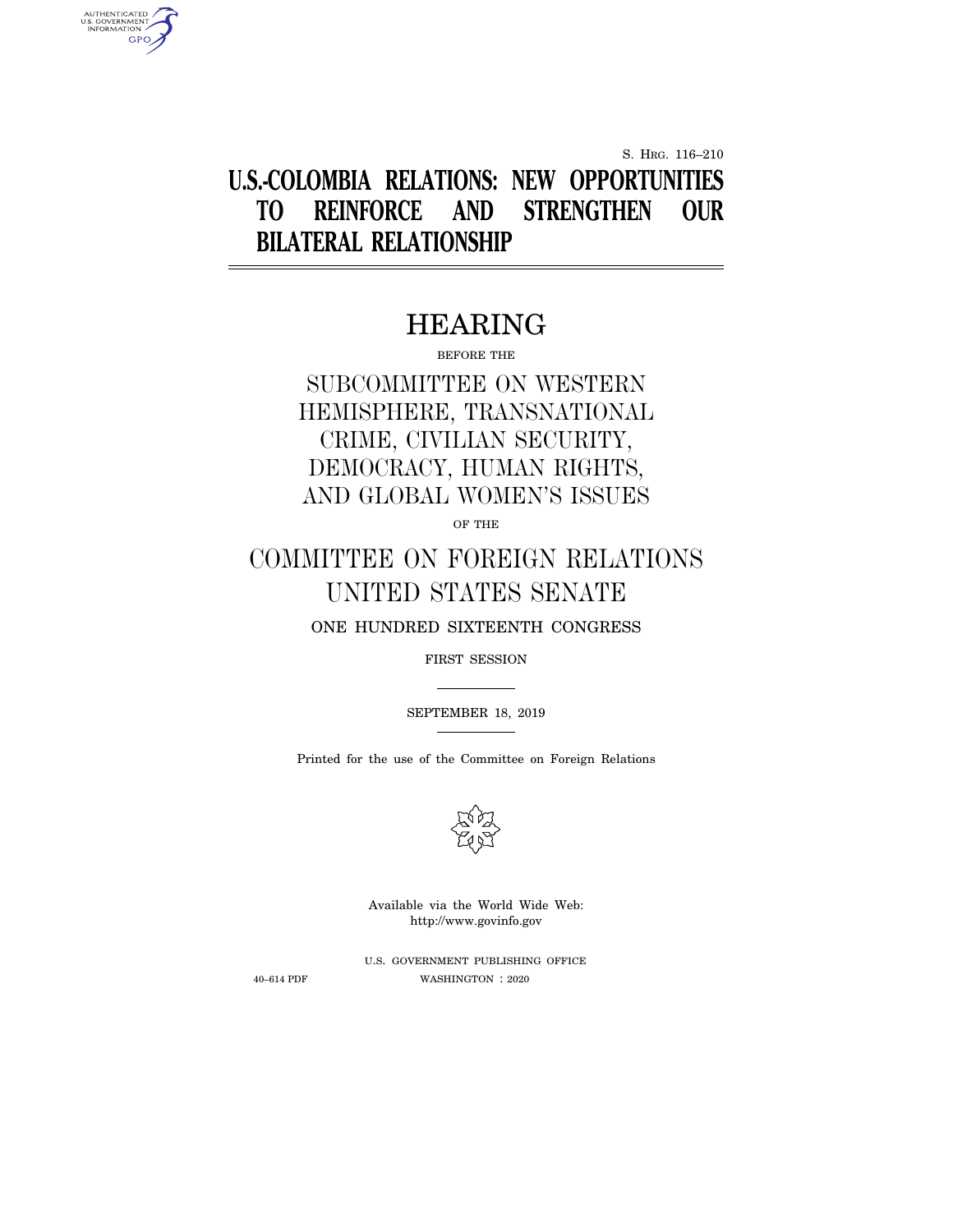#### COMMITTEE ON FOREIGN RELATIONS

JAMES E. RISCH, Idaho, *Chairman*

MARCO RUBIO, Florida RON JOHNSON, Wisconsin CORY GARDNER, Colorado MITT ROMNEY, Utah LINDSEY GRAHAM, South Carolina JOHNNY ISAKSON, Georgia JOHN BARRASSO, Wyoming ROB PORTMAN, Ohio RAND PAUL, Kentucky TODD, YOUNG, Indiana TED CRUZ, Texas

ROBERT MENENDEZ, New Jersey BENJAMIN L. CARDIN, Maryland JEANNE SHAHEEN, New Hampshire CHRISTOPHER A. COONS, Delaware TOM UDALL, New Mexico CHRISTOPHER MURPHY, Connecticut TIM KAINE, Virginia EDWARD J. MARKEY, Massachusetts JEFF MERKLEY, Oregon CORY A. BOOKER, New Jersey

CHRISTOPHER M. SOCHA, *Staff Director* JESSICA LEWIS, *Democratic Staff Director* JOHN DUTTON, *Chief Clerk*

### SUBCOMMITTEE ON WESTERN HEMISPHERE, TRANSNATIONAL CRIME, CIVILIAN SECURITY, DEMOCRACY, HUMAN RIGHTS, AND GLOBAL WOMEN'S ISSUES

MARCO RUBIO, Florida, *Chairman*

ROB PORTMAN, Ohio TED CRUZ, Texas CORY GARDNER, Colorado JOHN BARRASSO, Wyoming BENJAMIN L. CARDIN, Maryland TOM UDALL, New Mexico JEANNE SHAHEEN, New Hampshire TIM KAINE, Virginia

(II)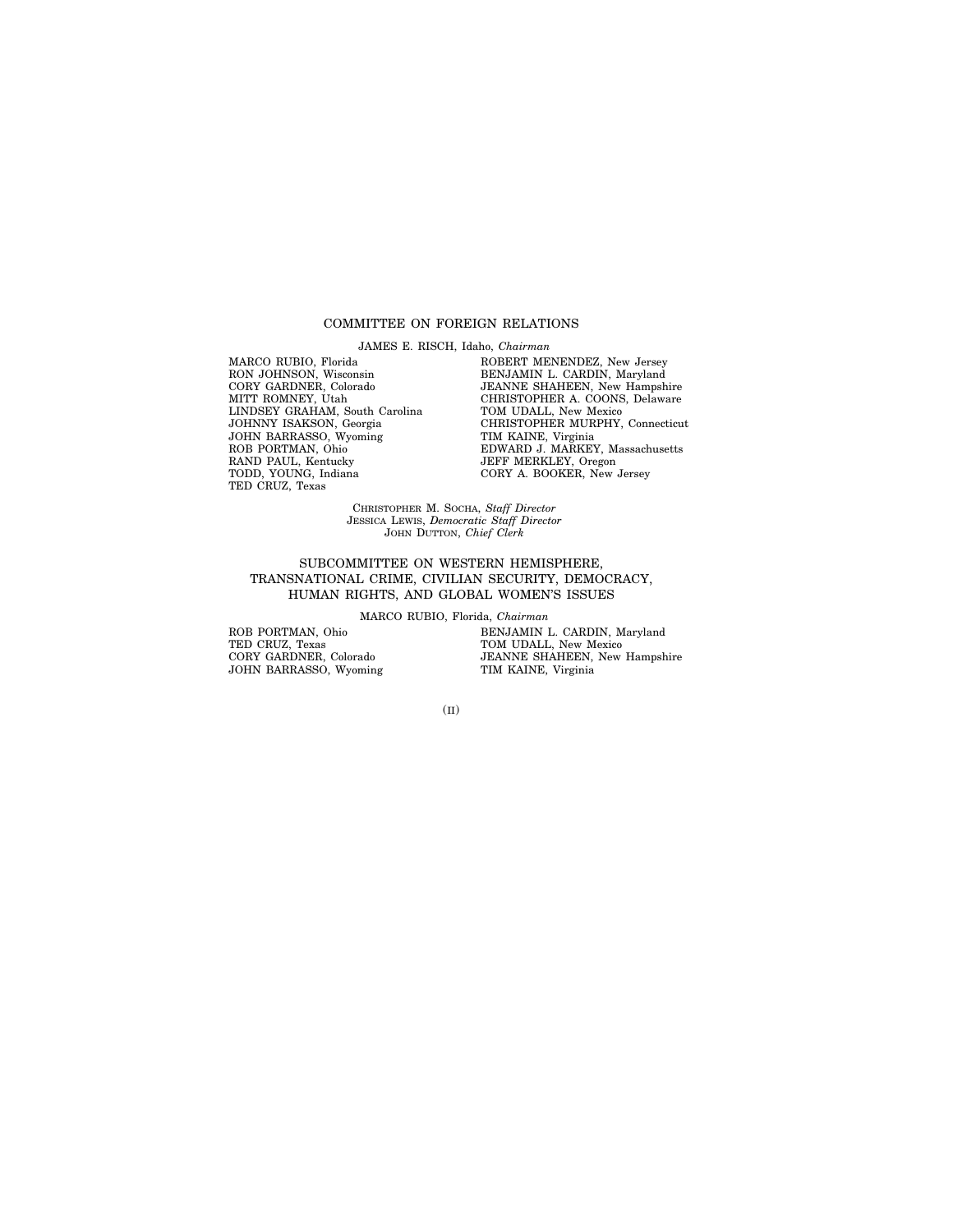# C O N T E N T S  $\overline{\phantom{a}}$

|                                                                                                                                                      | Page     |
|------------------------------------------------------------------------------------------------------------------------------------------------------|----------|
|                                                                                                                                                      | 1        |
|                                                                                                                                                      | 3        |
|                                                                                                                                                      | 5        |
| Madison, Hon. Kirsten D., Assistant Secretary, Bureau for International Nar-<br>cotics and Law Enforcement, U.S. Department of State, Washington, DC | 6<br>8   |
| Barsa, Hon. John, Assistant Administrator for Latin America and the Carib-<br>bean, United States Agency for International Development, Washington,  |          |
|                                                                                                                                                      | 12<br>14 |
| O'Reilly, Kevin, Deputy Assistant Secretary, Bureau of Western Hemisphere                                                                            | 16<br>18 |
| Balling, Christine, Senior Fellow for Latin American Affairs, American For-                                                                          | 36<br>38 |
| Marczak, Jason, Director, Adrienne Arsht Latin America Center, Atlantic                                                                              | 39<br>41 |

# ADDITIONAL MATERIAL SUBMITTED FOR THE RECORD

| The Committee Received No Response From Mr. Jason Marczak for the |  |  |  |     |
|-------------------------------------------------------------------|--|--|--|-----|
| Following Questions Submitted by Senator Benjamin L. Cardin       |  |  |  | -54 |
|                                                                   |  |  |  |     |

(III)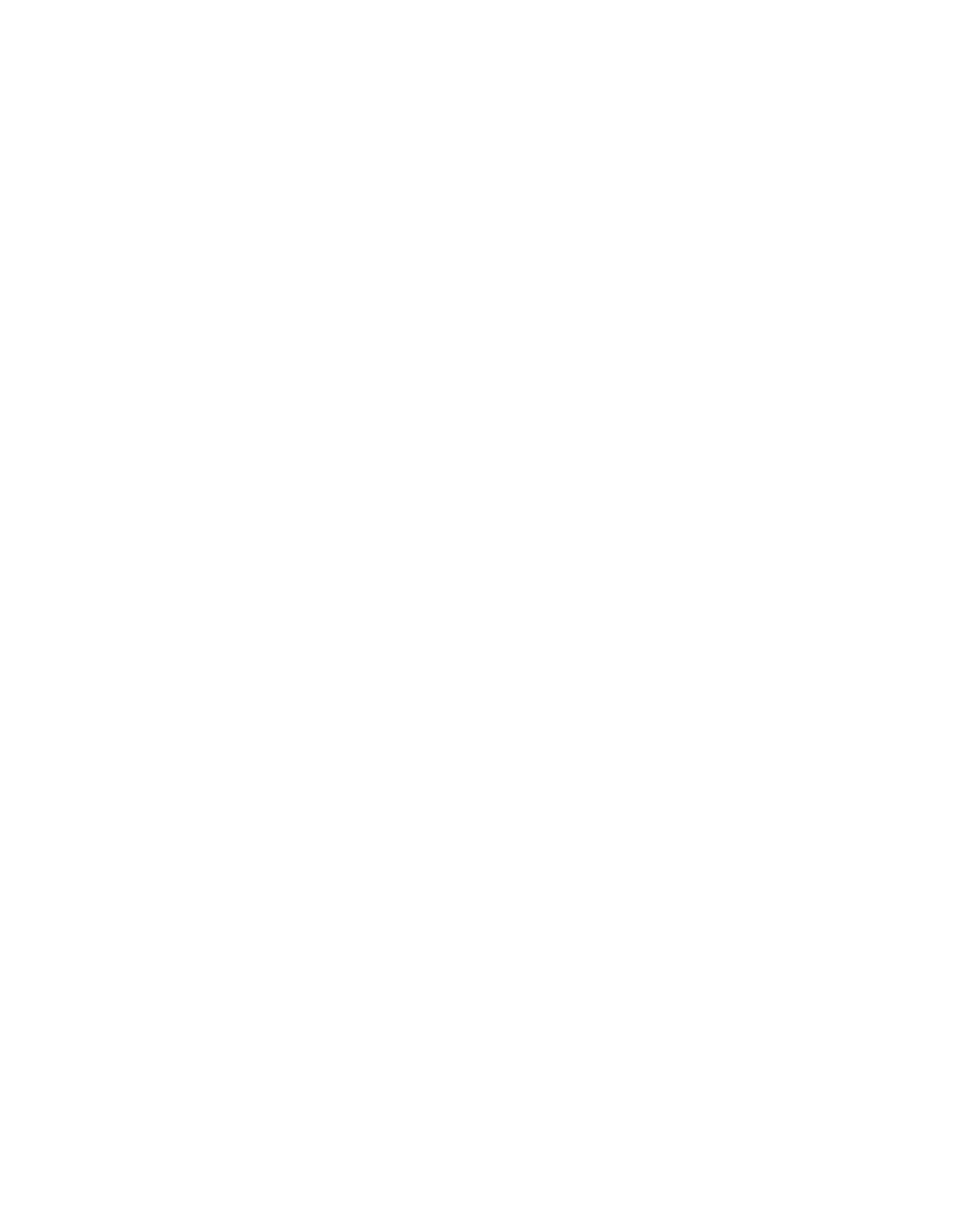# **U.S.-COLOMBIA RELATIONS: NEW OPPORTUNI-TIES TO REINFORCE AND STRENGTHEN OUR BILATERAL RELATIONSHIP**

# **WEDNESDAY, SEPTEMBER 18, 2019**

U.S. SENATE,

SUBCOMMITTEE ON WESTERN HEMISPHERE, TRANSNATIONAL CRIME, CIVILIAN SECURITY, DEMOCRACY, HUMAN RIGHTS, AND GLOBAL WOMEN'S ISSUES, COMMITTEE ON FOREIGN RELATIONS,

*Washington, DC.* 

The subcommittee met, pursuant to notice, at 3:05 p.m. in room SD–419, Dirksen Senate Office Building, Hon. Marco Rubio, chairman of the subcommittee, presiding.

Present: Senators Rubio, Risch, Portman, Cardin, Menendez, Shaheen, and Kaine.

### **OPENING STATEMENT OF HON. MARCO RUBIO, U.S. SENATOR FROM FLORIDA**

Senator RUBIO. Good afternoon. Thank you all for being here. I appreciate your indulgence. We just came out of a vote, so we got a late start here, but I appreciate it.

This subcommittee meeting on the Western Hemisphere will come to order.

The hearing today is on the U.S.-Colombia relationship, and it is entitled ''New Opportunities to Reinforce and Strengthen Our Bilateral Relationship.''

So there are two things I want to achieve with today's hearing, which we have been trying to get for some time now but that we really want to do. First, obviously talk about the U.S.-Colombia relationship—review it, by and large—but second and most importantly, restate our commitment and what we can do to be helpful to Colombia and to the Colombian people.

And at the outset, I would say it is impossible to talk about Colombia today without talking about Venezuela and the destabilizing impacts that that crisis is having, beginning of course with over 1.4 million Venezuelan migrants who are now living in Colombia, reportedly over \$1 billion a year that the Colombian Government is now spending on social services and health care and the like, and also the threat that is posed, the direct threat, to the Colombian state, to peace and security in Colombia by armed narcoterrorist elements operating with impunity just across the border with the open support and cooperation of the Maduro regime. And that poses a threat not just to Colombia but ultimately to our secu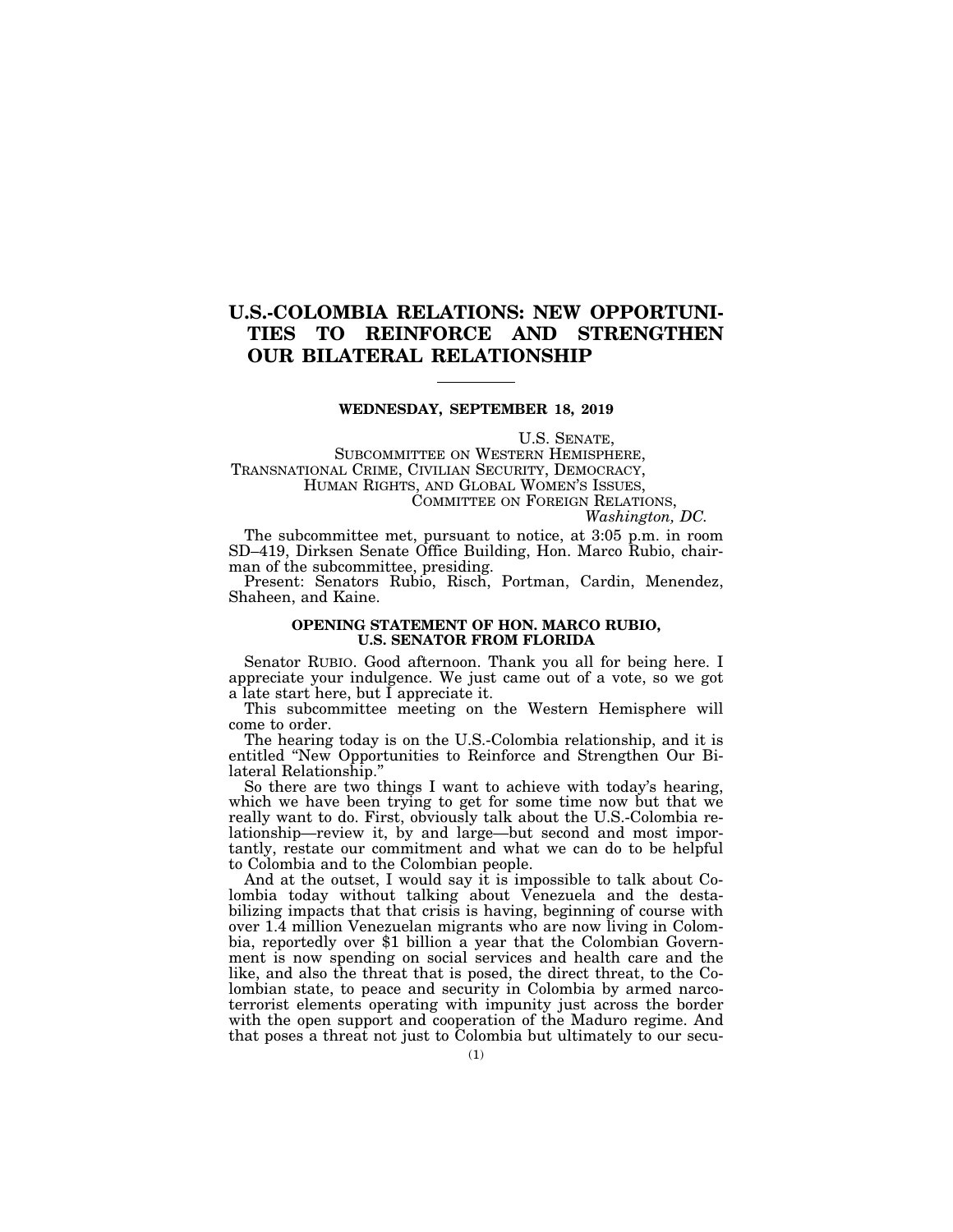rity interests and to the region at large. Today that safe haven that the regime has provided is for two organizations that the State Department has designated as foreign terrorist organizations, the FARC and its dissident elements that are now there and the ELN.

So this will be an opportunity to hear from our witnesses who will provide an update on the implementation of the so-called peace accord on the new government now that has been there for over close to a year and the political dynamics, the direct U.S. interests that are threatened and impacted by what is happening there today, and then some ideas about how to strengthen our cooperation on all these issues.

Just some key facts that I want to leave here on the record. It is my view that Colombia is our strongest, most capable ally in the Western Hemisphere on a series of fronts. For me personally, obviously there are many Americans of Colombian descent that reside in the United States, including a substantial portion of my family since my wife is of Colombian descent. But that is not why we are doing our hearing, but nonetheless we are. But it is a very vibrant community, very engaged and involved.

Colombia—I know this issue from having been around it even predating my public service—has a very long history, a very long struggle to restore peace in the country. They have been plagued for decades first by very powerful and murderous drug cartels, by these Marxist and narcoterror insurgencies. And this has been a bipartisan mission under both Republican and Democrat administrations to support Plan Colombia and Colombian-led initiatives to ensure stability in the country. It really began under the leadership of former Colombian President Uribe.

And the important work continues to this day through the current administration. The support for the new Duque administration is paramount for our cooperation on shared diplomatic security, counternarcotics, rule of law, human rights, and economic development.

And so with the combination of the generous support of the American people and the incredible work and sacrifices made by the Colombian people, Plan Colombia became a model for effective and targeted foreign assistance. After many years of negotiations with some of these FARC elements, former Colombian President Santos, President Duque's predecessor, concluded what I personally viewed as—but again, it was not for us to make this decision, but what I viewed as a peace accord with significant flaws with the largest guerilla organization in Colombia, the FARC, which is a terrorist organization. It is well known for plotting against the Colombian Government from its safe haven in Venezuela, and they are frankly responsible for the deaths of Colombian police officers and innocent civilians in just the last year. In just the last year, they have conducted attacks they have claimed credit for.

There is another narcoterror group, which I mentioned: the ELN. They have over 1,000 fighters inside of Venezuela. And now they have been joined by these dissidents of the FARC elements who are also operating in the same area right there in the border region.

And so now thousands of ELN and FARC dissident fighters are newly re-energized by recent defections from some who were cooperating with the peace accord and then defected and, as I said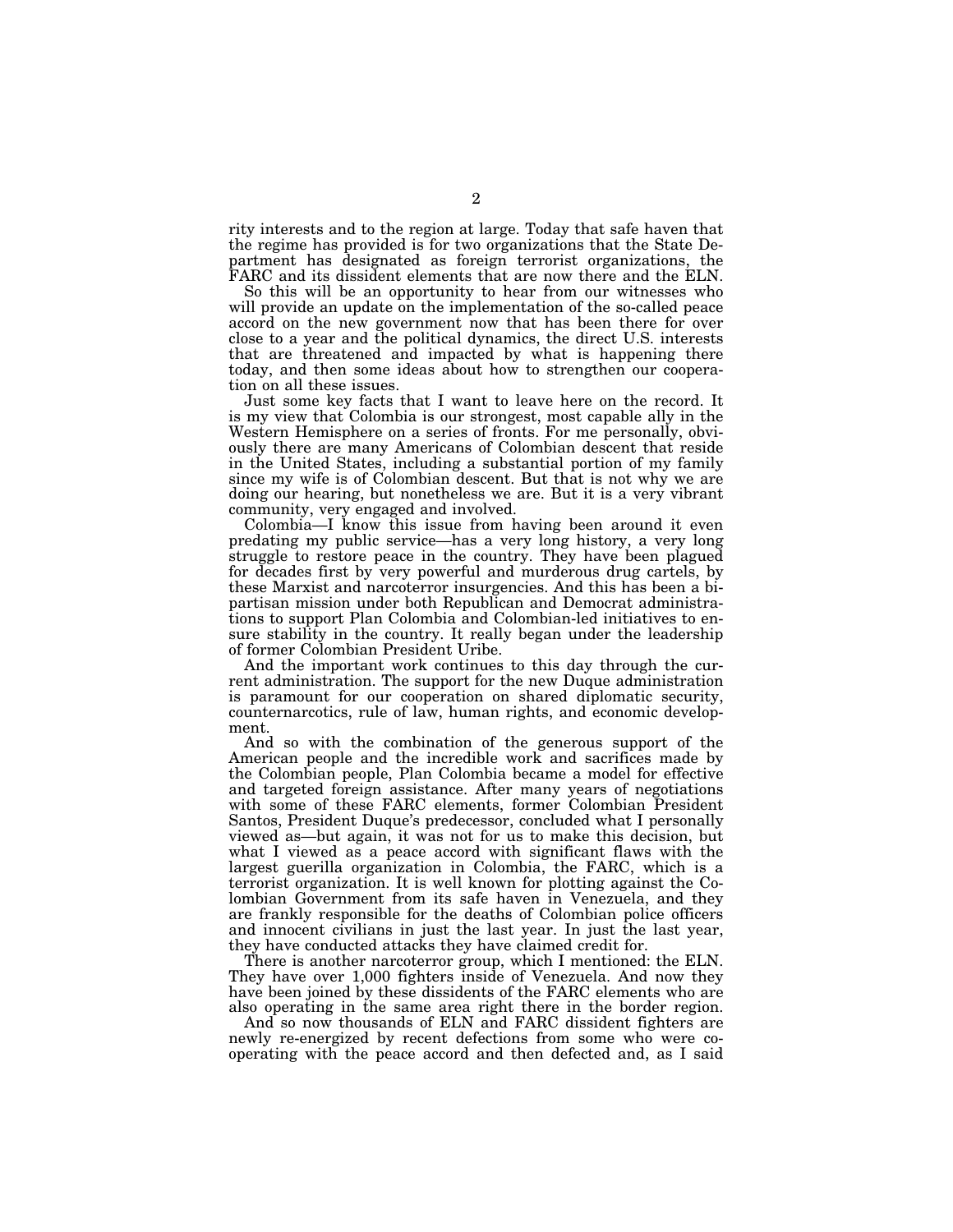earlier, by the open support of the Maduro regime. And this presents a very serious security challenge to the region, to Colombia, and ultimately to our nation's interests as well.

Human rights violations against civic leaders are also a concern. Both the Inter-American Commission on Human Rights of the OAS and the U.N. Office of High Commissioner have reported and verified the killings of human rights defenders and social leaders.

I believe President Duque has taken strong steps to ensure Colombia remains stable. He has even gone to great lengths to preserve aspects of the peace agreement, aspects frankly that were favorable to the FARC. Unfortunately, these efforts were met with high level defections and a return to narcoterrorism for many of the FARC's leaders and followers. So I believe we, indeed, are living a critical moment not just for Colombia but for the region.

Earlier this year, I wrote an op-ed that recommended some steps that the United States could take to support Colombia and the Duque administration specifically that our country should provide strong support and financial assistance to continue this fight against the illicit flows of cocaine through our borders. And this includes things like providing unmanned aircraft or drones that can spray coca crops, increasing intelligence support to operations targeting these illegally armed groups, ensuring additional equipment, funding, and training for riverine units.

I hope that our witnesses today will explain the critical nature of these programs and the challenges that they address and reassure this subcommittee that assisting Colombia remains a top priority for this administration.

I would like to close by recognizing the significant steps taken by the Duque administration not only in welcoming, as I said, over 1.4 million migrants fleeing the manmade catastrophe created by the Maduro crime family, but also for being a strong partner to the United States in the fight against external forces that aim to destabilize our region.

And with that, I now recognize my colleague, the ranking member, Senator Cardin.

# **STATEMENT OF HON. BENJAMIN L. CARDIN, U.S. SENATOR FROM MARYLAND**

Senator CARDIN. Well, let me thank Senator Rubio and his wife for this hearing.

[Laughter.]

Senator CARDIN. This is an important relationship, the United States and Colombia. We have invested about \$10 billion in Plan Colombia. I believe that was a wise investment for U.S. interests. We are now moving towards the implementation of the peace that eluded us for five decades. And there are many reasons why this has been a wise investment to change the relationship to a very strong relationship between Colombia and the United States.

First, combating the narcotics traffic. We know that is a major challenge. It has been a major challenge. We have ended the civil war and implemented an historic peace accord, and today Colombia is helping us meet one of the largest migration crises in our lifetime from Venezuela.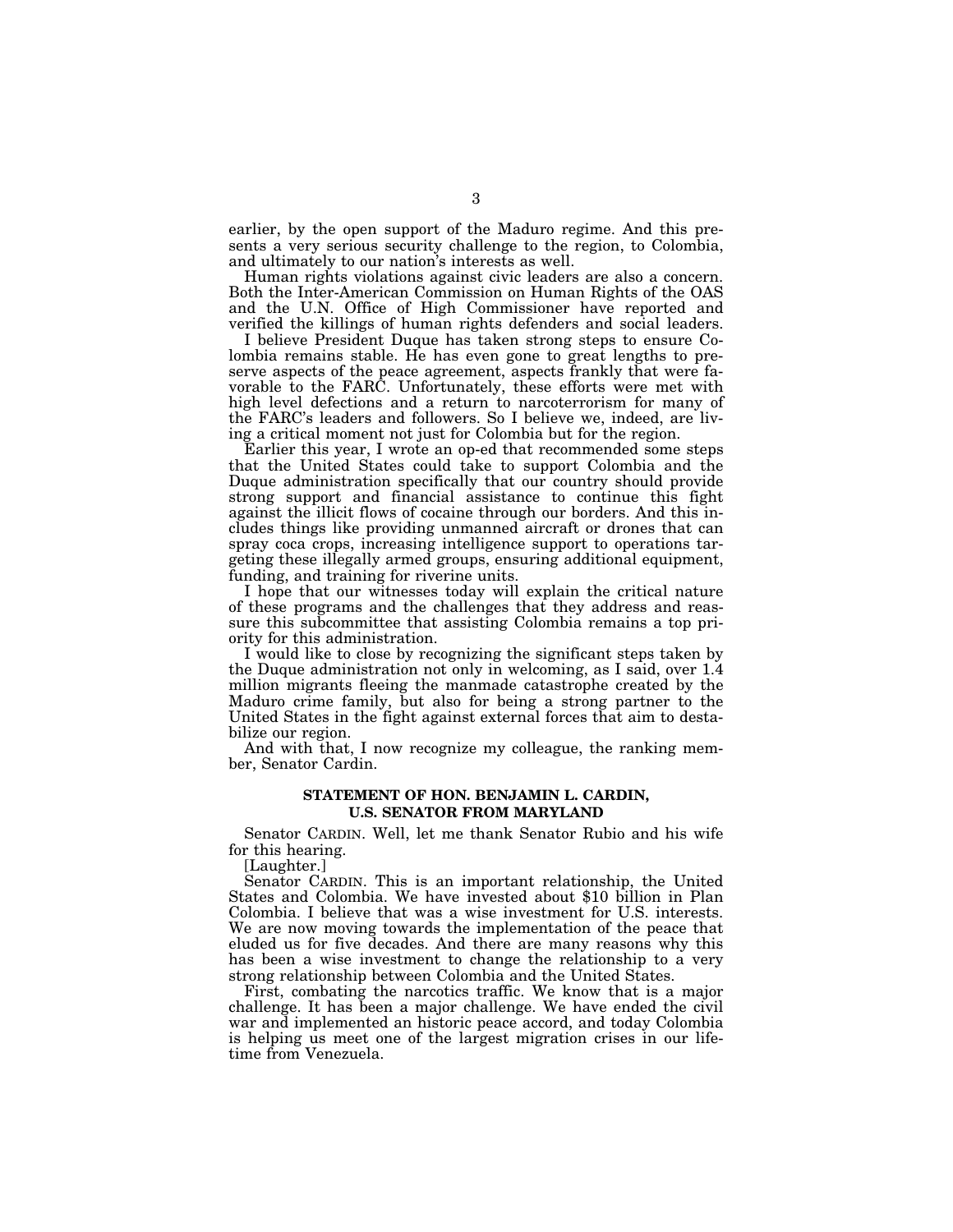In regards to drug trafficking and the trade, progress has been made. There is no question about that. But there is still a major hub for cocaine production and distribution in our hemisphere. And it is, I think, critically important that we strengthen the partnership between the United States and Colombia to deal with the drug trafficking issues.

The coca farmers need the tools and training to develop alternative sources of income. And when we look at the geography where most of these farmers are located, they are concentrated in areas that are most vulnerable to armed groups responsible for the internal conflict in Colombia. That is going to require our support to be able to deal effectively with that challenge.

Implementation of the peace accord, November 2016, five decades-long civil war with FARC. The Santos Government negotiated an agreement. The Duque government now is charged with making sure that it is implemented. Yet, on August 29, a faction of FARC has indicated that they would be taking up arms. They have not done that yet, but we know that we have to be very attentive so we do not go back to the type of violence that we saw before the peace accord. This is not going to be easy, and it has been made a lot more difficult because of the challenges the chairman mentioned in regards to migration from Venezuela.

We do not know the exact count of how many Venezuelans are in Colombia. We believe it is around 1.4 million. That is an incredible burden to any country, but for a country that is struggling in transition like Colombia, it is an incredible hurdle to have to overcome. And that number could increase. There are indications that as many as 600,000 more could be coming in from Venezuela. Clearly, Colombia cannot deal with that without a strong partnership from the United States.

In April, Senator Blunt and I introduced a resolution reinforcing our commitment to working in partnership with Colombia. This legislation, first and foremost, reaffirms U.S. Government support for the Colombian people as they work towards peace and stability in the territories previously in conflict. It commends the Government of Colombia's progress thus far and recognizes the United Nations verification mission for its role in implementing the 2016 peace accords and disarmament. It asks the Colombian Government to make protecting community leaders and human rights activists a top priority. And finally, it urges the United States Secretary of State to strengthen the U.S.-Colombia partnership by continuing our security and the anti-narcotics cooperation, supporting the peace accord and its Special Jurisdiction for Peace, and contributing to the aid needed to support Venezuelan migrants in Colombia.

I am proud also to co-chair the Atlantic Council's U.S.-Colombia Task Force with Senator Blunt. I want to thank our witness, Jason Marczak, the Director of the Atlantic Council's Adrienne Arsht Latin America Center, for his role in bringing together this bipartisan, binational, multi-sectoral group to increase cooperation and improve outcomes for the goals shared between the United States and Colombia. We look forward to the release of the U.S.-Colombia Task Force report later this month.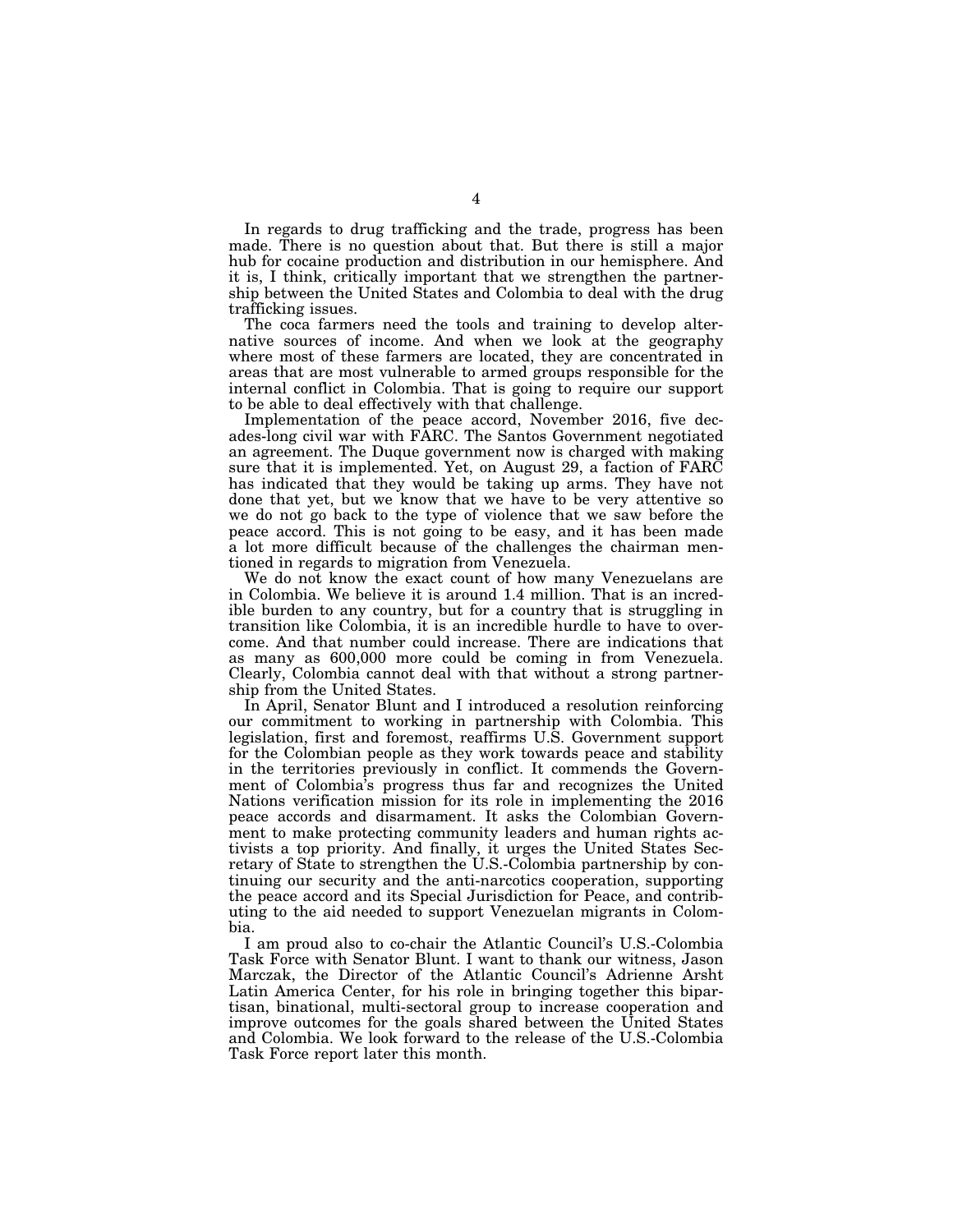I remain committed to working with my colleagues on both sides of the aisle to bolster the U.S. partnership with Colombia, increase U.S. engagement on combating narcotics production and trafficking, uphold the 2016 peace accords, and providing both vulnerable Colombians and Venezuelan refugees the critical help they need in Colombia. But also it is important for the stability of our own Western Hemisphere.

I look forward to hearing from the witnesses as we probe these issues.

Senator RUBIO. Thank you.

I will recognize the ranking member of the full committee who I know has a keen interest in these items.

#### **STATEMENT OF HON. ROBERT MENENDEZ, U.S. SENATOR FROM NEW JERSEY**

Senator MENENDEZ. Thank you, Mr. Chairman. I want to thank you and Senator Cardin for this incredibly important hearing. I do not always come to hearings of the subcommittees of the full committee. But in this particular case, the hearing on Colombia is of particular importance and interest to me.

Having traveled to Colombia in July for talks with President Duque, his administration, and civil society leaders, I remained convinced that Colombia is our single most important partner in South America. Our strategic partnership stands as a model in the hemisphere.

So I look forward to hearing from today's panel on our long-term vision for strengthening this partnership, as well as how we can best support Colombia in addressing current challenges, including challenges to its 2016 peace accord, challenges related to counternarcotics and from the Venezuelan crisis.

Without a doubt, the recent move by a former FARC commander to return to arms marks the single greatest setback to Colombia's young peace accord. Press reports indicating that this group of FARC dissidents is operating out of Venezuela underscores the nefarious nature of Maduro's dictatorship.

But this development is not the only challenge to accord implementation. I am deeply concerned about the violence faced by civil society across Colombia. As I heard from Colombian social leaders in July, their heartbreaking stories underscore the fragility of peace.

I hope to hear from INL and USAID about how we can best support our Colombian partners as they address this violence, expand state presence, and implement the accord. And while the 2016 accord is far from perfect, it is the best opportunity that the Colombian people have to heal the scars of decades of civil war.

It is also essential that we remain unwavering in our cooperation to help Colombia combat high levels of coca cultivation and cocaine production. Historic levels of cultivation leveled off this year, and I give that credit to the Duque administration. But we have to expand efforts to help them drive down these numbers.

Specifically, I look forward to hearing a comprehensive strategy from INL that attacks every aspect of trafficking operations, including emphasis on eradication but also increased initiatives to strengthen the rule of law and address money laundering.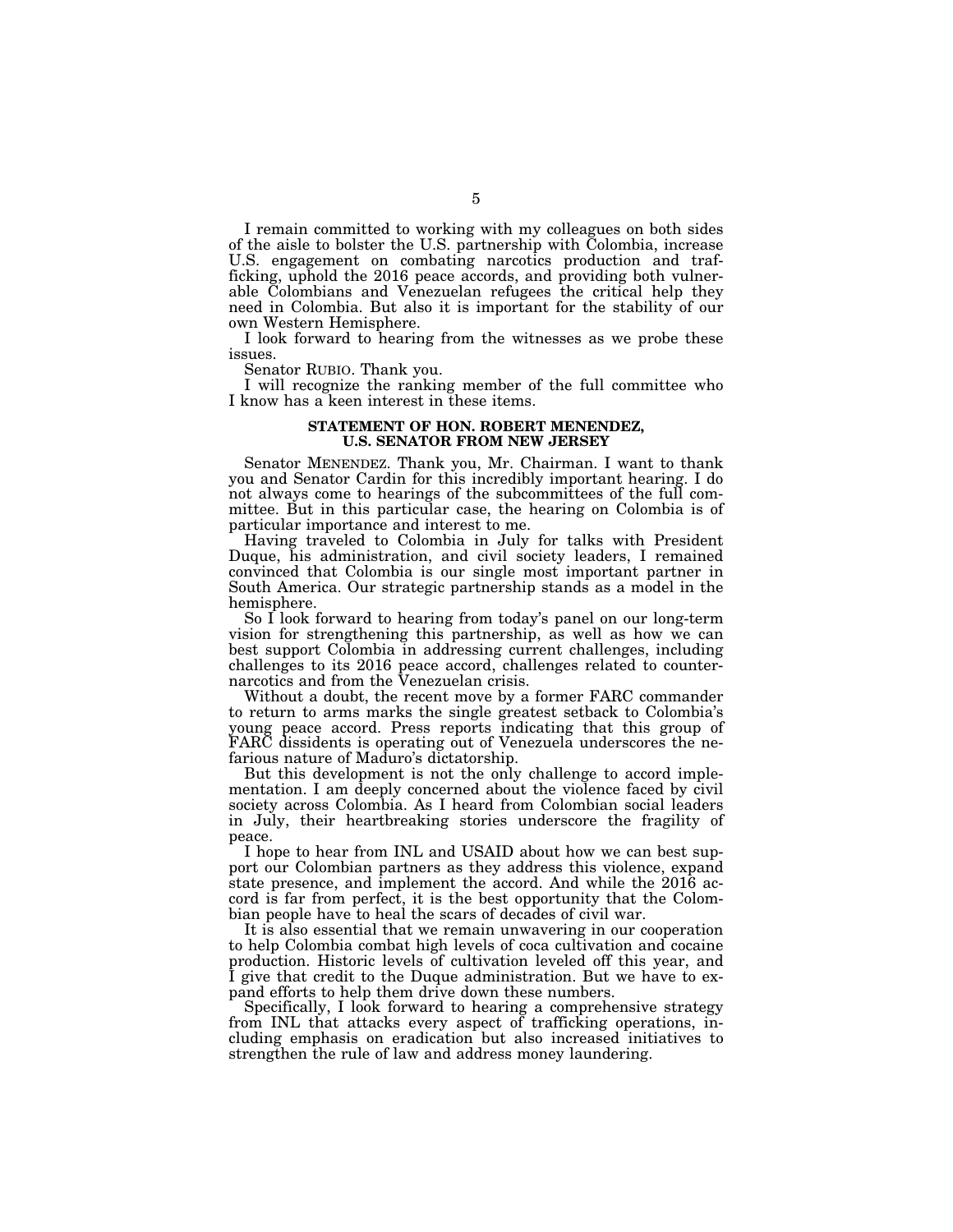I also hope to hear how USAID reinforces INL programs and Colombian initiatives to create programs for transitioning to the legal economy.

Finally, I am deeply concerned about the destabilizing nature of Venezuela's refugee crisis. During my travel to Cúcuta in July, I heard directly from individuals fleeing the humanitarian tragedy in Venezuela and saw its impact on Colombian communities. 30,000 people crossing every day, Venezuelans crossing every day, on the bridge to get basic foodstuffs and essentials that they cannot get in Venezuela. But 10 percent of those stay in Colombia every day.

So I commend the administration for dedicating more than \$300 million across the region to address the Venezuelan exodus, but we need to lead a global response. I have been advocating a donors' conference that matches the magnitude of the crisis.

And if we want to have any credibility in this process, we must provide temporary protected status to Venezuelans in the United States. You cannot have a travel advisory that says do not travel to Venezuela and then send back people to Venezuela who should be here under TPS.

Let me close by saying I caution that comments like President Trump's claim in March that Colombia, quote, ''has done nothing for us'' are blatantly false and risk undermining our strategic partnership. For two decades, there has been bipartisan consensus on supporting Colombia, and I look forward to reaffirming that support when I host President Duque in New Jersey this weekend.

With that, I want to thank our witnesses, the chairman, and the ranking member. And I appreciate the opportunity.

Senator RUBIO. Thank you.

We will have two panels. Our first panel is administration officials: the Honorable Kirsten Madison, who is the Assistant Secretary for the Bureau of International Narcotics and Law Enforcement Affairs; the Honorable John Barsa, Assistant Administrator for Latin America and the Caribbean at USAID; and Mr. Kevin O'Reilly, Deputy Assistant Secretary for the Bureau of Western Hemisphere Affairs at the State Department. We will begin with you, Ms. Madison. Thank you.

# **STATEMENT OF HON. KIRSTEN D. MADISON, ASSISTANT SEC-RETARY, BUREAU FOR INTERNATIONAL NARCOTICS AND LAW ENFORCEMENT, U.S. DEPARTMENT OF STATE, WASH-INGTON, DC**

Ms. MADISON. Thank you very much for the opportunity to appear before this distinguished subcommittee.

The drug trade in Colombia directly and adversely affects the safety, security, and health of Americans. Colombian cocaine contributes to the rising overdose rates in the United States, particularly when combined with synthetic opioids. In 2017, nearly 14,000 Americans died of cocaine overdose, the highest on record since 2006, and three-quarters of these cases also involved opioids. U.S. foreign assistance to Colombia, and every gain made against the production and trafficking of cocaine, saves American lives.

In 2018, the United States and Colombia committed to a 5-year goal to cut coca cultivation and cocaine production levels in half by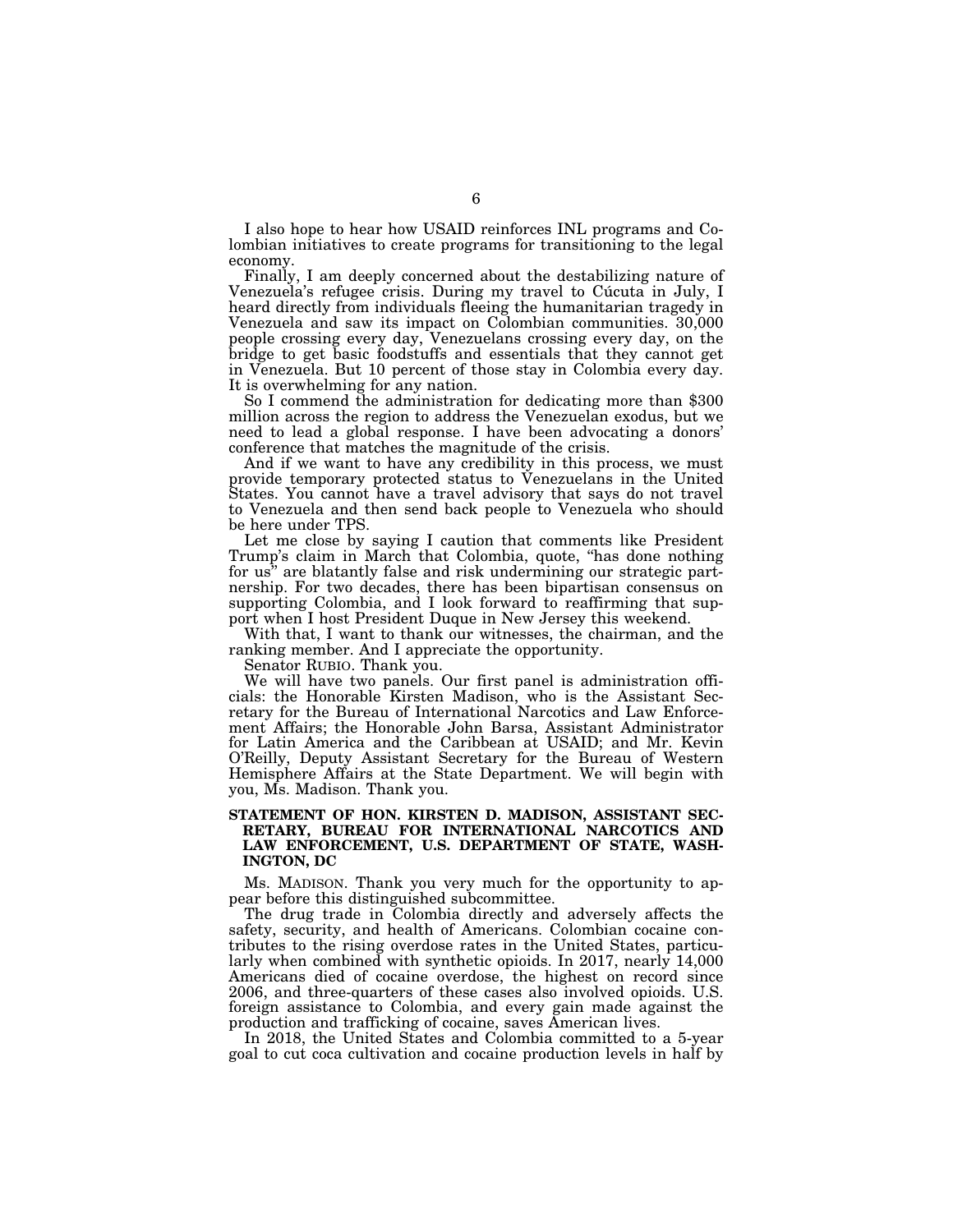2023. Colombia made very early progress in rolling back record high coca cultivation and cocaine production levels with production levels in 2018 decreasing for the first time since 2012, and that is really due to President Duque's aggressive counternarcotics policies and courageous work by the Colombian police, the military, and teams of civilian eradicators. It is also the direct result of our steadfast support.

We have a long road ahead, but I am confident that with robust U.S. assistance, the Colombian Government can succeed. We have a common goal. We have a plan that is yielding results. And most importantly, I think there is political will on both sides to tackle this challenge together.

I was actually on the staff of this committee when Congress was considering whether or not to invest and invest big in Plan Colombia. In those days, the conversation was about the potential for Colombia to become a failed state. How far we have come. Security gains under Plan Colombia led to the end of the region's longest conflict. The recent call to arms by FARC dissidents with strong ties to Venezuela and elsewhere is intended to undermine the nascent peace and the security won by Colombia's police and military, but I think this should only strengthen our resolve to stand by the Colombian people as they work to secure a just and enduring peace, a peace that they deserve.

Colombia's narcotics challenge is linked inextricably, I think, to the Venezuela crisis. The ELN and FARC dissident groups and other transnational organized criminal groups operate from within Venezuela. In many cases, these drug traffickers and armed groups benefit from the enabling environment created by the illegitimate Maduro regime. And I think, frankly, that our investments in the strong partnerships with Colombia, Peru, and our recent restart of the program in Ecuador are critical to counteracting the sort of poisonous effect that Venezuela is having on the crime and drug front.

My written testimony details Colombia's counternarcotics successes and developments through the last year, but let me highlight a few.

President Duque quadrupled the civilian manual eradication groups from 23 to more than 100 groups and brought the cultivation numbers down for the first time since 2012. That is a big accomplishment. In the first 6 months of 2019, Colombia destroyed 56 percent more coca, nearly 70 percent more coca base labs, and 5 percent more cocaine labs than in the same period in 2018. In 2019, the Colombian army captured nearly 2,200 members from the ELN, FARC dissident groups, and Clan del Golfo—nearly double the number arrested in 2018.

INL provides significant support for manual eradication, the backbone of President Duque's eradication program. We intend to support, if the Colombians decide to proceed, the start of a safe and effective Colombian-led aerial eradication program following the Colombian Constitutional Court's clarification on the issue.

Frankly, eradication is only part of the solution. The key to our success and sustainability is supporting Colombia's whole-of-government approach that expands rural governance and development across the country. Among other steps to promote rural security and governance, INL is constructing rural police bases in key nar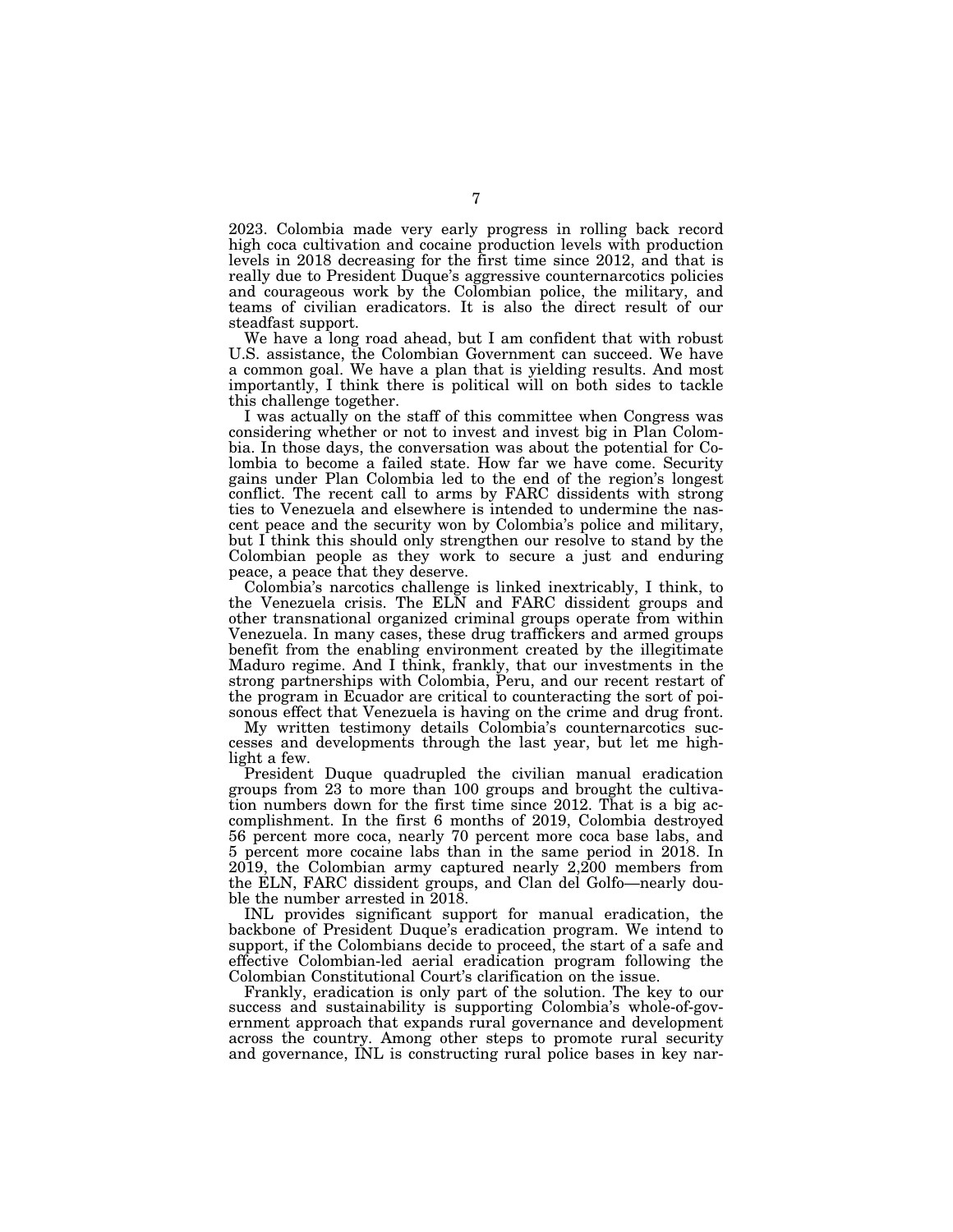cotics trafficking and historically FARC-controlled areas and working on professionalization of police and on getting them more present in rural areas of the country where they can have an impact on the daily lives of ordinary Colombians.

USAID efforts, as my colleague can further attest, are also critical in partnership with this. INL's rule of law and rural security programs, in tandem with USAID's alternative development and land titling activities, are fundamental to supporting Colombia's effort to meet the basic needs of rural communities and to crowd out criminal actors.

Alongside our eradication, interdiction, and rural security efforts, INL is helping the Colombians to go after the profits of criminal groups by working on anti-money laundering training and support for managing seized assets. Our investments in judicial training and technical assistance can help to build Colombia's capacity to prosecute complex crimes, including financial crimes, illicit gold mining, and crimes against human rights defenders and social leaders. Our efforts to promote the rule of law and the protection of human rights in rural areas are linked directly to our counternarcotics efforts. It is no accident that the killings of human rights defenders are most prevalent where you find armed criminal groups and coca growth.

My January visit to Colombia, days after an attack on the Colombian National Police Academy in Bogota´ that killed 22 and left dozens wounded, frankly underscored for me that Colombia's efforts to fight back against criminal elements and violent actors really comes at a great cost. It also underscored for me that our partnership is still very much needed. Reaching our shared goal requires Colombia to eradicate coca at unprecedented levels, to work with its neighbors, and to allocate substantial resources towards counternarcotics, and it requires the United States and others to remain engaged and to support the effort. Our interests in the region lie in Colombia's success, but at its most fundamental level, our engagement and support is also essential to stemming the deadly flow of drugs to the United States and saving American lives.

I am going to stop there, and I look forward to your questions. [The prepared statement of Ms. Madison follows:]

#### PREPARED STATEMENT OF HON. KIRSTEN D. MADISON

Chairman Rubio, Ranking Member Cardin, distinguished Members of the Subcommittee; thank you for the opportunity to appear before you today to discuss the critical importance of our counternarcotics and security cooperation with Colombia. Colombia remains one of our closest allies in the hemisphere. We have worked together for decades to fight narcotics and transnational organized crime, which negatively affect both our nations.

In 2018, the United States and Colombia committed to a 5-year goal to cut coca cultivation and cocaine production levels in half by the end of 2023. As President Trump recently noted in the Presidential Determination on Major Drug Transit or Major Illicit Drug Producing Countries for Fiscal Year 2020, Colombia has made early progress in rolling back the record-high coca cultivation and cocaine production levels. This is result of President Duque's aggressive counternarcotics policies and courageous work by the Colombian police and military. It is also the result of our steadfast support. According to the most recent U.S. government estimates, Colombian coca cultivation and cocaine production levels in 2018 decreased for the first time since 2012, following dramatic increases from 2013 to 2017. We still have a long road ahead to meet our ambitious goal and reduce the amount of cocaine entering the United States, but I am confident that, with robust U.S. support, the Colom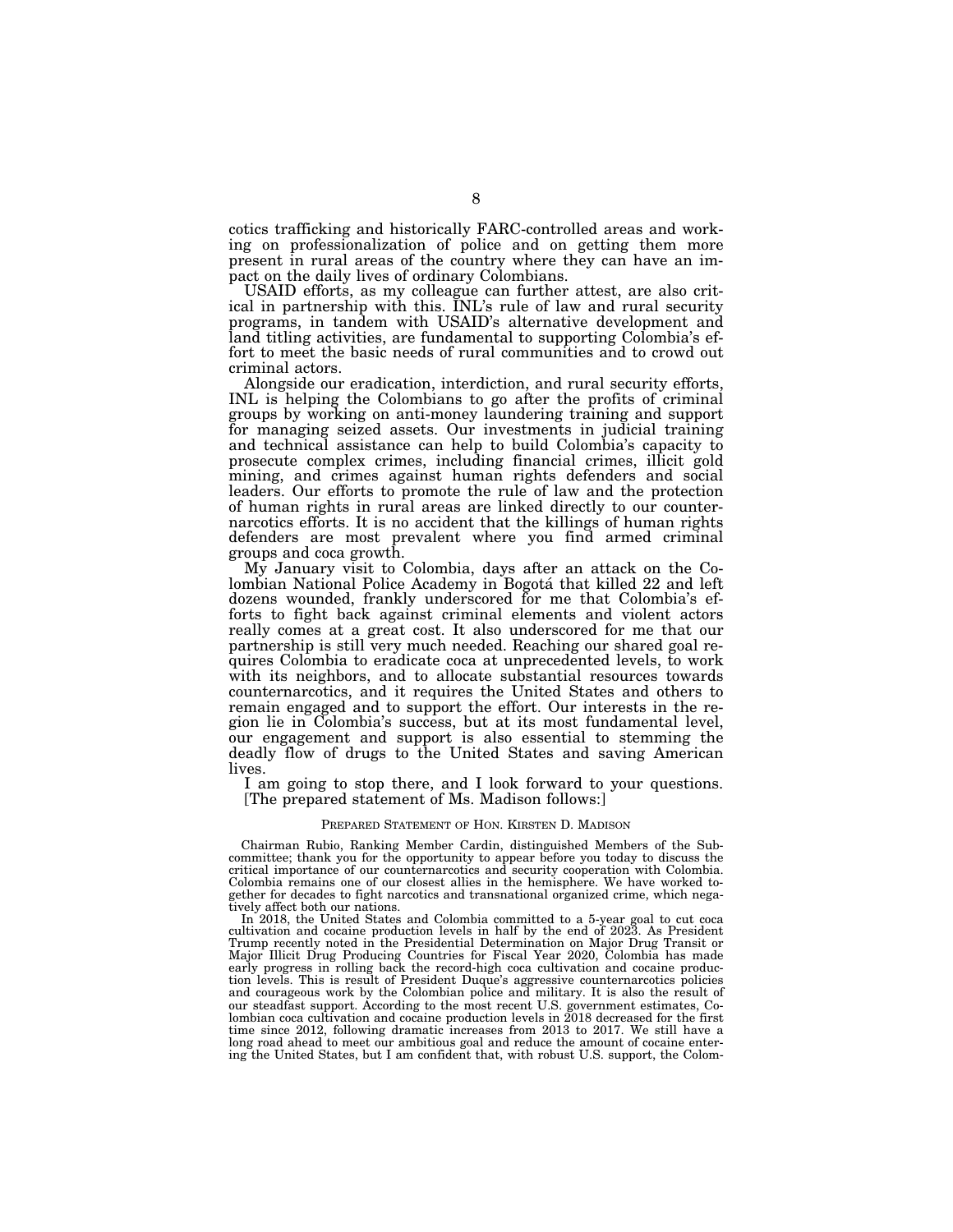bian government can reverse the troubling trends of the drug threat President<br>Duque inherited just a year ago. We have a common goal, we have a plan that is<br>already yielding results, and, most importantly, under President we share the political will to tackle this challenge together.

I was on the staff of this Committee when Congress was considering whether or not to invest—and invest big—in Plan Colombia. In those days, the conversation was about the potential for Colombia to become a failed state. How far Colombia has come from those days. In the past two decades, Colombia transformed from a near-failed state to a vibrant democracy with a stable, market-oriented economy. Joint efforts through Plan Colombia produced security gains that led to the end of the longest conflict in the region's history. Colombia's police and military now have model units for the region that export their security expertise to other partners, acting as a force multiplier of U.S. counternarcotics investment. The recent call to arms by former Revolutionary Armed Forces of Colombia (FARC in Spanish) leaders is troubling, but these latest actions are intended to undermine the nascent peace and security that was won by Colombia's police and military and which the Colombian people want and deserve. We need to stand by Colombia as they press ahead.

At the same time, the global narcotics threat has changed significantly. Illicit armed groups have adapted and transformed from hierarchical, centralized structures to more diffuse, nimble, and interconnected transnational networks empow-ered by modern technology. That evolution has made responding to transnational organized crime (TOC) harder. Traffickers also exploit encrypted peer-to-peer mes-saging applications and other emerging communication technologies to circumvent law enforcement. To ensure the success of our counternarcotics investments, we too must adapt. This administration has committed resources and energy toward building a resilient whole-of-government approach to fighting the drug epidemic on all fronts, and my dedicated team, the Bureau of International Narcotics and Law Enforcement Affairs (INL), is on the frontlines of American diplomacy in this effort. In short, we must build on the successes of Plan Colombia to address the threats of today and the future.

The drug trade is not only a threat to Colombia—it directly affects the safety, security, and health of Americans. Colombia is the world's largest producer of cocaine and the source of over 90 percent of the cocaine seized in the United States. Cocaine originating from Colombia contributes to the rising drug overdose rates in the United States, particularly when combined with synthetic opioids like fentanyl. In 2017, nearly 14,000 Americans died of cocaine overdose—the highest number on record since 2006. Three-quarters of these deaths involved opioids.

U.S. foreign assistance to Colombia and every single gain made against the production and trafficking of cocaine saves American lives.

The Colombian counternarcotics challenge is inextricably linked to and made worse by the Venezuela crisis. The National Liberation Army (ELN in Spanish) and FARC dissident groups, and other Colombia-based TOC groups operate from within Venezuela and use it as a safe haven from Colombian law enforcement. TOC groups bribe corrupt Venezuelan officials to traffic Colombian drugs through Venezuelan territory, with no pushback from the illegitimate Maduro regime. In many cases, these drug traffickers and armed groups, benefit from the covert assistance of Maduro's corrupt regime. The United States has sanctioned many senior Maduro officials for their complicit support of the drug trade, arms trafficking, and systemic corruption. Colombian air force radar data shows the number of narco-flights originating in Venezuela increased from 66 in 2015 to 224 in 2018, with each flight moving hundreds of kilos of Colombian cocaine north. At the same time, more than 1.4 million Venezuelans who fled the oppressive Maduro regime are living in Colombia, placing a significant strain on the Colombian government's resources, including those of the security services. Our investments in a strong partnership with Colombia, Peru and—most recently—the relaunch of our programs in Ecuador are critical to countering the poisonous impact of today's Venezuela.

Colombian drugs fuel the cycle of narcotrafficking violence, corruption, and insecurity in Central America and Mexico that contributes to the migration crisis on our border. We know Colombian drug traffickers forge business relationships with Mexican cartels. Most of the cocaine trafficked from Colombia transits Central America, and it is a significant contributor to the corruption, weak rule of law, and transnational crime plaguing the Northern Triangle, and driving migration from those countries through Mexico to the U.S. border. We are working with our Central American counterparts to address these issues and, importantly, so are the Colombians.

In President Duque we have a partner who has made combating narcotics a top priority for his government, committing resources and political capital to achieve our shared goals. To reach the 5-year goal, the U.S. government is assisting Presi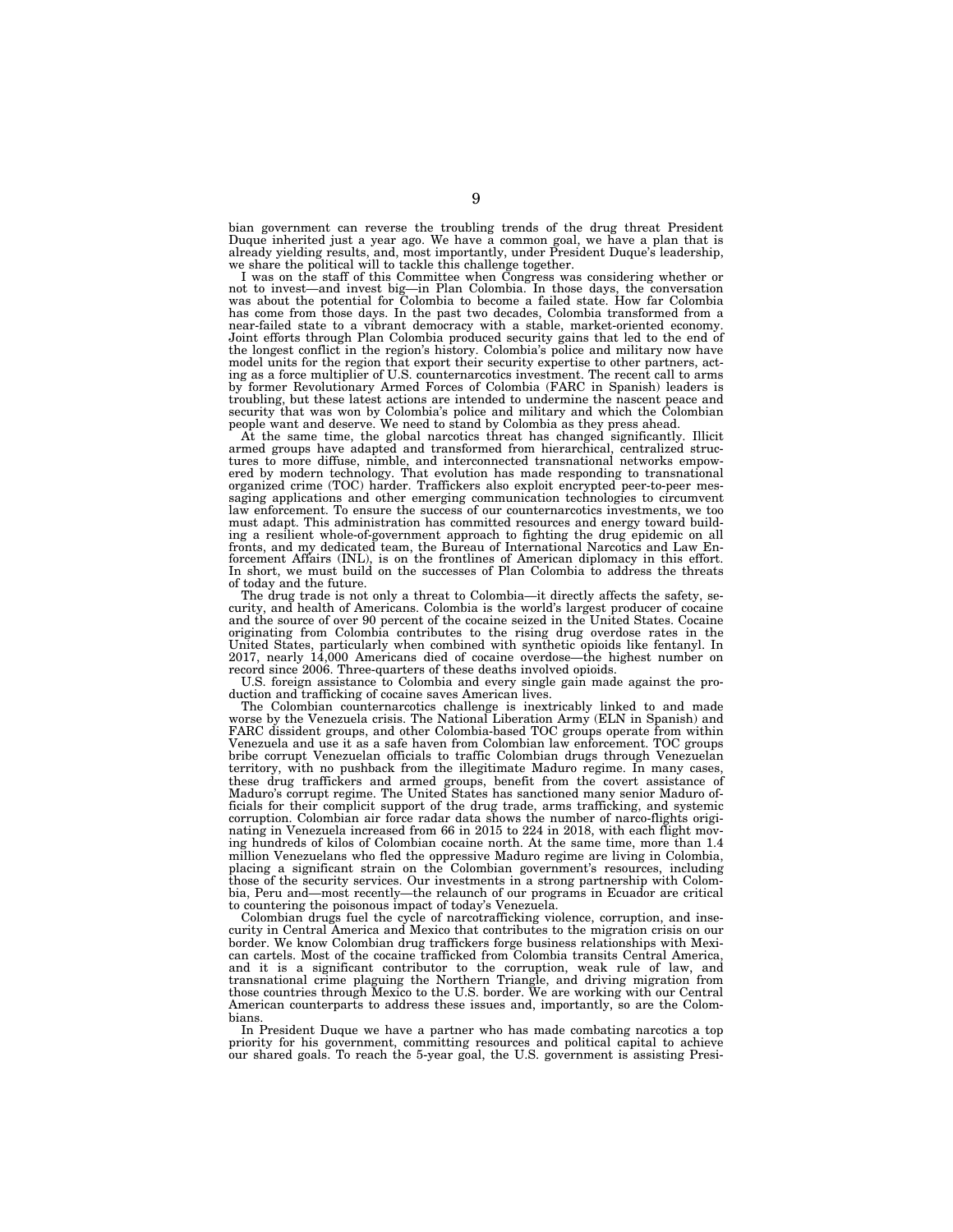dent Duque to implement his whole-of-government counternarcotics strategy that includes reducing consumption, decreasing the supply of drugs, dismantling criminal organizations, disrupting financial flows to criminal organizations, and increasing<br>state presence and economic opportunity in rural areas. The Colombian government<br>will focus efforts in five strategic zones: Catatumbo in and the Pacific Coast in Nariño; the Bajo Cauca region of Antioquia; Arauca department along Colombia's border with Venezuela; and Caqueta department in southern Colombia. These priority regions account for 65 percent of the country's coca cultivation and cocaine production.

With INL assistance, President Duque has significantly increased Colombia's eradication efforts. Since taking office in August 2018, President Duque quadrupled the number of highly efficient civilian manual eradication groups from 23 to 100. Thanks to this surge, Colombia eradicated more than 86,000 hectares of coca in 2018, the highest amount of hectares eradicated since 2012. This massive effort, achieved with INL assistance, stopped the expansion of coca cultivation for the first time since 2012. Eradication progress continues into 2019. Colombia destroyed 56 percent more coca in the first 6 months of 2019 than during the same period in 2018. In addition to our critical aviation support, INL provides Colombian eradi-cators with logistics, field equipment, supplies, and life-saving counter improvised

explosive device (IED) training and detectors. On July 18, Colombia's Constitutional Court gave the Colombian government the authority to restart aerial spray of glyphosate on coca once it meets certain adminis-trative and oversight conditions. The unanimous decision assigns responsibility to the government's National Drug Council (CNE) to weigh any potential risks of glyphosate on health and the environment against its responsibility to reduce record levels of coca cultivation. In light of the court's decision and at the request of the Duque administration, INL will work with the Colombian government to restart a targeted, Colombian-led aerial eradication program that meets the administrative and oversight conditions upheld by the court. Aerial eradication is not a silver bullet, but it is an effective and safe tool that along with manual eradication, crop substitution, alternative development, and expanded police presence can help Colombia<br>sustainably reduce cocaine production. Colombia's earlier reduction of coca cultiva-<br>tion, between 2007 and 2012, was due in large part to

grated eradication strategy. Under President Duque, Colombian police and military forces continue to interdict incredible amounts of cocaine and destroy record number of labs. In 2018, Colombian and third-country security forces using Colombian intelligence interdicted more than 450 metric tons of pure cocaine and cocaine base. INL is helping the Colombian Navy build and operate a chain of radar stations that provide key intelligence to support interdiction operations along Colombia's Pacific coast, the departure point for the majority of U.S.-bound cocaine according to the Drug Enforcement Administration. INL is also supporting the expansion of interdiction operations along Colombia's rivers, particularly in the remote and high-coca-growing area of Nariño. Over the last 6 months, with INL support, Colombian National Police (CNP) launched Operations Resplandor I, II, III, and Osiris, which collectively destroyed more than 821 base labs, 25 cocaine labs, and six precursor production labs. According to official Colombian government statistics, through July, Colombian forces have destroyed 68 percent more base labs and 5 percent more cocaine labs than during the same period in 2018.

With U.S. assistance, Colombia also leads a powerful regional approach to maritime interdiction, producing impressive results by leveraging resources throughout the region. Since April 2018, Colombia has led three multi-national maritime interdiction operations resulting in the seizure of nearly 100 metric tons of cocaine. During Orion 3, the first of these operations planned under President Duque in the spring of 2019, the Colombian navy led 18 partner navies, and leveraged U.S. contributions from INL, the U.S. Coast Guard, and Joint Interagency Task Force South (JIATF South), that resulted in the seizure of 48 metric tons of cocaine—a jump of 160 percent from the previous operation just 4 months prior.

The Colombian government continues its rigorous pace of high-value target operations against transnational criminal organizations (TCOs). In 2019, the Colombian army alone captured nearly 2,200 members from the ELN, FARC dissident groups, and Clan del Golfo, nearly double the number arrested in 2018. In May, the CNP captured Olindo Perlaza, alias Gafas, for trafficking narcotics from Colombia's Pacific coast through Panama, Guatemala, and Mexico to the United States. Colombian police say Perlaza, who is wanted for extradition to the United States, had the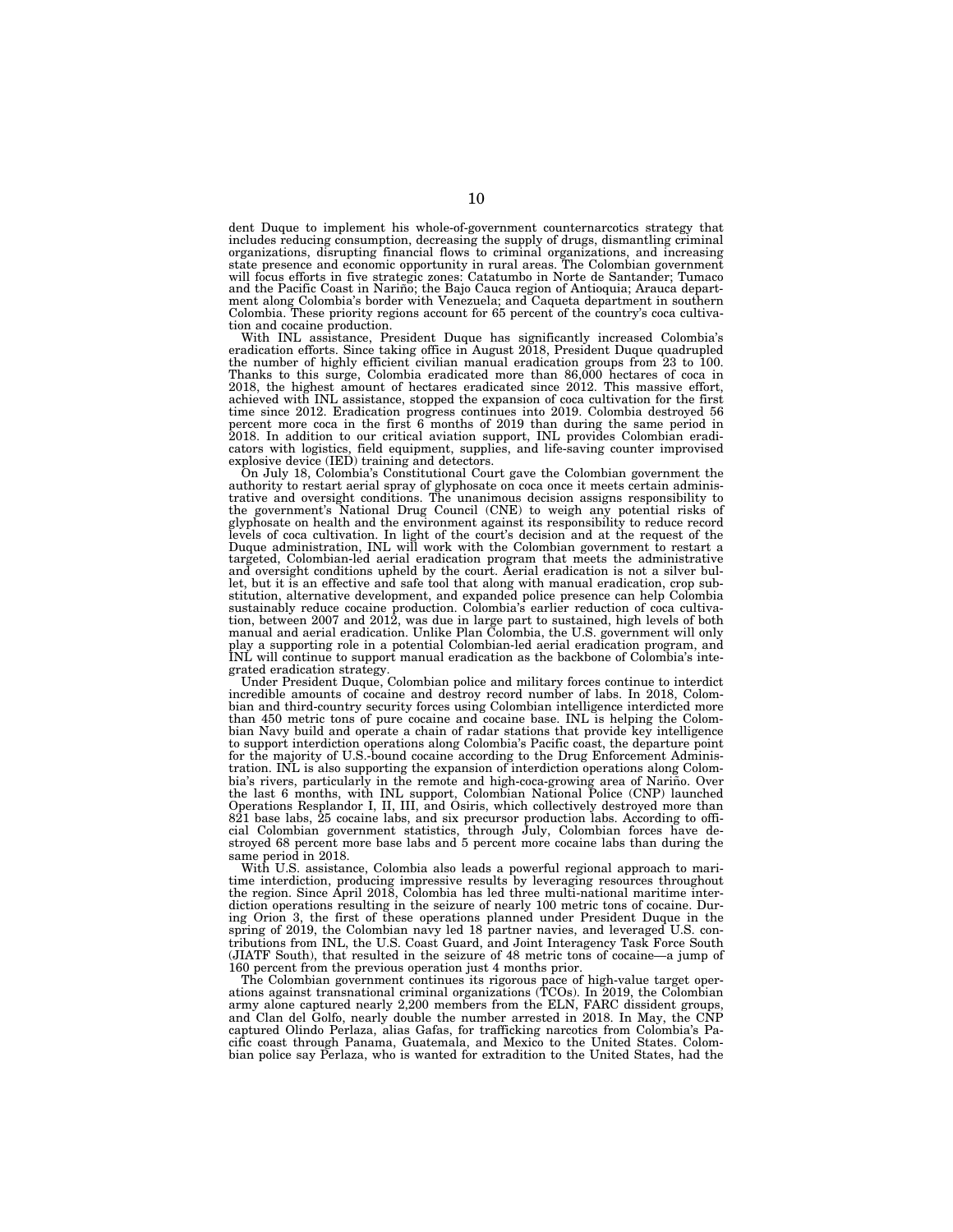capacity to ship four tons of cocaine a month, in collaboration with the Sinaloa Cartel.

Beyond counternarcotics and law enforcement operations, INL is helping the Colombians follow the money. Our assistance helps the Colombian government go after the profits of criminal groups by providing anti-money laundering training and support for managing seized assets. Criminal groups often control areas where illegal gold mining occurs and use illegal gold to supplement profits from narcotrafficking and other illicit activities. INL-trained Colombian investigators built cases against Colombia's two largest gold companies for laundering a total of \$1.4 billion in illicit revenue, according to the Colombian Attorney General's Office. The Colombian investigators credited INL training with improving their capacity to trace hidden sources of illegal money and gold. INL supports the Colombian g erate millions of dollars to bolster Colombia's counternarcotics resources. These impressive counternarcotics efforts led to the decrease in coca cultivation

and cocaine production for the first time in 5 years, but bringing the coca numbers down is just one step. The key to our long-term success in Colombia will be the implementation of a whole-of-government approach that helps sustain our near-term operational counternarcotics results by expanding rural governance and development. The absence of criminal justice institutions and police in key areas of the country creates a permissive environment for coca cultivation and drug trafficking, enabling criminal groups to thrive by generating insecurity and preventing long-term licit economic development. Without long-term support for citizen security and

licit livelihoods, our short-term gains on eradication and interdiction will not last. USAID efforts are critical in this regard, as are Colombian and other international donor investments. INL's rule of law and rural security programs, working in tandem with USAID's alternative development and land titling activities, are fundamental in helping the Colombian government meet the basic needs of rural communities. Poor infrastructure in rural areas makes logistics of accessing markets an enormous obstacle. Willingness alone is not sufficient to overcome development challenges. Communities need roads, business and vocational training, and technological advances.

To promote rural security in Colombia and sustain counternarcotics results, INL is supporting the construction of three rural police bases in key narcotrafficking and<br>historically FARC-controlled areas in Antioquia, Caquetá, and Guaviare, with other<br>expansion sites planned for the coming years. INL su nal activity and resist the influence of criminal organizations. A component of this effort is the integration of women into citizen security and development. In June, the United States and Colombia launched the U.S.-Colombia partnership on women, peace, and security recognizing the pivotal roles Colombian women have played in overcoming conflict, building security, and investing in peace and economic prosperity. The Department will support this initiative through a range of efforts, including INL assistance focused on helping the Colombian National Police recruit more women into its ranks from underserved communities.

To expand access to justice in Colombia and protect human rights, INL is investing in training and technical assistance across the justice sector to build Colombia's professional capacity to investigate and prosecute complex crimes. INL is increasing its support to the Colombian government to address human rights violations, including prosecuting those who threaten and commit crimes against human rights defenders and social leaders. Our efforts to promote rule of law and the protection of human rights in rural areas are directly linked with our counternarcotics efforts. The killings of human rights defenders are most prevalent where you find armed criminal groups and coca growth.

Finally, through the U.S.-Colombia Action Plan (USCAP) on Regional Security Cooperation, Colombia exports its hard-won security expertise to partners in the hemisphere. Each year, INL supports more than 300 USCAP activities implemented by the CNP and the Colombian Navy in 10 partner countries along key narcotrafficking routes for cocaine destined for the United States. Beyond training, this program is creating regional law enforcement connections that reinforce our broader efforts against transnational criminal networks.

Transnational problems need transnational solutions. As our strongest counternarcotics partner in the region, Colombia has the capability and political will to lead a new counterdrug network for the Americas.

My January visit to Colombia days after an attack on a Colombian National Police Academy in Bogotá that killed 22 people and left dozens wounded reminded me that security and justice do not come cheaply. Besides Colombia's significant finan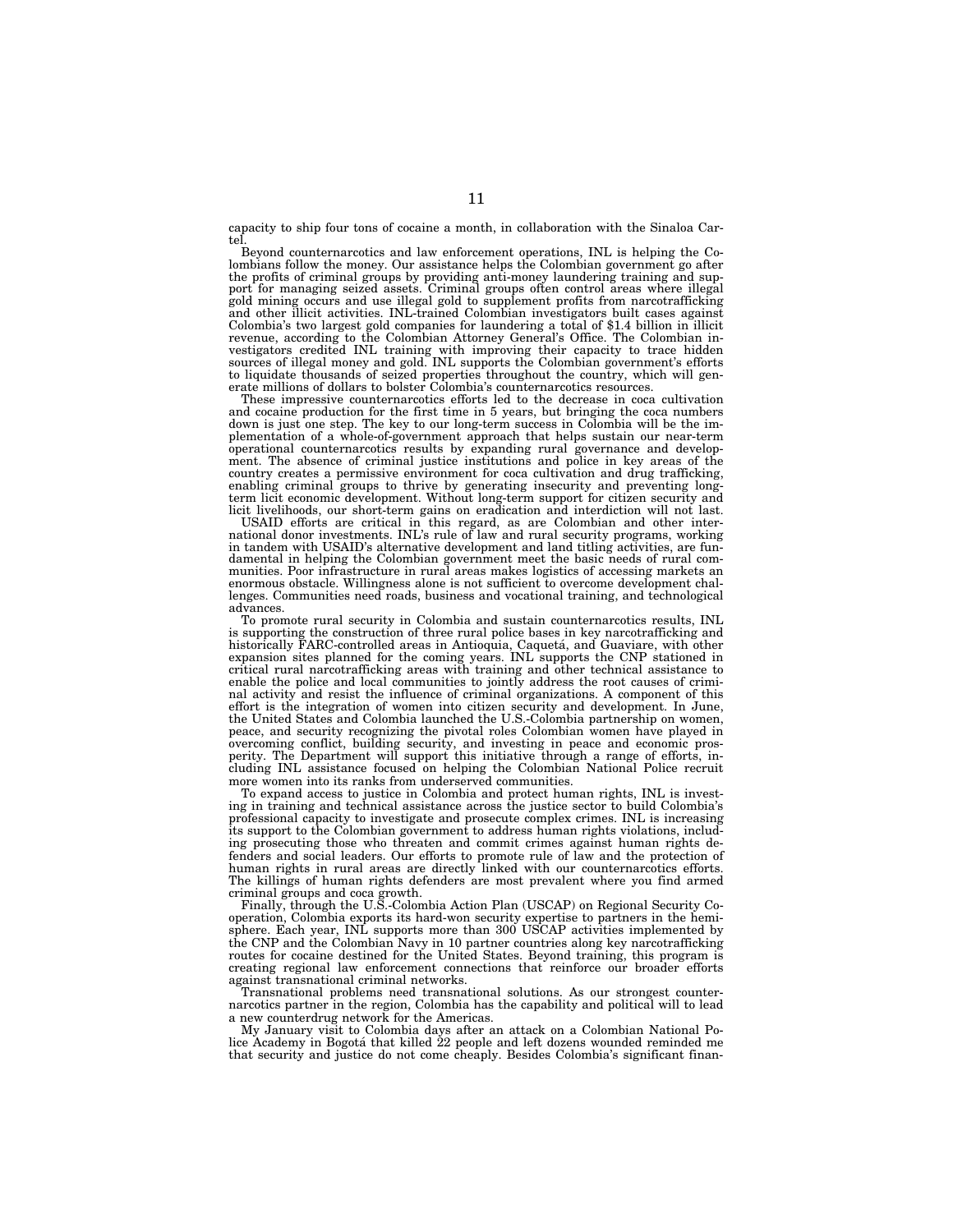cial investment in counternarcotics, Colombian soldiers, police, and eradicators continue to put their lives on the line. In 2019, IEDs have killed nine and wounded 49 eradicators, the same number of deaths and casualties for all of 2018. Despite the cost, during my visits to Colombia and subsequent meetings with senior Colombian officials in Washington, I am encouraged by the unwavering commitment to achieve our ambitious 5-year goal from the highest level of the Colombian government to the campesino manual eradicator risking his life to remove coca from some of the most dangerous terrain in Colombia.

Chairman Rubio, Ranking Member Cardin, distinguished Members of the Subcommittee, we have not even completed the first full year of our 5-year goal to reduce coca cultivation and cocaine production by half by the end of 2023, and Colombia is already demonstrating significant results. I cannot emphasize enough the enormity of the task. The Colombian government is facing serious challenges: near record high coca cultivation and cocaine production levels inherited from the previous administration, the implementation of a complex 310-page peace plan that touches every sector of Colombian society, and strained resources due to the Venezuela crisis. Reaching this goal will require Colombia to eradicate coca at unprecedented rates, to work with neighboring countries throughout the region to combat agile and resourceful criminal networks, and to continue to allocate substantial resources toward counternarcotics. We will continue to encourage the Colombian government and other donor countries to do more, but we must also continue robust U.S. support for our Colombian partners in a joint effort to prevent deadly drugs from reaching the streets of the United States.

Senator RUBIO. Thank you very much.

Before I turn to you, Mr. Barsa, I wanted to just acknowledge the chairman of the committee was here for a few moments, and I want to thank him for coming by as well.

Mr. Barsa, thank you for joining us.

#### **STATEMENT OF HON. JOHN BARSA, ASSISTANT ADMINIS-TRATOR FOR LATIN AMERICA AND THE CARIBBEAN, UNITED STATES AGENCY FOR INTERNATIONAL DEVELOPMENT, WASHINGTON, DC**

Mr. BARSA. Thank you very much. Chairman Rubio, Ranking Member Cardin, and members of the subcommittee, thank you for the invitation to testify today. I appreciate this subcommittee's support for USAID's work in Colombia and throughout Latin America and the Caribbean. USAID's work in Colombia advances U.S. national security and prosperity with programs that further a just and sustainable peace, improve rural economic development and citizen security, promote the growth of licit economies, and help the country support the influx of Venezuelan migrants.

As Administrator Mark Green said during one of his recent trips to Colombia, ''There is no more important relationship in this hemisphere.'' I completely agree, which is why last month I chose to visit Colombia as my first international trip.

On that trip, I was able to witness firsthand USAID's work with the Government of Colombia, civil society, and the private sector. I met with key members of President Duque's administration as well as a number of Colombia's courageous social leaders, including leaders of ethnic and minority groups. I also had an opportunity to meet with Venezuelan migrants and Colombian returnees, many who had just fled the horror taking place inside Venezuela. Each Colombian official I met with reiterated the Duque's government commitment to a strong relationship with the United States, and in each of my meetings, I underscored USAID's commitment to helping Colombia advance on the journey to self-reliance and solidify a long-lasting peace.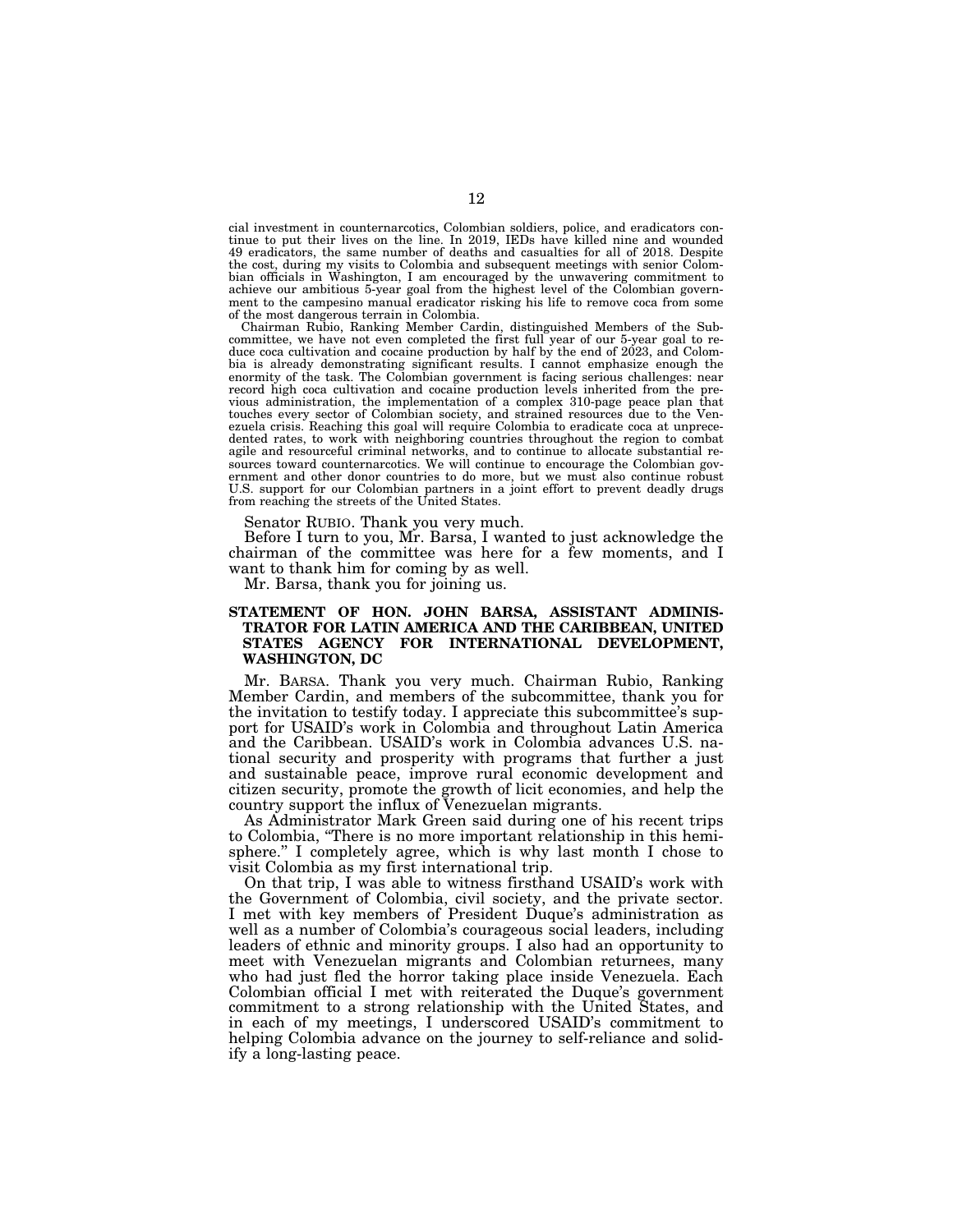USAID is collaborating closely with the Duque administration to promote licit economies, inclusiveness, reconciliation, and stability. To foster licit livelihoods, USAID promotes alternative development, increases financial inclusion, and addresses land tenure. A few months ago, Administrator Green and President Duque launched a historic massive land titling program, and just 2 weeks ago, the program announced the distribution of 1,000 land titles, a milestone in peace implementation.

These activities promote stability by giving young people better opportunities, to discourage them from joining transnational criminal organizations, providing former combatants with legal economic opportunities and better futures.

At USAID, we believe that sustainable development must include robust participation from the private sector, and we work to leverage private sector funds to maximize our impact.

We also work to grow the private sector. USAID helps Colombians in rural areas to find legal economic opportunities, especially in those regions affected by violence and illegal activity. For example, USAID helps entrepreneurs and small producers of products like cacao and coffee improve their products and connect to local and international markets.

While we work to foster licit economies, we know that no sustainable development or lasting peace can occur without the full inclusion of Afro-Colombians, indigenous, and other ethnic groups. I was pleased to hear directly from President Duque's High Commissioner for Stabilization Emilio Archila that the Colombian Government is in agreement with this important point.

I am concerned about reports of human rights defenders being targeted and can assure you that the protection of human rights defenders and social leaders is a priority for USAID and the U.S. embassy in Bogotá. To address these human rights issues, USAID programs promote respect for the rule of law, support state and civic actors that provide collective and individual protection, and strengthen the Government of Colombia's capacity to respond to incidents of violence.

We are also committed to fostering greater social and economic inclusion of Afro-Colombians and indigenous communities as a means of advancing peace and reconciliation in Colombia.

Another critical imperative of Colombia's peace is reconciliation among victims, ex-combatants, and other citizens. The Colombian conflict and associated violence created a tragic legacy of millions of victims. USAID is collaborating closely with the Duque administration to build the capacity of key government institutions charged with delivering services and transitional justice to these victims as mandated by Colombian law. On my trip, I had the opportunity to meet with leaders from the USAID-supported Truth Commission and the Unit to Search for Disappeared Persons to discuss the strategies, challenges, and impacts that these two main institutions are making in the reconciliation process. We must continue to support Colombia's path towards a sustainable and stable peace.

As you mentioned, Mr. Chairman, it is impossible to discuss Colombia without discussing the impact of the Venezuelan migrants. This manmade, regime-driven tragedy has forced more than 4.3 million to flee Venezuela. More than 1.1 million of these people are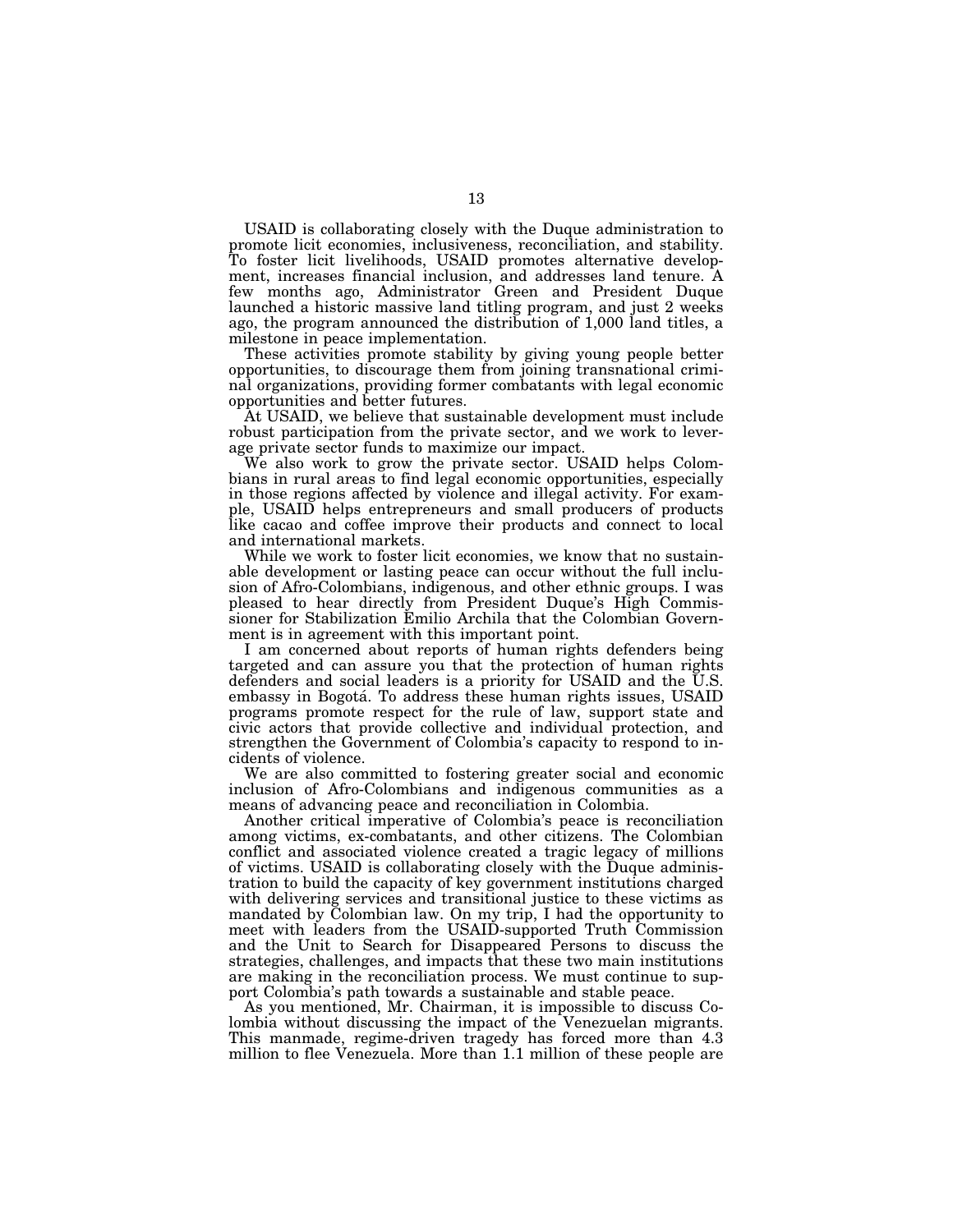in Colombia right now. When I visited the city of Cúcuta last month on the Colombian-Venezuelan border, I saw firsthand the dire humanitarian effects this crisis is having on Colombians and Venezuelans alike.<br>To help the region cope with this manmade crisis, the United

States has provided nearly \$377 million since fiscal year 2017, \$213 million of which is to respond to the crisis in Colombia.

We salute Colombian President Duque, who has served as a regional leader in this response, and we thank other countries in the region for their support for the Venezuelan people and the legitimate government of Interim President Juan Guaidó.<br>We continue to call upon other donors to make or increase con-

tributions to help address the crisis in Venezuela, and we are also particularly grateful to Congress for your bipartisan support on this issue.

In conclusion, USAID is prepared to continue to help Colombia address its most pressing challenges and secure lasting peace.

Mr. Chairman, members of the subcommittee, thank you again for your commitment to USAID and to our work in Colombia. I look forward to your questions.

#### [The prepared statement of Mr. Barsa follows:]

#### PREPARED STATEMENT OF HON. JOHN BARSA

Chairman Rubio, Ranking Member Cardin, and Members of the Subcommittee, thank you for the invitation to testify today. I appreciate this Subcommittee's support for USAID's work to advance U.S. national security and prosperity through programs in the Republic of Colombia that further a just and sustainable peace, promote rural economic development, promote the growth of licit economies and help the country support the influx of Venezuelan migrants.

As Administrator Mark Green said during one of his recent trips to Colombia, ''There is no more important relationship [for the United States] in this Hemisphere.'' I completely agree with Administrator Green, which is why, as USAID's Assistant Administrator for the Latin America and Caribbean Bureau, I chose to make Colombia the destination for my first international trip last month.

During my August trip, I witnessed USAID's work with the Government of Colombia in a number of different sectors. I also met with key members of President<br>Iván Duque's administration, including Vice-President Marta Lucía Ramírez,Vice, Minister of Health Iván Darío González, Presidential Border Manager Felipe Muñoz, High Commissioner for Security Rafael Guarín, and Presidential Ādvisor for Stabilization and Consolidation Emilio José Archila. I also met a number of Colombia's courageous social leaders, including from ethnic and minority groups.

Each Colombian official reiterated the Duque Government's commitment to a strong relationship with the United States. In each of these meetings, I underscored USAID's commitment to helping Colombia advance on the Journey to Self-Reliance and solidify a long-lasting peace.

To understand USAID's approach in Colombia, it is essential to understand the country's over five decades of violent conflict. Despite this tumultuous history, the country has made significant strides. USAID is collaborating closely with the Duque administration on a multi- sectoral approach that promotes licit economies, inclusiveness, reconciliation, and stability.

For example, USAID takes several approaches to foster licit livelihoods for Colombians, including promoting alternative development, increasing financial inclusion and addressing land tenure. All of these activities aim to promote stability, whether it is giving young people better opportunities to discourage them from joining transnational criminal organizations, or providing former combatants with legal economic opportunities and better futures.

We remain concerned about reports that human-rights defenders are being targeted. The protection of human rights defenders and social leaders is a priority for USAID and the U.S. Embassy in Bogota´. USAID uses a holistic, cross-sectoral strategy to address the situation that confronts human-rights defenders by promoting respect for the rule of law, dignity, and fundamental freedoms; preventing abuses; and strengthening the Government of Colombia's capacity to respond.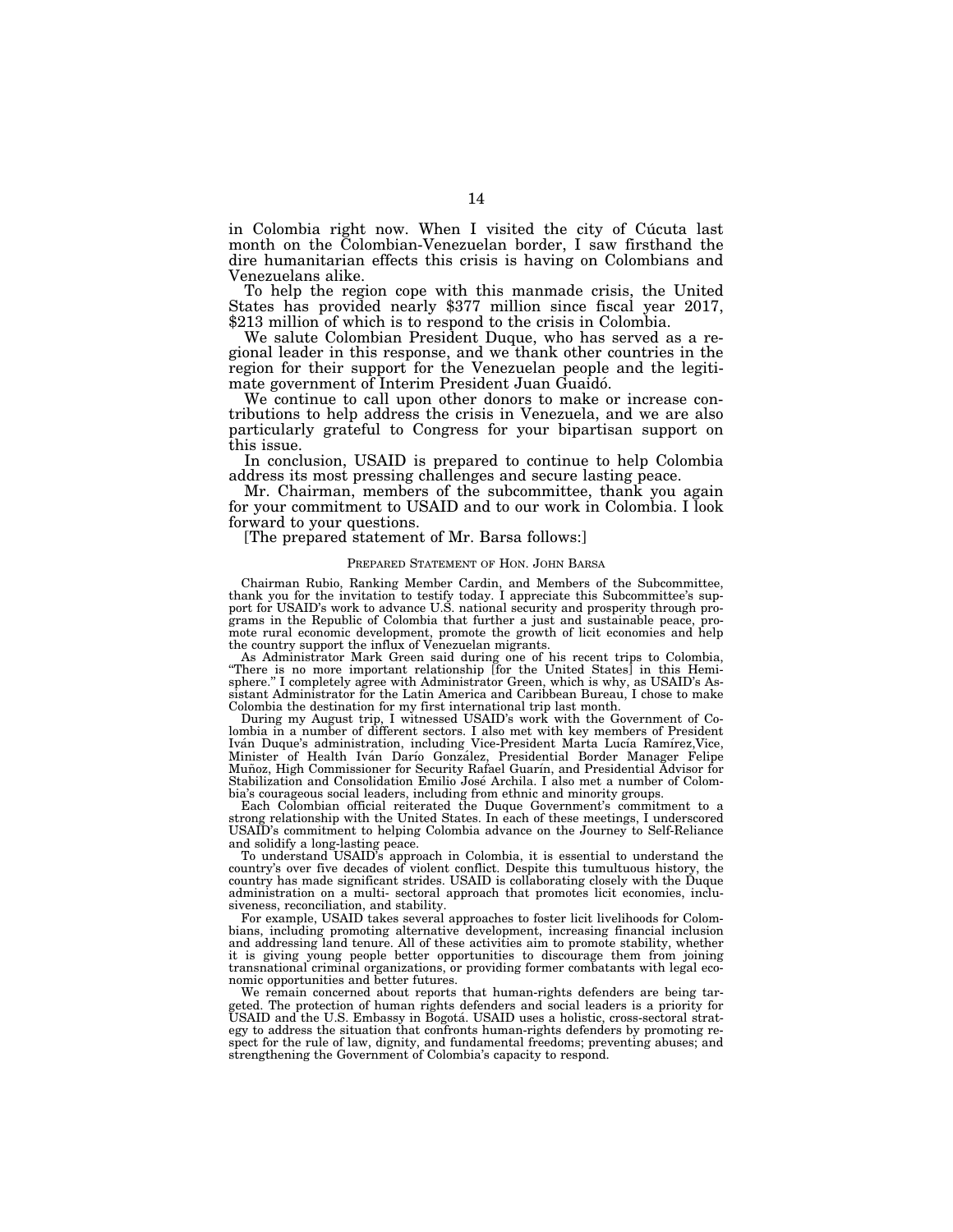In 2016, we launched our Inclusion for Peace (IPA) activity, with the aim of fostering greater social and economic inclusion of Afro-Colombians and indigenous communities as a means of advancing peace and reconciliation in Colombia. By 2020, we expect that this initiative will have provided 12,000 individuals from these marginalized communities access to formal job opportunities. In addition to IPA, USAID has focused engagement with Afro-Colombian and indigenous communities through several other activities, including the Fulbright and Martin Luther King,

Jr., fellowships. We also seek to bring other partners to the equation. At USAID, we believe that sustainable, economic empowerment—all development—must include robust partici-<br>pation from the private sector. Private sector leadership is essential to kick-start<br>economic growth and lower social and economic inequality. technologies, innovation, expertise, and networks that can advance our development goals and those of the Colombian people. The private sector also offers significant resources. In Colombia, we leveraged nearly \$163 million in private sector funds in Fiscal Year (FY) 2018 and the first half of FY 2019.

My first official event in Colombia was in support of USAID's Rural Financial Alliance, a compelling example of how we want to implement our Private Sector En-gagement Policy. For years, USAID has been helping people in Colombia's rural areas to find legal economic opportunities, especially in those regions affected by vi-olence, drug trafficking, illegal mining and armed groups. We have helped entrepreneurs and small producers in cacao, coffee, dairy, rubber, and beekeeping to im-prove their products, and connected them to local and international markets.

But even as they have found success in these ventures, the people in these regions have lacked access to the financial services that would solidify their progress and grow their businesses.

Since 2015, USAID has co-invested with the private sector under the Rural Financial Alliance to provide these critical services in 197 target municipalities. With sup-port from USAID, financial intermediaries have channeled \$848 million in financial services to those 197 prioritized municipalities. These financial services are mainly productive credits, savings accounts, and micro-insurance—essential tools that are now helping Colombians in rural areas thrive. It is these types of results that exemplify how critical engagement with the private sector is to finding, financing, and implementing lasting solutions.

One crucial program has a particularly relevant role across multiple sectors: land tenure. USAID and the Duque administration have worked together on the formalization of land titles, which is central to addressing inequality in rural areas,<br>promoting socio-economic development and licit economic growth, and advancing<br>peace-building efforts. To signify both countries' commitme issue, in May, President Duque and Administrator Green signed a joint statement of support to encourage the completion of the Mass Land Formalization and Cadaster pilot being developed in the municipality of Ovejas, in Sucre Department. This past August, the program delivered its first 1,000 land titles to Colombians who participated, a historic milestone in implementation of the peace accords.

The Ovejas pilot is an unprecedented initiative in Colombia that seeks to offer viable and proven solutions to the country's land problems by reducing both the time and costs associated with the formalization of clear property rights, especially in the most conflict-affected regions.

Not only does proper land tenure help stabilize communities and decrease conflict, it also promotes licit livelihoods. We have seen that without legal land title, more than 75 percent of former coca growers return to the illicit economy, whereas when they have clear title, the rate of recidivism drops to less than 25 percent.

Another critical imperative of Colombia's peace process is reconciliation among victims, ex-combatants, and other citizens. The Colombian conflict and associated violence created a tragic legacy of millions of victims, including those forcibly displaced from their homes, land, and communities. USAID is collaborating closely with the Duque administration to build the capacity of key institutions in the Colombian government charged with delivering services, reparations, and transitional justice to these victims as mandated by Colombian law.

For example, I had the opportunity to meet with the Truth Commission and the Unit to Search for Disappeared Persons, both of which have received funding from USAID to support engaging victims, civil society, and justice officials in the processes and dialogues of the Truth Commission.

During my meeting with the President of the Truth Commission, Father Francisco de Roux, and Luz Marina Monzón, Director of the Unit to Search for Disappeared Persons, we discussed the strategies, challenges, and impacts that these two main institutions are making in the reconciliation process. This process is not easy, and there will be many challenges along the way.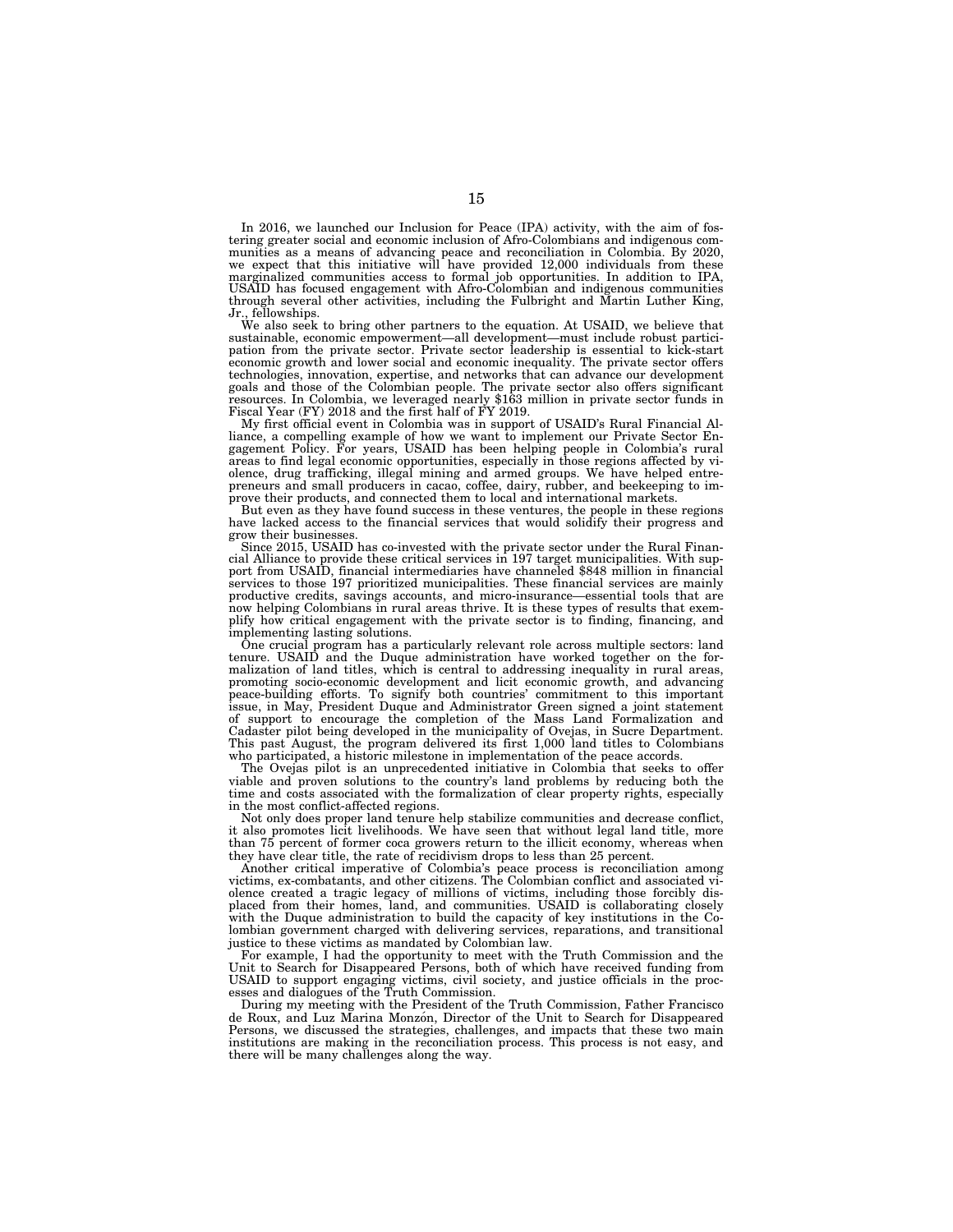As reported in the press, a former commander of the Revolutionary Armed Forces of Colombia (FARC) recently called on his followers to take up arms against the Colombian Government.

This is a grim reminder that after decades of armed conflict, it remains necessary to keep supporting Colombia's path toward a sustainable and stable peace. The reintegration of former FARC members into Colombian society is crucial to this reconciliation process as it breaks the cycle of violence and criminality. USAID will not

be deterred from promoting peace and encouraging a culture of legality. Colombia is the focus of today's hearing, but I would be remiss not to mention the Venezuela regional crisis. Venezuela is experiencing a man-made, regime-driven political and economic crisis that has led to severe shortages of food and medicine and has driven more than 4.3 million people to flee their once-prosperous country since 2014.

This outflow of vulnerable Venezuelans is straining healthcare, education, and other social services in neighboring countries, especially Colombia. When I visited the city of Cúcuta on the Colombia-Venezuela border last mo alike.

It was during this visit that I also fully recognized the generosity of the Colombian people and the Duque administration for their continued support for and hospi-tality toward Venezuelans who have fled the tyranny and chaos in their country. The stories I heard from migrants about living conditions inside Venezuela created by the devastating and corrupt policies of the former Maduro regime were truly shocking.<br>To help the region cope with this man-made crisis, the United States has provided

To help the region cope with this man-made crisis, the United States has provided<br>nearly \$377 million—including nearly \$334 million in humanitarian aid and \$43<br>million in economic and development assistance—since FY2017. O \$213 million has been for Colombia—\$37.1 million in development assistance and \$175 million in humanitarian assistance.

We salute Colombia and President Duque, who has served as a regional leader on this response, and we thank the other countries in the region for their support for the Venezuelan people and the legitimate Government of Interim President Juan Guaidó. We continue to call upon other donors to make or increase contributions to help address the crisis in Venezuela. We are also particularly grateful to Congress for your support on this issue.

The partnership between the U.S. and Colombian Governments reaps dividends on both sides. USAID's projects work best when governments, civil society, and the private sector in host countries also invest in our programming. The Duque admin-istration has been an excellent partner in our joint cooperation. USAID is prepared to continue to help Colombia address the country's most-pressing challenges, ad-vance Colombians' progress along the Journey to Self-Reliance and secure a lasting peace.

Mr. Chairman, Members of the Subcommittee, thank you again for your commitment to USAID and to our work in Colombia. I look forward to your questions.

Senator RUBIO. Thank you. Finally, Mr. O'Reilly.

#### **STATEMENT OF KEVIN O'REILLY, DEPUTY ASSISTANT SEC-RETARY, BUREAU OF WESTERN HEMISPHERE AFFAIRS, U.S. DEPARTMENT OF STATE, WASHINGTON, DC**

Mr. O'REILLY. Chairman Rubio, Ranking Member Cardin, members of the subcommittee, thank you for convening this hearing.

Colombia is indeed our highest performing and most cooperative partner in Latin America, and we built this partnership on shared values and common and vitally important shared interests. This is the fruit of decades of U.S. attention and bipartisan congressional support. Your intense engagement has been and will remain vital to our success.

Americans and Colombians work together to make both countries safer and more prosperous. We are working together to expand cooperation on security and support Colombian efforts to slash coca cultivation and cocaine production, promote human rights and democracy, and support Colombia's implementation of the peace ac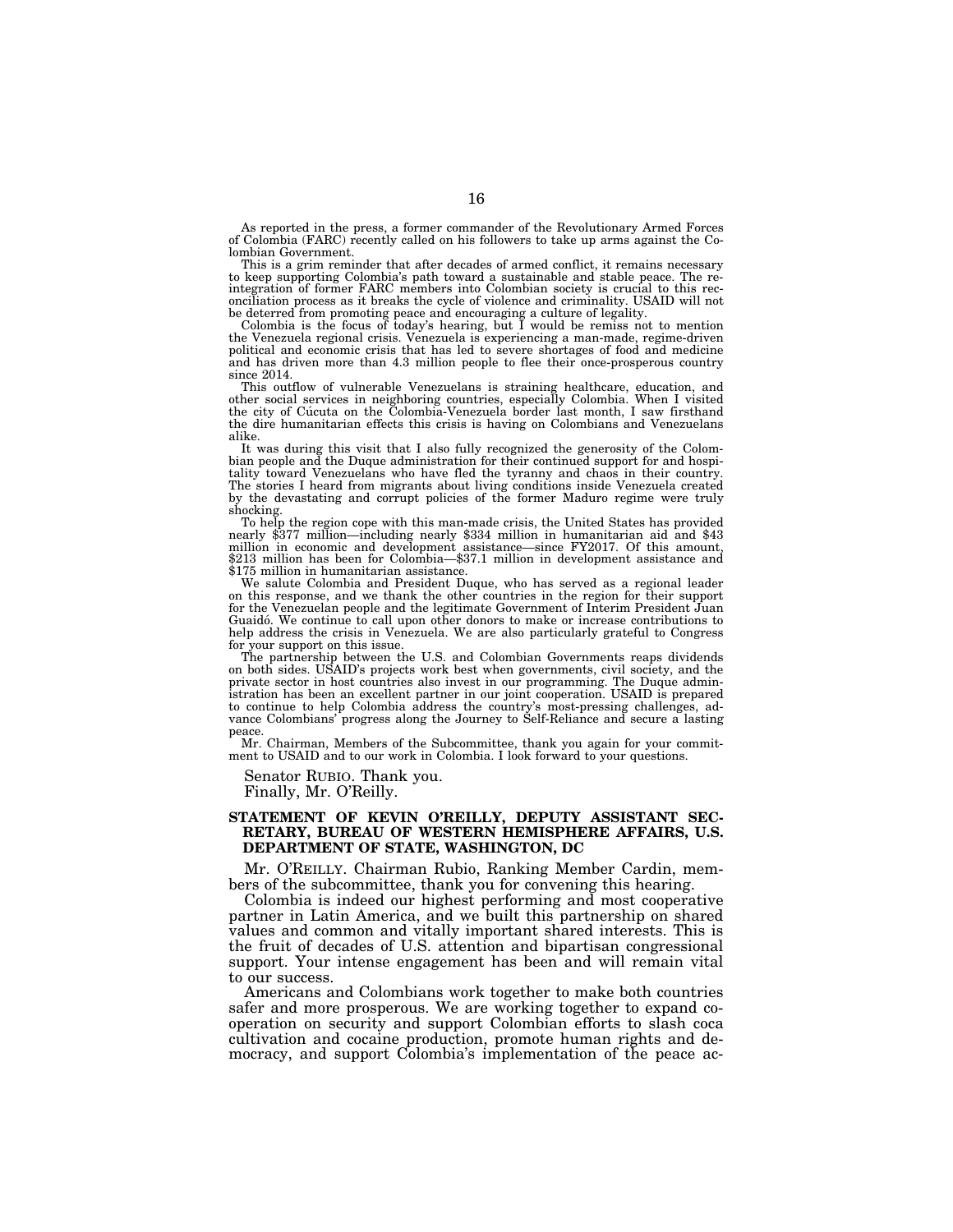cord, and expand economic opportunity and free, fair, and reciprocal trade. In short, we face common challenges together.

That includes helping Venezuelans recover the democratic rights enshrined in their own constitution, rights honored by Venezuelan Interim President Juan Guaidó and treated with contempt by Nicolás Maduro.

Colombia is a strong democracy and a vibrant economy. It is a diplomatic leader in the Americas. It aggressively confronts terrorists and criminals within its borders, and it helps train security services across the region. For two decades, Colombian authorities kept up sustained pressure on FARC criminals and terrorists. We take pride in having supported those efforts that brought the FARC to the negotiating table, producing the peace accord that ended a 52-year insurgency. And Colombia has made real progress on implementation, disarming nearly 7,000 guerillas.

This complex agreement touches nearly every Colombian institution. Making it all work represents a huge challenge and an admirable commitment to peace. Colombia faces its hardest challenges where government presence remains weak. Killings of social leaders often in these rural communities most afflicted by crime concerns us deeply. We need to remain engaged to help Colombia defeat the illegal armed groups seeking to fill vacuums left behind by the demobilized FARC. We must ensure that human rights protections remain foundational in everything we do in support of Colombia's transformation.

So-called FARC dissidents have scoffed at peace, continuing to break the law, and traffic drugs. Now a few former FARC leaders have quit the peace accord, returning to terrorism, violence, and criminality. The most notable among them all were and all remain deeply immersed in the coca/cocaine economy. We are confident that Colombian justice can and will hold to account those who follow that path, and when they break U.S. law, we reserve the right to seek their extradition.

Colombian authorities and the FARC political party have repudiated those who call for a return to violence and crime. Outlaws such as Iván Márquez and Jesus Santrich joined the ELN and other terrorists and criminals on the wrong side of history, on the wrong side of the law.

Assistant Secretary Madison has spoken about our counternarcotics cooperation. I can only reiterate that we are working exceptionally well with the Duque administration and our Colombian counterparts.

The crisis in Venezuela remains a significant threat to Colombia and to the region. And Colombia carries the greatest burden of all. More than 3 percent of the population of Venezuela, those 1.4 million souls, resides in Colombia, a statistic that should but will not make even Nicolás Maduro hang his head in shame.

We have been deeply involved in the efforts to address that crisis. Since fiscal year 2017, we have provided nearly \$214 million to help Colombia respond to the influx, in addition to support provided elsewhere in the region.

In facing Colombia's challenges, we must never lose sight of Colombia's progress. Greater security and greater economic oppor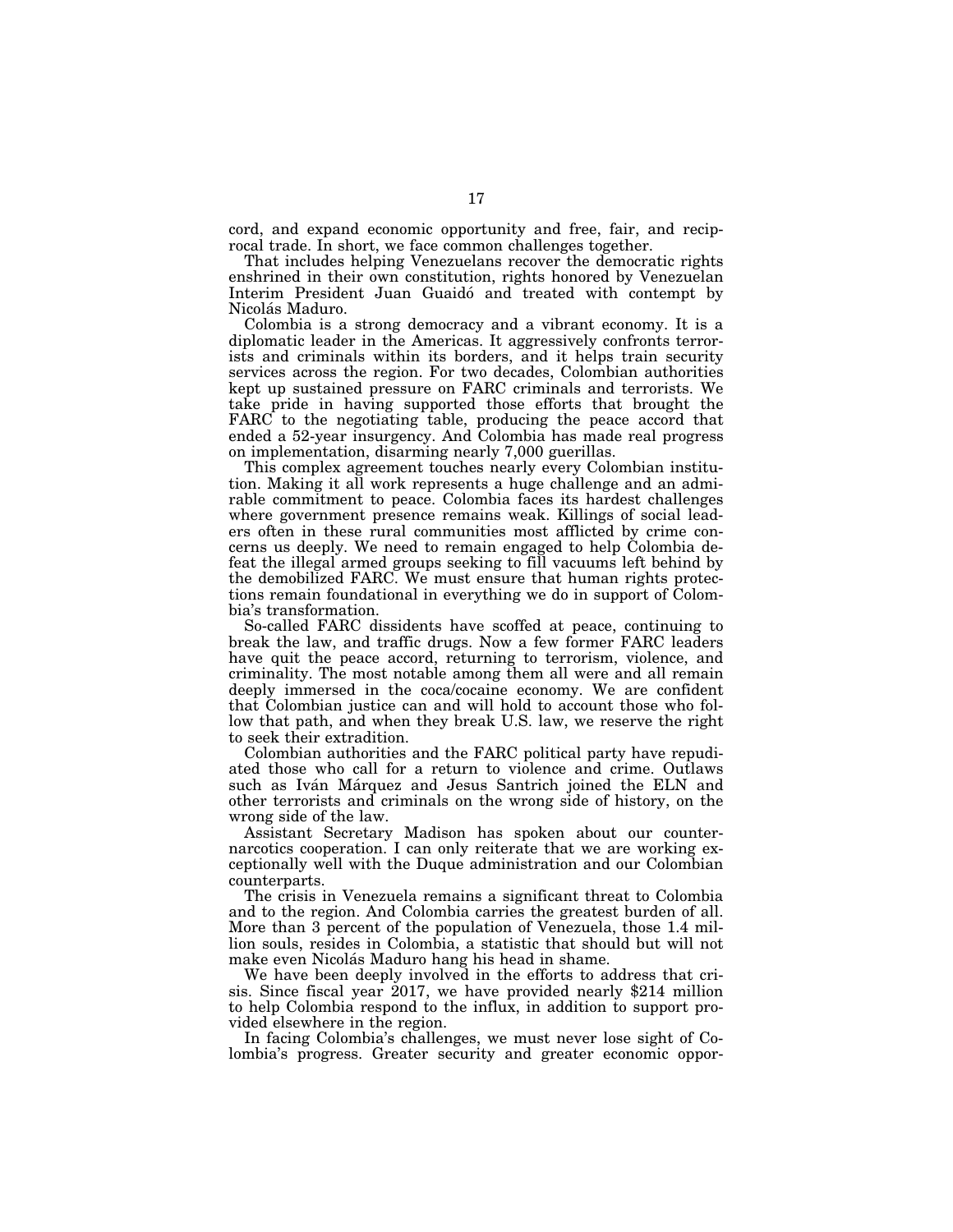tunity, an ever more robust democracy, all serve our own national interests in a secure, prosperous, and reliable partner.

Chairman Rubio, Ranking Member Cardin, members of the subcommittee, congressional support has been instrumental in the success of the past 20 years. It remains the foundation of our successful partnership with the people and the democratic institutions of Colombia. Thank you, and I too look forward to your questions.

[The prepared statement of Mr. O'Reilly follows:]

# PREPARED STATEMENT OF KEVIN O'REILLY

Chairman Rubio, Ranking Member Cardin, Members of the Subcommittee, thank you for convening this hearing.

Colombia is our highest performing and most willing partner in Latin America. Together we have built a partnership based on shared values and shared interests, and our interests there are among the most important in the entire hemisphere. This administration highly values the excellent relationship we have with President Iván Duque and his government.

Today's robust partnership with Colombia is the fruit of decades of U.S. attention to this relationship, including the bipartisan support here in the United States Congress. Your intense engagement with Colombia has been, and will remain, a critical contributor to our success.

Americans and Colombians work together to make both the United States and Colombia safer and more prosperous, while adhering to our values. We support Colombian efforts to expand cooperation on security and counternarcotics. This includes helping Colombians implement their programs to slash coca cultivation and cocaine production, as well as our robust partnership to dismantle criminal organizations. We work together to promote human rights and democracy in Colombia and to implement the 2016 peace accord, despite the recklessness of so-called FARC dissidents who have abandoned the commitments they made to the Colombian people and to the international community. We work with Colombia to expand economic opportunity and free, fair, and reciprocal trade. In short, we face common challenges together.

Our cooperation extends, and we cannot emphasize this enough, to our shared efforts to help the people of Venezuela recover and fully exercise the democratic rights enshrined in their own constitution, a constitution honored by Venezuelan interim president Juan Guaido´ and trampled underfoot by Nicola´s Maduro. We continue to support Colombians as they and their government have received with immense generosity the many Venezuelans displaced by the corruption, cruelty, and mismanagement of Maduro and the crisis he has generated in their homeland.

We remain Colombia's economic partner of choice, and the U.S.-Colombia Trade Promotion Agreement continues to generate opportunities for economic growth and employment in both countries. Importantly, we registered a trade surplus with Colombia in 2018. U.S. companies increasingly see Colombia as a promising investment destination, and we are attracting Colombian capital to the United States.

Colombia is, in many ways, a model for the region—a strong democracy and an economic powerhouse. It aggressively confronts crime and terrorism within its borders and exports security training. Colombia is a diplomatic leader in the Americas. We intend to continue supporting the inclusive democratic institutions so crucial to advancing peace, security, and prosperity in Colombia and its neighbors.

For two decades, the Colombian government maintained sustained pressure on the FARC, a criminal and terrorist organization, and we take pride in having lent our hand to those efforts. That pressure helped bring the FARC to the negotiating table, resulting in the 2016 peace accord that ended a 52-year insurgency. The sacrifice and heroism of many in Colombia's security forces—and prosecutors and judges too—helped bring this about. Since the signing of the accord, the Colombian government has made real progress on implementation, and nearly 7,000 guerrillas have disarmed. The Colombian congress passed important implementing legislation, three transitional justice institutions have started work to address conflict related crimes and abuses, and two United Nations political missions have deployed to verify FARC disarmament, reincorporation, and security guarantees. On September 12, the United States and other U.N. Security Council members voted to extend the current U.N. Verification Mission mandate for another year, as requested by President Duque. The council's unanimous approval signals the international community's continued strong support for peace in Colombia.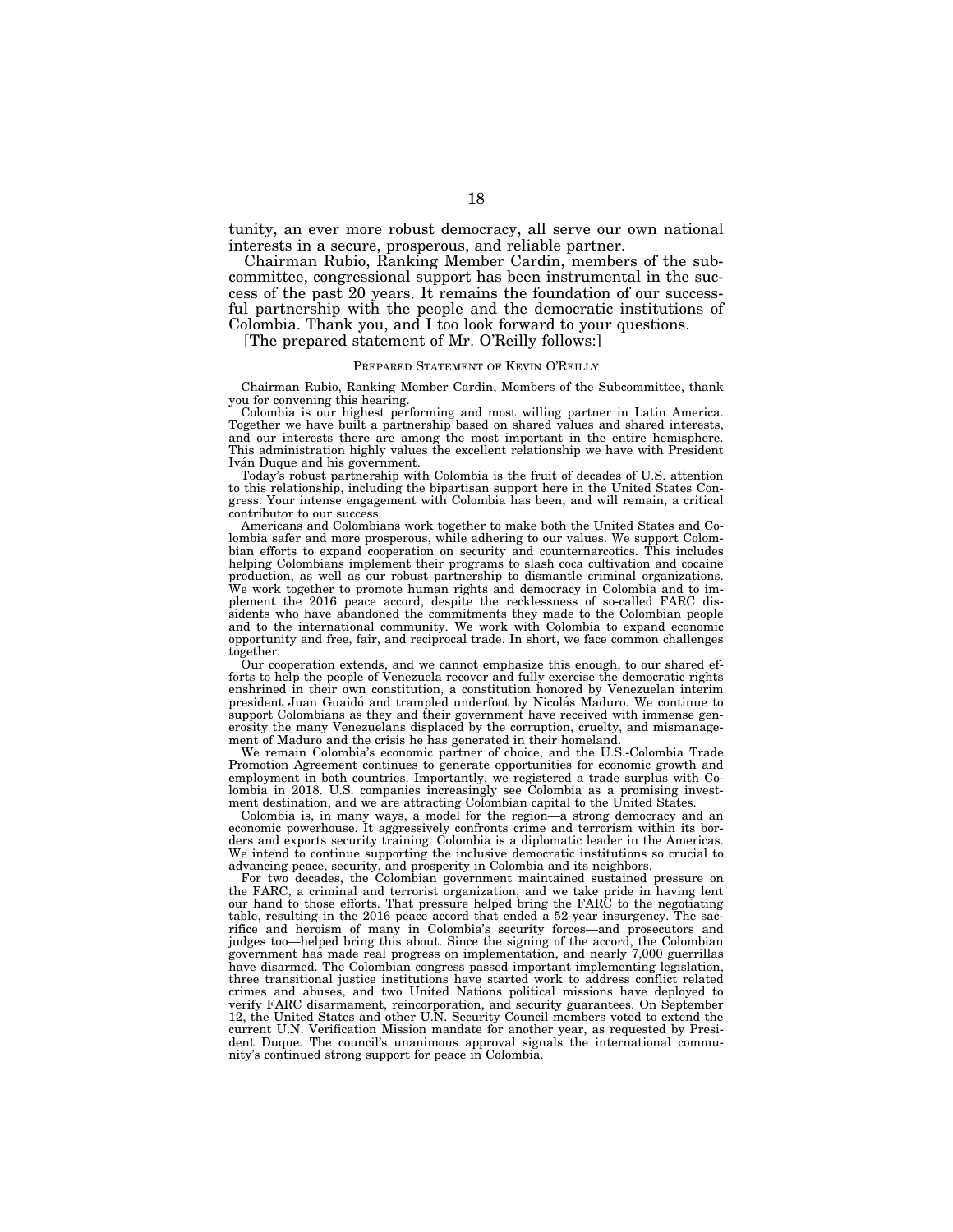Violence continues, but nationwide security indices have clearly improved. The Duque administration has accelerated efforts to approve individual and collective development projects that support reincorporation of ex-combatants, implemented land titling and registration programs, and enrolled approximately 95 percent of excombatants in healthcare.

This vastly complex peace accord—among the most intricate, multifaceted, and rigorous agreement of its kind—touches nearly every institution in Colombia, and the country is in just year three of what the negotiating parties saw as an initial 15-year timeline for implementation. Making all the pieces fit, making it all work, represents a huge challenge, and an admirable commitment to peace by the people of Colombia.

Still, the University of Notre Dame's Kroc Institute for International Peace Studies considers implementation now underway for 70 percent of the accord's provisions, a level comparable to other successful peace processes. The Department of State funds these Kroc Institute efforts to monitor implementation, resources available to us because you in Congress have appropriated them. We see this as a valuable part of our sustained effort to support Colombians as they work to establish a just and lasting peace for themselves, a way to help them identify and address implementation challenges.

Implementation does face challenges, particularly where government presence remains weak. The killing of social leaders, often in the rural communities most afflicted by crime and narcotrafficking, concern us deeply. We recognize the importance of continued engagement to help Colombia defeat the illegal armed groups seeking to fill vacuums left behind by the demobilized FARC. Helping extend security and state presence in rural areas can make these regions and those who live in them more secure and prosperous, and deny these spaces to criminals, to narcotics traffickers. Of course, this requires a sustained commitment, and resources.

So-called FARC dissidents—FARC guerrillas who rejected the accord and retained their control of various illegal economies, notably drugs—have been a problem since the signing of the accord. More recently, a few former leaders of the FARC chose to abandon the FARC's peace accord commitments and return to terrorism, violence, and criminality.

The most notable among them all were and all remain deeply immersed in the coca-cocaine economy. We strongly repudiate their actions, and the peace accord makes clear that those who commit serious crimes after the signing of the accord can and will be held accountable to the full extent of the law, including the possibility of extradition as appropriate. Importantly, both the Colombian government and the FARC political party have rejected this call by a small group of individuals to return to violence and crime and have reiterated their commitments to peace.

Writing in the Washington Post on September 3, President Duque explained that, ''Colombia stands united in the face of a small number of criminals who want to sidetrack the historic transformation that is underway.'' We stand resolutely with Colombia and its efforts to secure the peace.

Colombians know that to implement the peace accord successfully they must also confront narcotics production and trafficking and help Venezuelans resolve the crisis that has cast Venezuela itself into chaos and threatens to destabilize the region.

You will hear from Assistant Secretary Madison about our efforts to strengthen counternarcotics cooperation. Our governments are pursuing a comprehensive approach, including eradication, interdiction, law enforcement cooperation, extraditions, and integrated rural development so families immersed in the coca economy can have a legal, decent way to make a living. In 2018, we agreed with Colombia to work together to cut coca cultivation and cocaine production by half by the end of 2023, and we have already seen the Duque administration follow through on this commitment. We know that they will need unity of effort across their security and civilian agencies, and our continued cooperation and support, to drive down cultivation and production, and that doing so can enhance the health and security of us all.

As for restart of aerial eradication, we recognize that Colombia itself must make that call, but we've seen it work in the past and we're confident that it could work in the future. At the request of the Duque administration, we will work with the Colombian government to restart a targeted, Colombia-led aerial eradication program as part of a broader comprehensive approach.

The political, economic, and humanitarian crisis in Venezuela and its spillover effects into the region remains a significant threat to Colombia's economic growth and political stabilization efforts. Colombia carries the greatest burden of any of Venezuela's neighbors as this hemisphere deals with the effects of the tyranny, the cruelty, and the incompetence of Nicolás Maduro.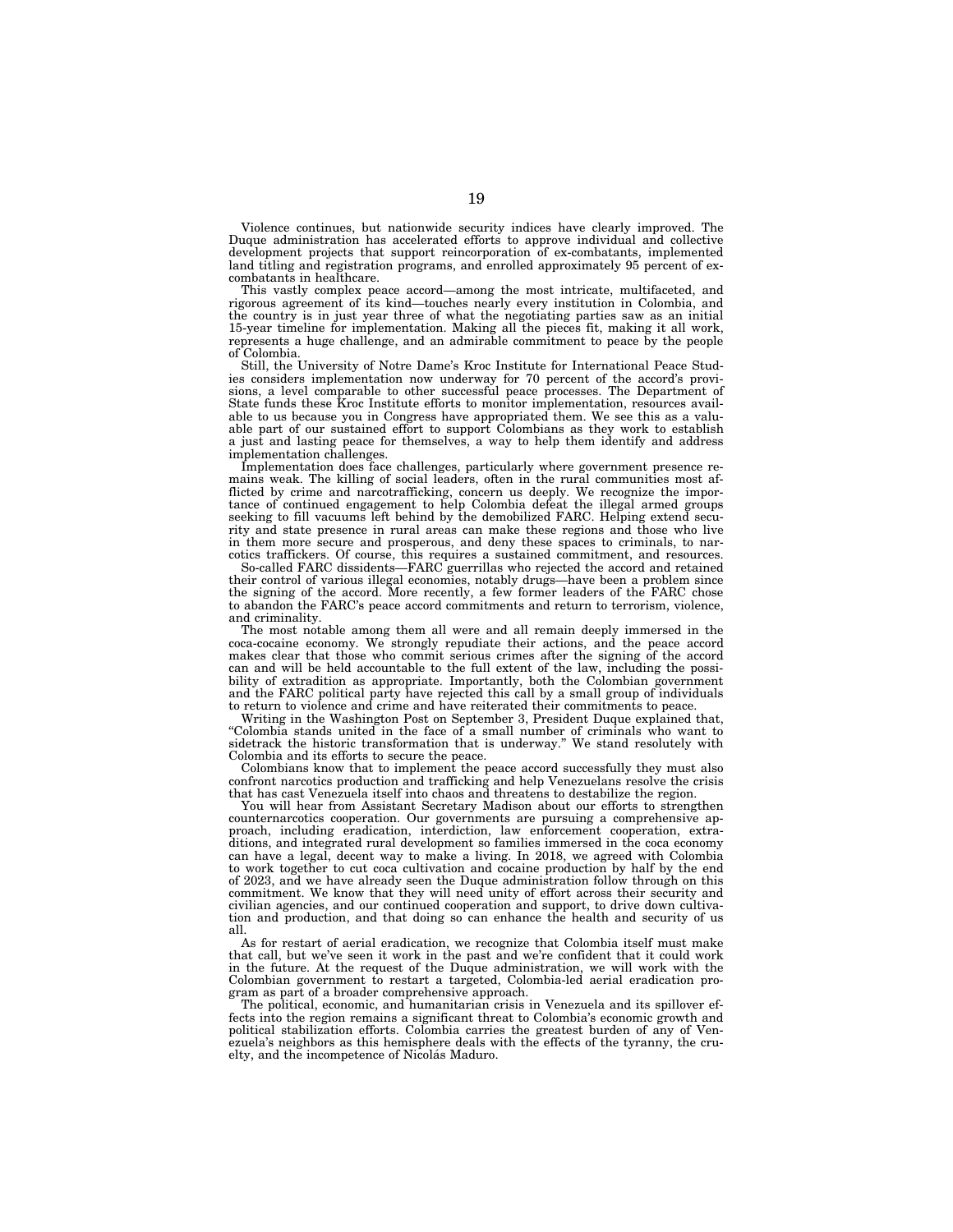He and those who support him have provoked a regional stability crisis As we speak, more than 3 percent of the population of Venezuela resides in Colombia, a statistic that should—but won't—make even Nicolás Maduro hang his head in shame. Venezuela's porous border with Colombia, coupled with Maduro's decision to harbor groups like FARC dissidents and the ELN in Venezuela, has generated new security challenges.

At the latest estimate, Colombia hosts over 1.4 million Venezuelan refugees and displaced Venezuelans, imposing outsized burdens on Colombian taxpayers and generating outsized demands on Colombian social services. Lay those costs at the feet of Nicola´s Maduro, not at the feet of those forced to flee his tyrannical rule. Each of those individuals has a story to tell of oppression, deprivation, and suffering. Desperate and vulnerable Venezuelans are susceptible both to exploitation by criminal groups and, in some cases, to recruitment by illegal actors. We commend Colombia for its humanitarian contributions and for its generosity.

The United States has been deeply involved in the humanitarian and diplomatic effort to address the crisis. Since FY 2017, we have provided nearly \$214 million to help Colombia respond to the influx, including nearly \$175 million in humanitarian aid and more than \$37 million development and economic assistance. In addition, we have twice deployed the U.S. Navy Ship COMFORT on medical missions to the region. During stops in Colombia in November 2018 and in August, COM-FORT personnel treated more than 17,000 patients.

While helping Colombia confront these challenges, we must never lose sight of the real progress it has made. Through steady economic stewardship over the past two decades, and with our assistance, Colombia has doubled the size of its economy and the number of Colombians in poverty has fallen from 1-in-5 to 1-in-25. Our Trade Promotion Agreement underpins a strong trading relationship with two-way goods trade of \$29 billion in 2018. The United States supported Colombia's accession to the OECD, based on its significant efforts over the past 5 years to meet the OECD technical standards. We look forward to formally welcoming Colombia to the OECD once it formalizes its accession.

We have a fully committed partner in the Duque administration. As President Duque told President Trump when he visited the White House in February, he and his administration are supporting efforts to secure a just and lasting peace by extending stability, legality, and opportunity in Colombia's conflict-affected regions, aggressively increasing counternarcotics efforts and confronting the threat of a destabilized Venezuela.

Our FY 2020 funding request for Colombia reflects the administration's focus on advancing these priorities. Building on effective prior-year programs, bilateral U.S. assistance will focus on:

• Security, including counternarcotics and reintegration of ex-combatants;

• Expansion of state presence in conflict-affected areas; and

• Justice and support to the Colombian government for victims.

Chairman Rubio, Ranking Member Cardin, Members of the Subcommittee, thank you for the opportunity to meet with you today to discuss our relationship with Colombia.

We all know that congressional support has been instrumental in the successes of the past 20 years, and we know that it remains the foundation of our successful partnership with the people and the democratic institutions of Colombia. I look forward to your questions.

Senator RUBIO. Thank you.

I will defer my time. I know members have to be in other places. So we will start with the ranking member.

Senator CARDIN. Well, let me thank all three of our witnesses. Mr. O'Reilly, I want to start with your observations. And as I said in my opening statement, I strongly support the progress that

we have made on the relationship between the United States and Colombia. It is in our national security interests, and I am proud of the progress that we have made. It is based upon shared values, and you mentioned specifically promoting human rights.

So how can we explain so many human rights and social leaders who have been attacked in recent times in Colombia, and that we see a rise in the safety and protecting human rights in that coun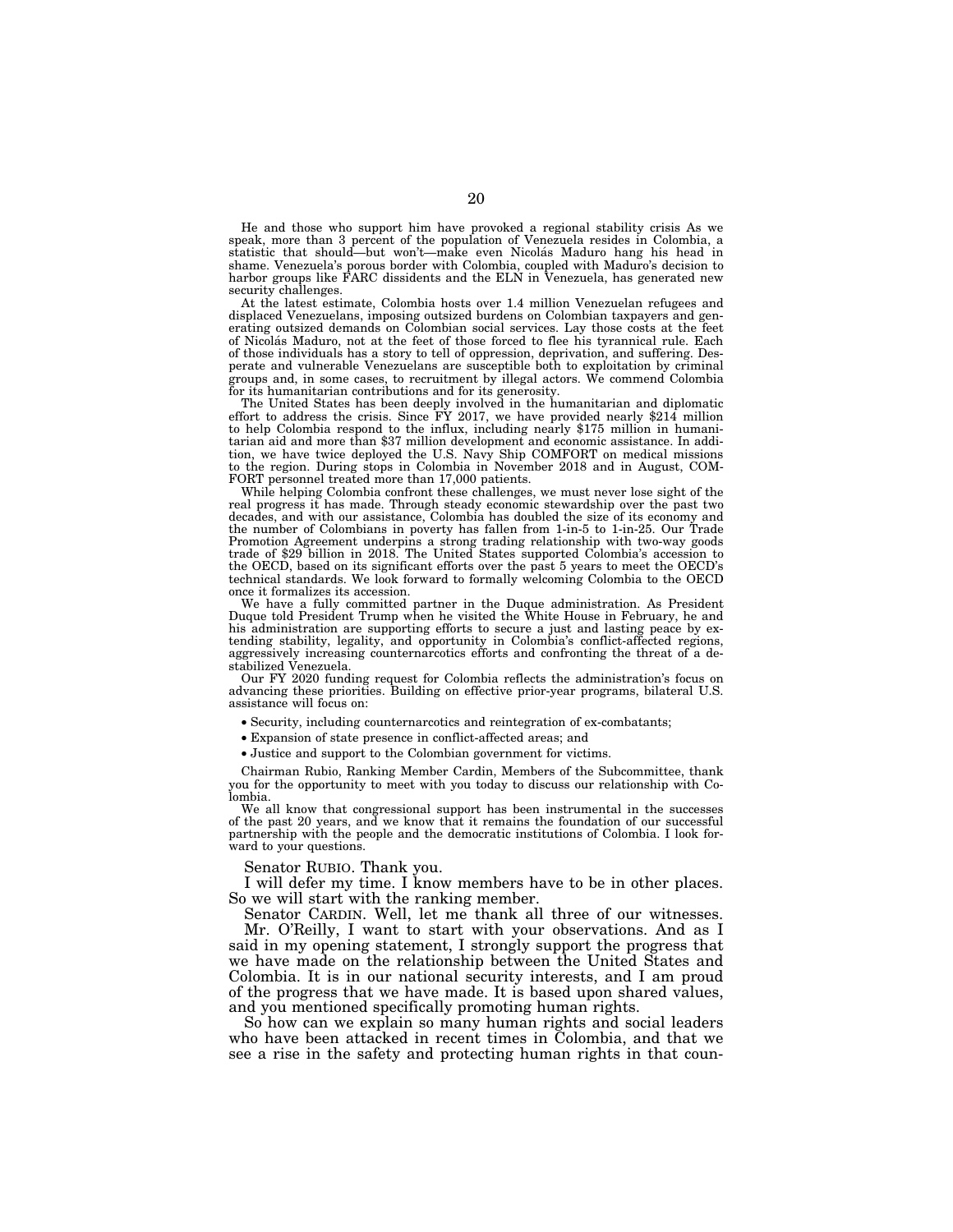try? What are we doing to hold the government accountable to protect the rights of its citizens?

Mr. O'REILLY. Senator, we all have seen this over the years. This is a problem of long standing.

Senator CARDIN. There seems to have been a spike recently.

Mr. O'REILLY. In Colombia, and indeed, it has been a severe problem in the short term. Over the longer term, I think the country has done a substantial job in improving the general long-term trajectory, but indeed it is incredibly important to focus on the areas where they have been under the most pressure. In these rural areas, as Assistant Secretary Madison was saying, often where the trafficking is most severe, we have——

Senator CARDIN. Are you satisfied that the Duque government is paying enough attention to this problem?

Mr. O'REILLY. I am, sir. It is an immensely large country. It is a severe problem.

Senator CARDIN. Four hundred seventy-nine human rights leaders and social leaders have been assassinated since 2016. You are satisfied they are doing enough?

Mr. O'REILLY. I am satisfied that they are working hard to confront the problem, sir. If one of these people suffers that sort of violence meted out against them, if they are murdered, it is one too many. And it is, in that sense, clearly unacceptable. The challenge, of course, they face is vast and complex. We have engaged with them consistently through the embassy. It has been a regular topic of conversation when we meet with their senior authorities here in Washington as well.

Senator CARDIN. Are we engaging the Colombian military and police about this issue?

Mr. O'REILLY. Yes, sir.

Senator CARDIN. What type of response are we getting for their protecting the rights of citizens that are raising concerns about their own country?

Mr. O'REILLY. We have seen—and I will commit to getting you the most precise numbers I can. We have seen a relative increase, as I understand it, in the number of closed cases and investigations, but that of course is post facto, after the fact of these attacks. We have seen them move resources into some of these rural areas even in a period of economic austerity. The relative focus of their budget across the board in security and in other social expenditures tends to be focused more towards rural areas and more towards these areas identified as being hot areas of conflict. And there is obviously much more that has to be done.

Senator CARDIN. So Mr. Duque was originally not a supporter of the peace process. He now has the responsibility as the leader of Colombia. He has been implementing the peace process. We have seen significant concerns as to the implementation including, as pointed out, the FARC sources starting to come back to life.

How do you judge how we can be helpful to make sure the peace accords are in fact implemented?

Mr. O'REILLY. When President Duque took office, he put forward about a half dozen different concerns, mostly focused on procedural issues, with the structure of the peace accord, and he brought those forward in his political system. When it finally came to the Con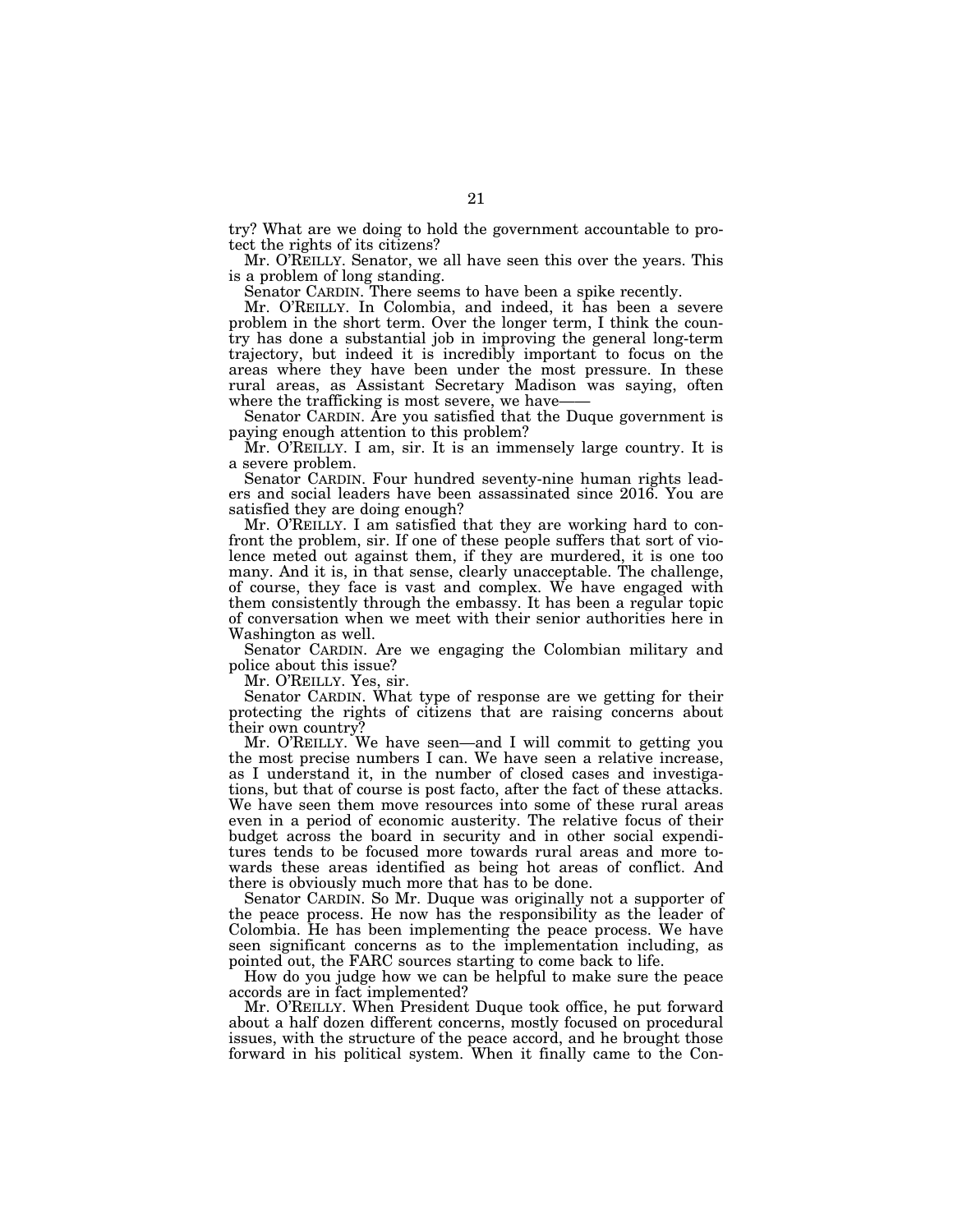stitutional Court and his position did not prosper within, I believe it was, 3 days, he signed the implementing legislation.

Senator CARDIN. I know that, but we are seeing it getting off track. What are we doing to work with the Duque government to get this aggressively implemented?

Mr. O'REILLY. The messages that our former chief of mission, Ambassador Whitaker, the messages that our current chief of mission, Phil Goldberg, have brought to the administration, our engagement with them here all is in support of helping them bring this agreement forward where they have made an emphasis—and I think it is a correct emphasis—on a firm line against those who would stand against peace and working as aggressively as possible to support those who have put down their arms and are working towards integration into the society. They have had significant success, particularly in those areas where ex-FARC combatants have concentrated their efforts or concentrated themselves in communities and keeping those people safe and keeping them engaged in politics as the FARC party. And I think our fundamental mission is helping them advance that message of a firm line with those who cross the line and being as supportive as possible in implementing what is going to be a long and difficult process of bringing this peace process to a successful conclusion.

Senator CARDIN. Thank you.

Thank you, Mr. Chairman.

Senator RUBIO. Senator Portman.

Senator PORTMAN. Thank you, Chairman Rubio and Ranking Member Cardin, for having the hearing, and I appreciated the testimony today.

I was involved back in the day with the Free Trade Agreement with Colombia. I negotiated with President Uribe directly, who rolled up his sleeves and jumped into it and was very enthusiastic. I see now that our trade with Colombia, although significant, is not growing as fast as their trade relationships with China. In fact, the Chinese investment and trade with Colombia has grown exponentially, being now their second largest trading partner and their second largest exporter.

So I guess one question I would have for you all—and I know Mr. Marczak is coming up for the Atlantic Council. He talked about this some in his testimony. But I wonder if you could talk a little about the trade relationship. I do not know. Mr. O'Reilly, maybe you are the right one or AID, Mr. Bursa. But how is it working, one? And are you concerned about the Chinese influence in Colombia and the stronger economic relationship there?

Mr. O'REILLY. On the whole, it has been a success—the process of economic reform over these last 20 years, the greater stability in the country. We are drawing more Colombian investment into this country. U.S. firms are making substantial commitments in foreign direct investment. I was the Colombian desk officer 15 or 16 years ago. The economy in Colombia now is more than twice the size of what it was then.

They do trade with China and that trade is growing. We all trade with China. The question is how fair and how open and transparent that trade is.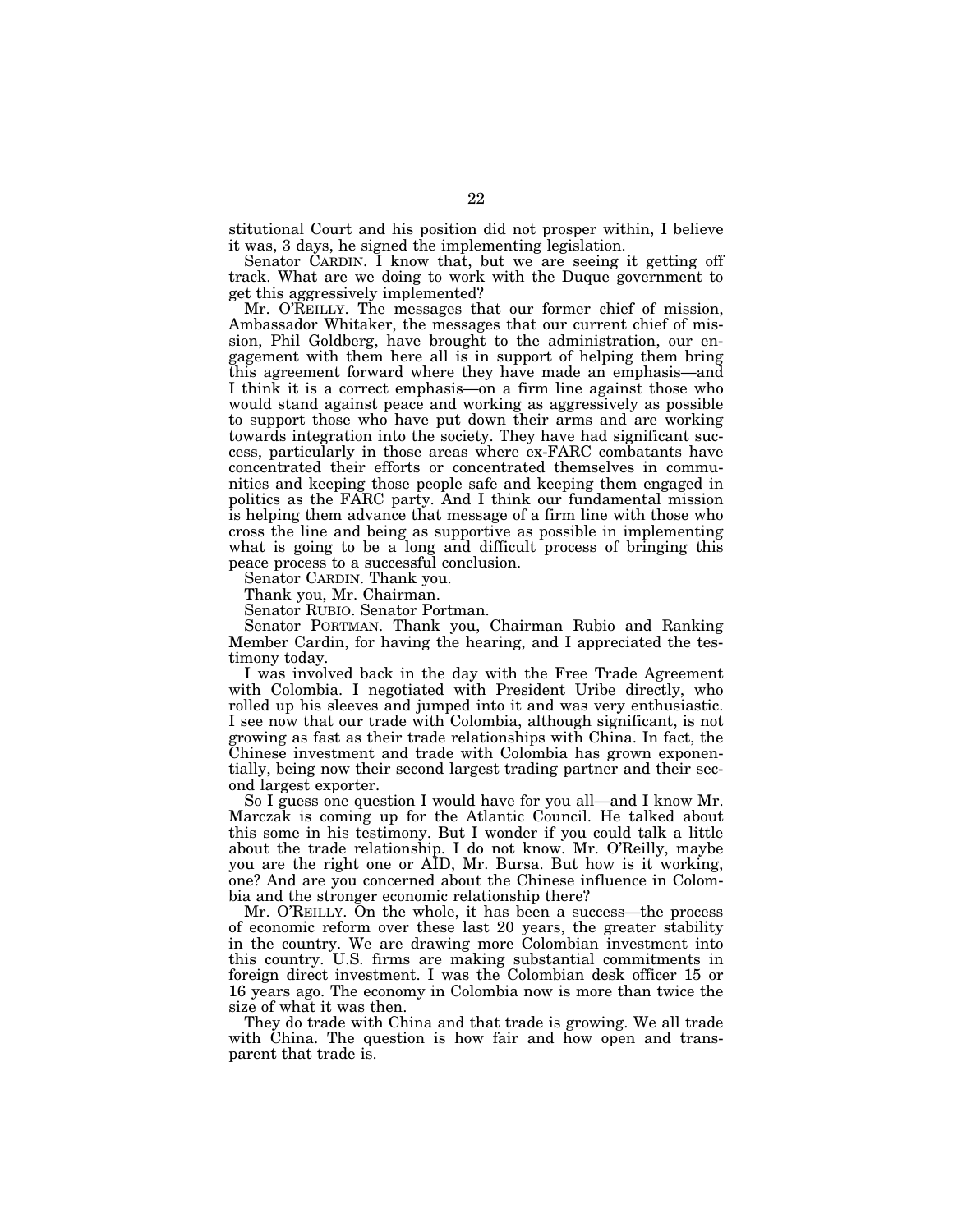Senator PORTMAN. But also there is more and more Chinese investment in the country. And I guess my question to you is are you concerned about that from a national security point of view, particularly because it seems to be displacing some of our investment, if you look at the numbers.

Mr. O'REILLY. Thank you, Senator.

We have made it clear with our counterparts in Colombia that they should look closely. And it is a message that we have shared with others in the region as well, that they should look very closely at the character and quality of the relationships they enter into with Chinese counterparts. Many of them are state-owned firms. Many of them do not necessarily have the same commitments to openness and transparency that we would expect from our firms, that Colombians expect from their own. So, yes, indeed, we have asked them to take a very close eye at the quality of those and the nature of the security implications of any investments that they might consider accepting from Chinese sources.

Senator PORTMAN. We talked about some of the good news, and there is a lot of good news on the economy, on the stability in the country. What President Duque has done is really—you know, the third of fourth president who has brought that kind of stability, particularly with regard to the peace agreement. Things are in better shape.

And yet, I saw just late last month, even a few weeks ago, one of the splinter groups from FARC called for returning to arms and armed conflict with the government. I think it was in relation to the number of people who had been resettled or who had left FARC who had been assassinated.

Are you concerned about that? And what, if anything, should we be doing after spending significant amounts of American taxpayer money, about \$10 billion I think over a period of a couple decades with regard to Plan Colombia? Should we be concerned that this is starting to unravel, or do you feel as though it is just a splinter group without much significance?

Mr. O'REILLY. Sir, I am sad to say I am very much concerned, but I am not surprised. The leading figures who participated in that announcement on August 29th had been distancing themselves from the FARC political party and from the commitments they had made to the international community, to the Colombian people for some time. Mr. Marquez had stepped back significantly. Mr. Santrich was under criminal investigation in his own country and under indictment in our own. They continued to engage in criminal activity.

Senator PORTMAN. It did not surprise you that those individuals would have been unhappy with the process of the peace agreement in effect, but what should we do? And my time is coming to a close here. But what should we do in relation to that?

And second, with 1.4 million Venezuelans in Colombia, I know you are going to talk about this in response to other questions, but we would love to hear for the subcommittee's purposes what should we do at this point that we are not currently doing? So if you could maybe take those questions for the record, that would be great.

My time has expired, and I appreciate all three of you being here, to the witnesses on the second panel as well.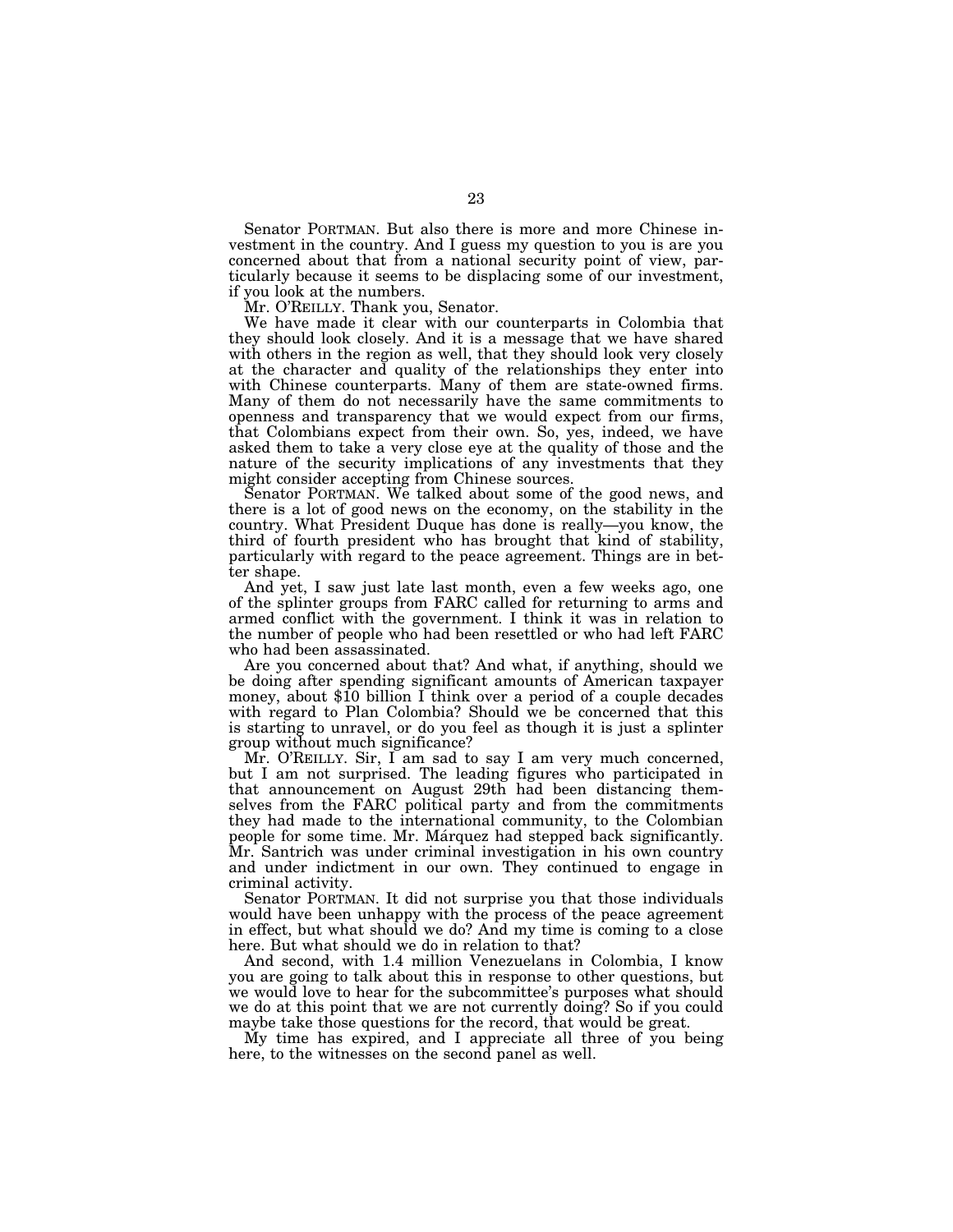Senator RUBIO. Senator Kaine.

Senator KAINE. Thank you, Mr. Chair.

And thanks to the witnesses.

You know, people wonder whether the United States' foreign policy or investments can make a difference. I hold up Colombia as an example. And the fact that it is still fragile and it still needs work I think does mean that we need to continue to be involved. I think we have been persistent. We have been willing to invest over a long haul. We have been bipartisan. It began with Presidents Clinton and then Bush and then Obama and then President Trump. And that has been really important. It has had great support from bipartisan Members of Congress. And I do think we have high stakes in maintaining it.

I have heard the names of President Uribe and President Duque mentioned often. I have not heard anybody mention President Santos, who won the Nobel Prize for his work, and so I want to put his name on the record because it has involved successive leaders who do not see eye to eye on everything, but it has involved leaders who have been willing to do very hard work.

I also went to Cúcuta and to Bogotá in March. And one of the reasons I went was primarily to follow up on the Venezuelan issue, but I was worried that I was hearing in this room from witness tables relatively rosy scenarios about what might happen and how quickly it might happen. I was hearing that from others as well. And I was struck, when I went in March, and visited both with Colombian leaders, governmental leaders and leaders in the sort of NGO space, and then when I was at the border in Cúcuta, I was not hearing such rosy optimism about the likely timing of developments in Venezuela.

This is a hearing about Colombia, not Venezuela, but as I look at the challenges that Colombia has, I share Senator Rubio's opening statement about the value of Colombia as a partner in this hemisphere and around the world. I remember going to the Sinai and looking at Colombian troops who were there as peacekeepers in the multinational force of observers protecting the border between Egypt and Israel. To see Colombia assert itself as a peacekeeping nation around the world, what a wonderful thing. So we need to do what we can.

But there are significant challenges with the peace process, with trying to integrate parts of the country that had not been invested in for decades back into the country. But I still think the thing that poses the most risk to the peace process is this massive humanitarian and security crisis in Venezuela, the refugee effect in Colombia and others.

So I just would sort of like you to give your thoughts to the committee as of right now, mid-September 2019. To help Colombia, what should we be doing, this committee and Congress? What should we be doing more to hasten peace efforts, negotiation, and other efforts to bring stability to Venezuela? Should we be doing more bilaterally? Should we be engaged with the CARICOM process of Caribbean nations? What would your advice to us be?

Mr. O'REILLY. I too have been frustrated—and my colleagues with the difficulty in bringing definitive change and an improvement of conditions in Venezuela. Mr. Maduro may not know the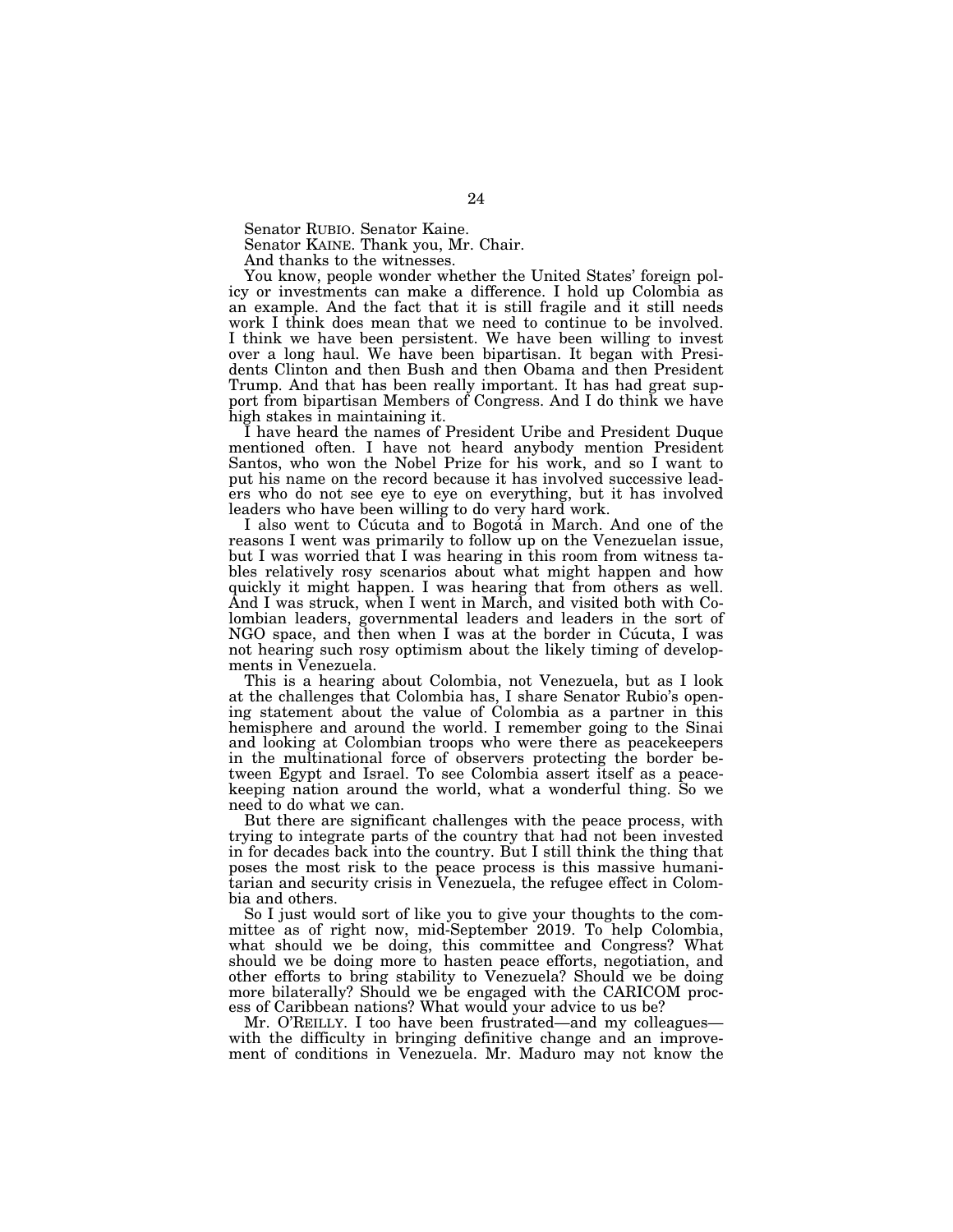time nor the hour, but I think it is clear that his ability to continue this is not infinite.

I think the best way that we can help Colombia deal with this is work in concert with Colombia and other likeminded governments in the region to make it harder and harder for Nicolás Maduro to evade the inevitable. All it does is drag out the suffering of the Venezuelan people and those people that you met in Cucuta and you, Senator Menendez, and others who have been forced to be expelled effectively from their own homelands. That includes economic sanctions not on the country, but on those who are oppressing the country. And it means ever closer cooperation.

This is one reason that we joined the Guaidó administration recently in calling for a meeting of the Rio Pact not for any other reason but to more effectively coordinate our humanitarian and our sanctions regimes and have a practical discussion with our counterparts in other governments as to how we can provide relief and how we can do a better job hedging in Mr. Maduro because, yes, indeed, these externalities are coming at a stiff cost not just for the Venezuelan people but for the people of the rest of South America and indeed the Caribbean.

Senator KAINE. My time has expired, but I may submit the question for the record to try to get witnesses on both panel one and panel two's responses. Thank you.

Senator RUBIO. Senator Shaheen.

Senator SHAHEEN. Thank you, Mr. Chairman.

And thank you all for being here.

I wanted to talk really about the importance of women in the peace settlement with the FARC and whether you see that being important going forward and what we can do to continue to ensure that women have an important role to play in further negotiations and in the future of Colombia. And I do not know. I guess, Mr. O'Reilly, that I would direct that first to you.

Mr. O'REILLY. We absolutely do, ma'am. And it is clear, although I may defer to Mr. Barsa for more of the programmatic aspects of this, ma'am, but it is clear to us that where people successfully protect the role of women in this process in the communities where that is most effective, the degree of backsliding or recidivism is less. It knits together families. It knits together the communities and creates a totally different kind of a circumstance. These are not just individual actors. Along with the 7,000 or so demobilized combatants, the Colombian authorities have recognized a nearly equal number of people who were supporting, and many of those were women.

Senator SHAHEEN. You are absolutely right, and I think it is important to point out that research has shown a direct correlation between peace and security and a society's treatment of women. That more than levels of wealth, democracy, or ethno-religious factors, that the best indicator of a state's peacefulness and stability is how well it treats its women. And we have, as I am sure you all are aware, legislation that passed in 2017, signed by the President, called the Women, Peace, and Security Act, that encourages us to partner with other countries to ensure that women continue to be part of the political process and be part of any conflict negotiations.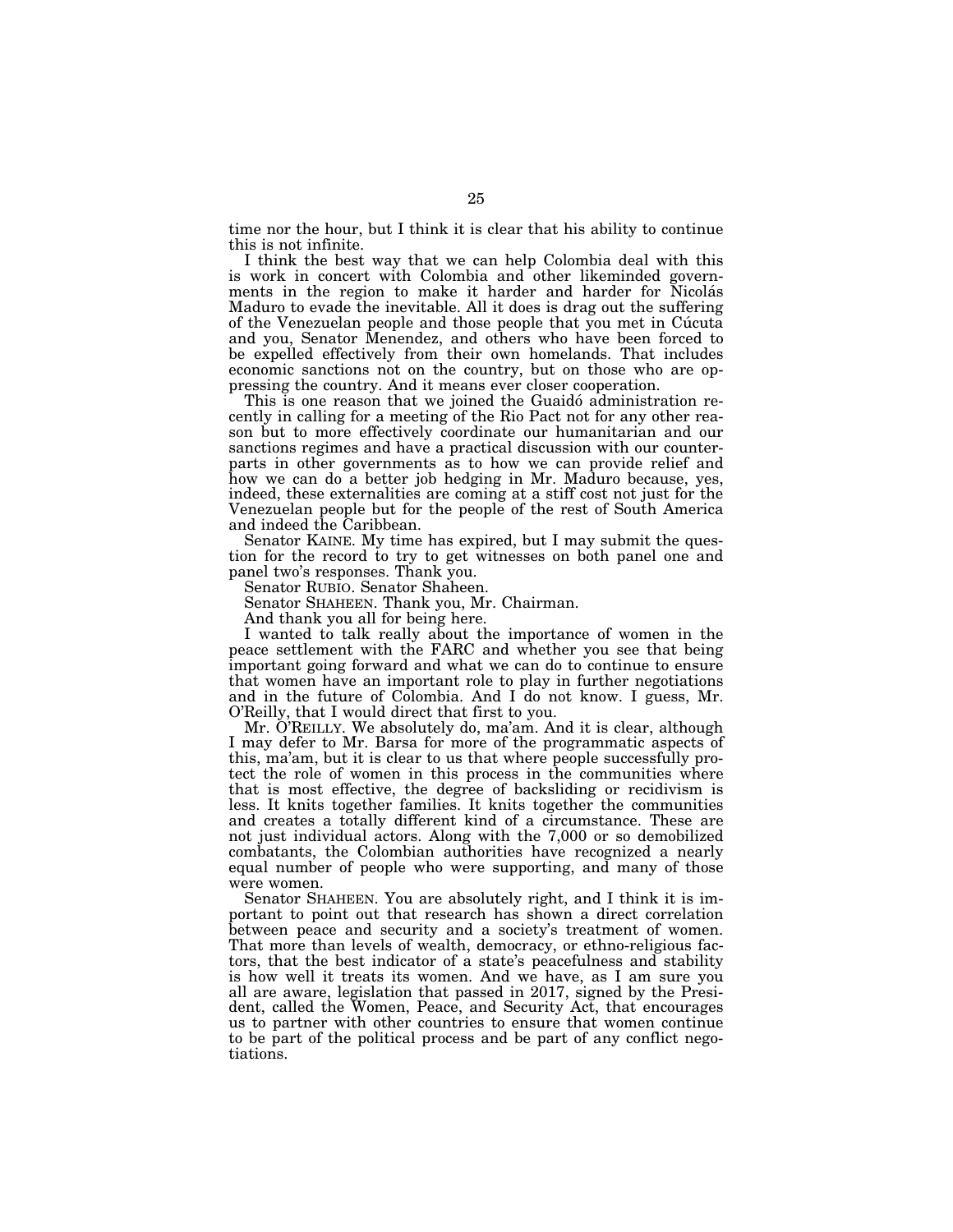So can you talk about how you see that continuing to be implemented? Maybe you, Mr. Barsa, would be better to address that from USAID.

Mr. BARSA. Thank you very much, ma'am.

So it was very important to me when I was in Colombia to meet with human rights leaders, leaders of indigenous groups, and leaders of women's groups as well because, as you state, you cannot have any stable peace or development without the inclusion of all sectors of societies, including women. So when I was in Bogotá, I met with people like Marino Cordoba, the Director of the National Association of Displaced Afro-Colombians.

And later on when I was in the field meeting with human rights leaders, I met with Dora Cortes, who is a coordinator of a women's roundtable in Tumaco. And we were discussing just how USAID programs to support human rights inclusiveness have been helpful for these groups and had a dialogue to see how we could do better.

Overall, in conversations I had with the members of the Duque administration, we were in agreement on all these points. So we have programs in place, and we are constantly looking to refine them and improve upon them.

Senator SHAHEEN. Thank you.

Ms. Madison, you pointed out the Colombian effort to reduce cocaine cultivation and production by 50 percent, I think, by 2023. Can you talk about the interconnectedness of the illegal drug trade from Colombia through Mexico to the U.S., what we are doing to try and address that and how we are working cooperatively with those countries in their counter-drug efforts? As coming from a state where the opioid epidemic has really taken its toll, the more we can do to keep drugs out of this country, the better we can help people who are struggling with substance use disorders.

Ms. MADISON. Our program in Colombia is a very longstanding program. It covers everything really from the coca field and demand reduction to working with law enforcement on interdiction, on investigations, targeting the assets and infrastructure of transnational organized criminals. You know, you have seen ebbs and flows in the success of eradication. That has to do, I think, with some shifting realities. I think in the process of securing the peace accords, there were certain incentives that were created actually to increase cultivation. You had the end of aerial eradication. And we saw the spike begin to rise.

I think what is important now is that the curve is flattening, which is absolutely critical. It is not enough. And over the next couple of years, we need to work with the Colombians directly to continue to drive that down. 90 percent of the cocaine in the United States comes from Colombia. So while there is production in Peru and there is production in Bolivia, Colombia really is the core of the effort.

And just as an aside on the peace agreement, I think the Colombians have to continue to take this issue on because this is how they will be able to put deep roots down in the rural parts of Colombia. The FARC is off the battlefield by and large, and they are no longer fighting an insurgency while they try to do this eradication and try and take this on. But now they actually have to get out into these communities, take it on, do the eradication, do the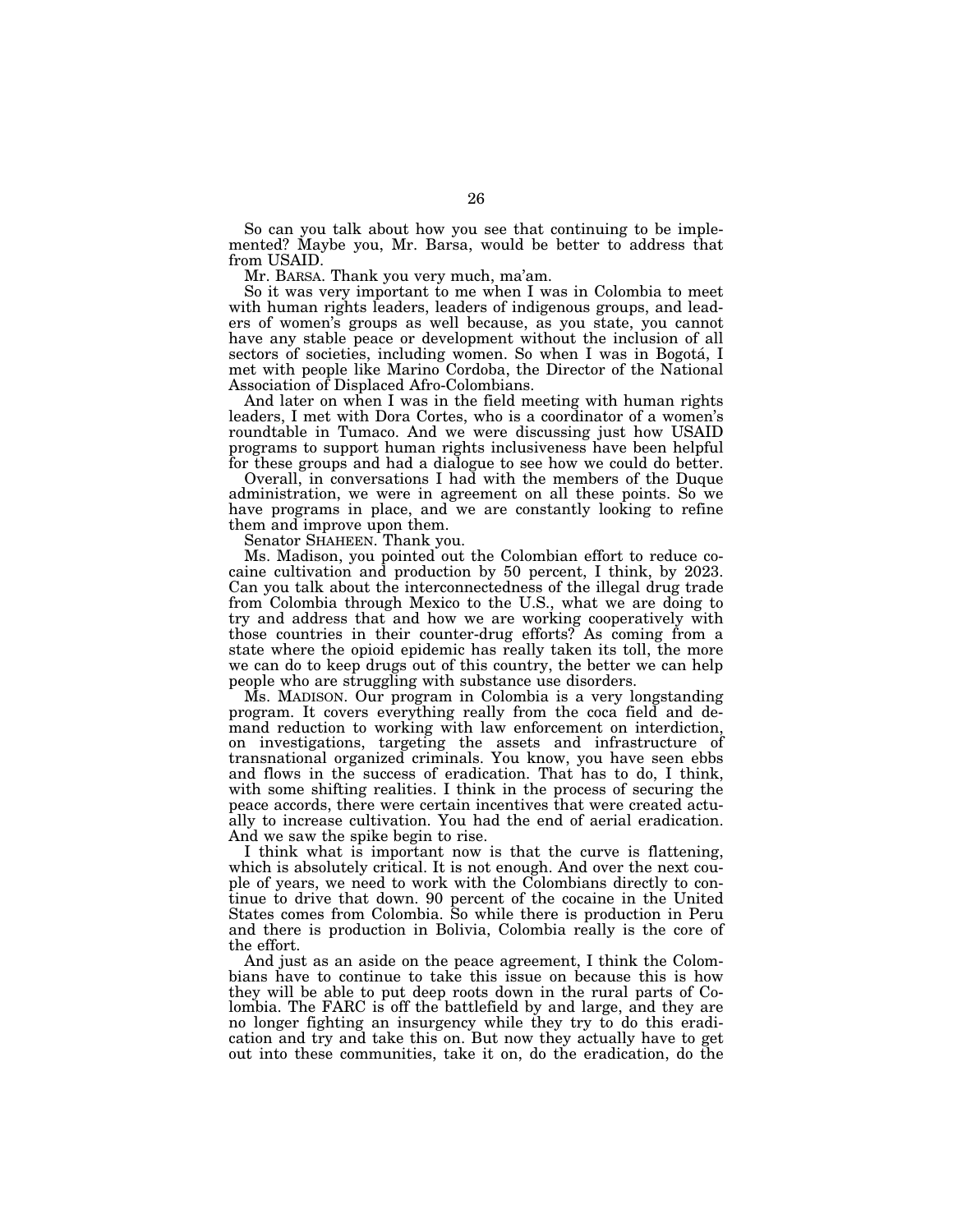kind of things that John and his team work on, which is alternative development. It is a key plank of President Duque's game plan, the rural security piece, and we are supporting it from INL.

The challenge that we have, of course, is that the cocaine moves, it sweeps up the isthmus, it goes through Mexico. The paths cross sometimes with opioids, which dramatically increases the lethality. I would say Mexico and Colombia are really the two poles of our efforts in the Western Hemisphere. Again, in Mexico, it is a different relationship and a different program, but we are also working with the Mexican Government to start in the field, target ports, help on interdiction. And I think it is a constant effort because these groups continue to evolve their tactics and their skills. But these two countries working together is an absolutely essential piece of it.

I am quite worried actually about what is going on with the synthetic opioids in Mexico. It is a very specific issue that we need to take on with them and figure out a game plan on.

But I think these two countries' very expansive programs, much more expansive in Colombia, are the key.

The other thing I would say which has fundamentally changed from even a decade ago is the fact that we now have Colombia leading in the hemisphere. They are leading complex, 18-nation missions to do interdiction. They are out working. They are working with Ecuador, which was not happening even just few years ago. So we have the Colombians actually helping us fill the space and helping us build the capabilities of other partners. So I think we are trying to connect the dots up the isthmus from Colombia to Mexico.

There is a lot there and there is a lot of complexity to it, and I think the key is that we just cannot let up. And when I say the Colombians have done spectacular things with eradication in this first year, I mean it. It is amazing. But it is not enough. It has to continue. It has to expand. We are right there with them. And I think if we get it right in Colombia, we begin to really change the calculus all the way up the isthmus with the exception of synthetic opioids in Mexico, which I think is a separate issue and a really critical one.

Senator SHAHEEN. And at this point is what is really killing people—the synthetics.

Ms. MADISON. I think that is right. As I said, the statistics show that of the 14,000 cocaine deaths in 2017, three-quarters of them involved opioids. And it is because opioids are cheap. They are easier to produce. You do not have to worry about somebody eradicating your fields. And the agility of the synthetic opioids business model is actually really dangerous. I am not surprised we are seeing proliferation. What is most concerning, of course, is that it is proliferation right on our border. And so this requires time and attention. I am actually headed to Mexico in October really to talk about this.

Senator SHAHEEN. Thank you.

Thank you, Mr. Chairman.

Senator RUBIO. Senator Menendez.

Senator MENENDEZ. Well, thank you, Mr. Chairman.

And thank you to all the witnesses.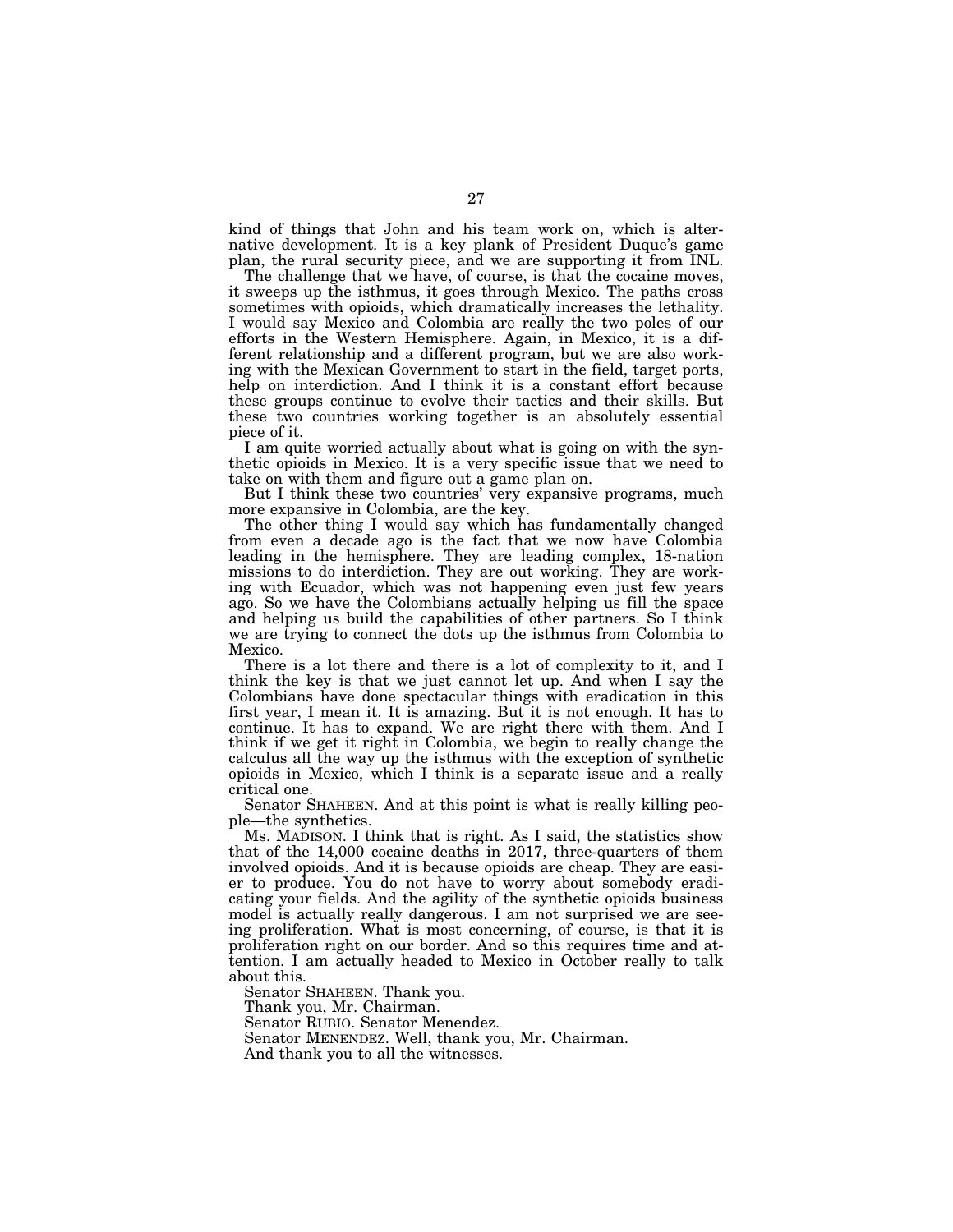Mr. O'Reilly, you know, a dissident faction of the FARC announced that it will rearm and it is believed their operations are supported by the Maduro regime and conducted on Venezuelan territory. President Duque has backed this claim about the location of the FARC dissidents.

What do we know about the location of the FARC dissidents, and can you confirm President Duque's claims?

Mr. O'REILLY. Senator, we know that people have moved in and out across that border. In fact, indeed, the Colombian authorities have stated that some of these people are now lodging themselves there. To the extent that this continues, it creates a circumstance which is quite a challenge for the Colombians.

Senator MENENDEZ. I appreciate what you are saying, but that is not my question. My question is, what do we independently know about FARC dissidents and those who have called back to arms being in Venezuela, and does that coincide with the Colombian assertions that the FARC dissidents are now inside of Venezuela?

Mr. O'REILLY. I can say that I know that they have moved back and forth and that on occasion they have settled in there. For the rest of it, if it is okay with you, sir, I will take the question and we can discuss it offline.

Senator MENENDEZ. Are you telling me it is a classified answer that you need to give?

Mr. O'REILLY. I will tell you I have to investigate that, sir, before I can give you a definitive answer.

Senator MENENDEZ. Okay. But you come to a hearing on Colombia where we know we are going to talk about Venezuela, and it seems to me a simple enough question to have been prepared for. Anyhow, I want to know what the answer is to that.

Mr. O'REILLY. Absolutely understood.

Senator MENENDEZ. What steps is the administration contemplating to hold the Maduro regime accountable for its willingness to allow foreign terrorist organizations like the ELN and now this dissident group of the FARC to operate out of Venezuelan territory if our assertion is, along with the Colombians, that they are in Venezuelan territory?

Mr. O'REILLY. Sir, we are constantly assessing the activities or their support for these sorts of activities of any foreign terrorist organization and any international acts of terrorism linked to that. And we, in terms of dealing with the Colombian authorities, are regularly sharing whatever information we have and as much as we possibly can in coordinating with them so that when they are operating inside Colombian territory, the Colombian authorities can respond effectively to that. It is unacceptable that Nicolás Maduro and those who support him would offer any top cover for these people or any safe haven to them at any time.

Senator MENENDEZ. Well, excuse my impatience, but I have limited time.

So the question is, are we considering particular sanctions beyond what we have done in Venezuela because of what Maduro has done? Are we looking at designations here of terrorist organizations? Are we looking at others that have given refuge and are part of facilitating these terrorist organizations operating out of Ven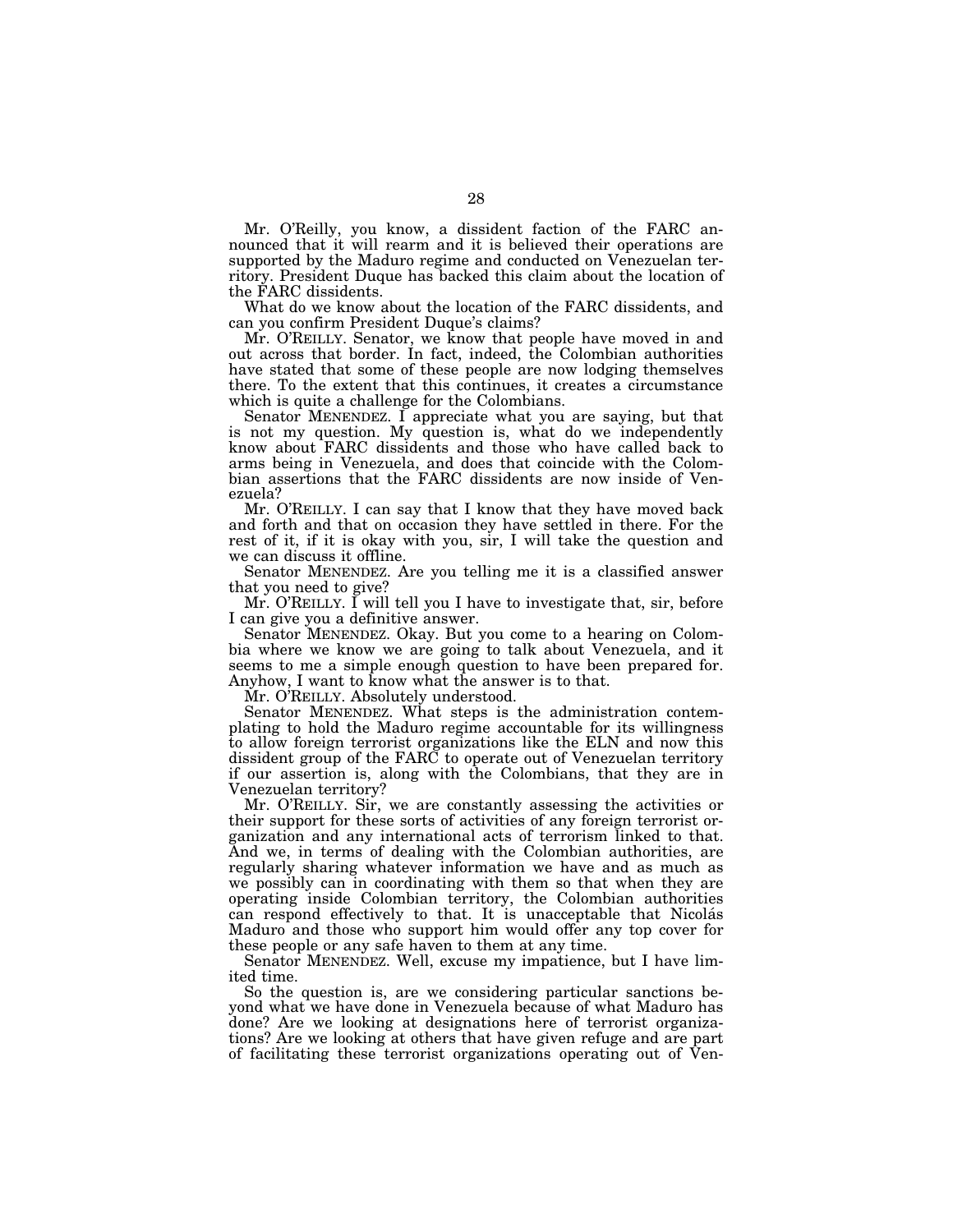ezuela? Some suggest the Cubans have something to do with that. Are we considering any of those things?

Mr. O'REILLY. We are constantly assessing the question of designations.

Senator MENENDEZ. All right. But you cannot give me any designations that you are contemplating right now. No. Okay.

Now, let me ask you. Maybe this one will be simpler. I appreciate what the administration did. As a matter of fact, legislation that several of us on this committee have promoted is to actually advance a more robust amount of money because of the realities that Colombia is facing every day with over 1.4 million Venezuelans that have now stayed in Colombia, not just transited through but stayed in Colombia, and growing. So while \$350 million is a good thing, it is nowhere near the magnitude of the crisis.

Why has the administration not engaged in creating a donors' conference to have others—this is going to rival Syria at the rate that it is going in terms of the displacement of people. So I am not suggesting we should bear it all, though I am suggesting we should do more. But why is there not a donors' conference that has been pursued. Either you or Mr. Barsa maybe can help me with this.

Mr. BARSA. Senator, it was heartening for me to learn how other countries have assisted with humanitarian assistance, as well as some of the aid that was trying to get through Cucuta when you were there. But certainly we called for other countries to increase their assistance in this area. Regarding the specifics of planning for a donors' conference, I have no information I could share.

Senator MENENDEZ. Mr. O'Reilly, any plans for a donors' conference?

Mr. O'REILLY. The question, apart from the conference, sir, is that we are constantly arm-twisting our other colleagues from other governments to step up and do more.

Senator MENENDEZ. Well, it seems that if we convene a donors' conference, number one is we are going to invite countries to join. They are going to have to say what they are willing to do or not do. And it would be far more significant in resources than what we have given and what is needed. And so, you know, we talk about the Colombians being responsible to do a series of things, which I agree with, but we need to help them. They are in our own hemisphere. This is one of the largest refugee crises that we have had in our hemisphere in quite some time. We need to help the Colombians be able to achieve this goal. They have been incredibly good neighbors. You know, they have not done what some other countries have done of closing the border. So we need to help them. I do not understand why there is a reticence on creating a donors' conference.

If I may, just one last question to Secretary Madison. You know, during my recent meetings with President Duque in the U.S. embassy in Bogotá, I stressed the need for a truly comprehensive approach to counter narcotics. And while I understand the administration's priority on eradication, given the alarming levels of coca cultivation, we certainly cannot expect to achieve long-term success without a balanced approach. And I heard you refer to a balanced approach.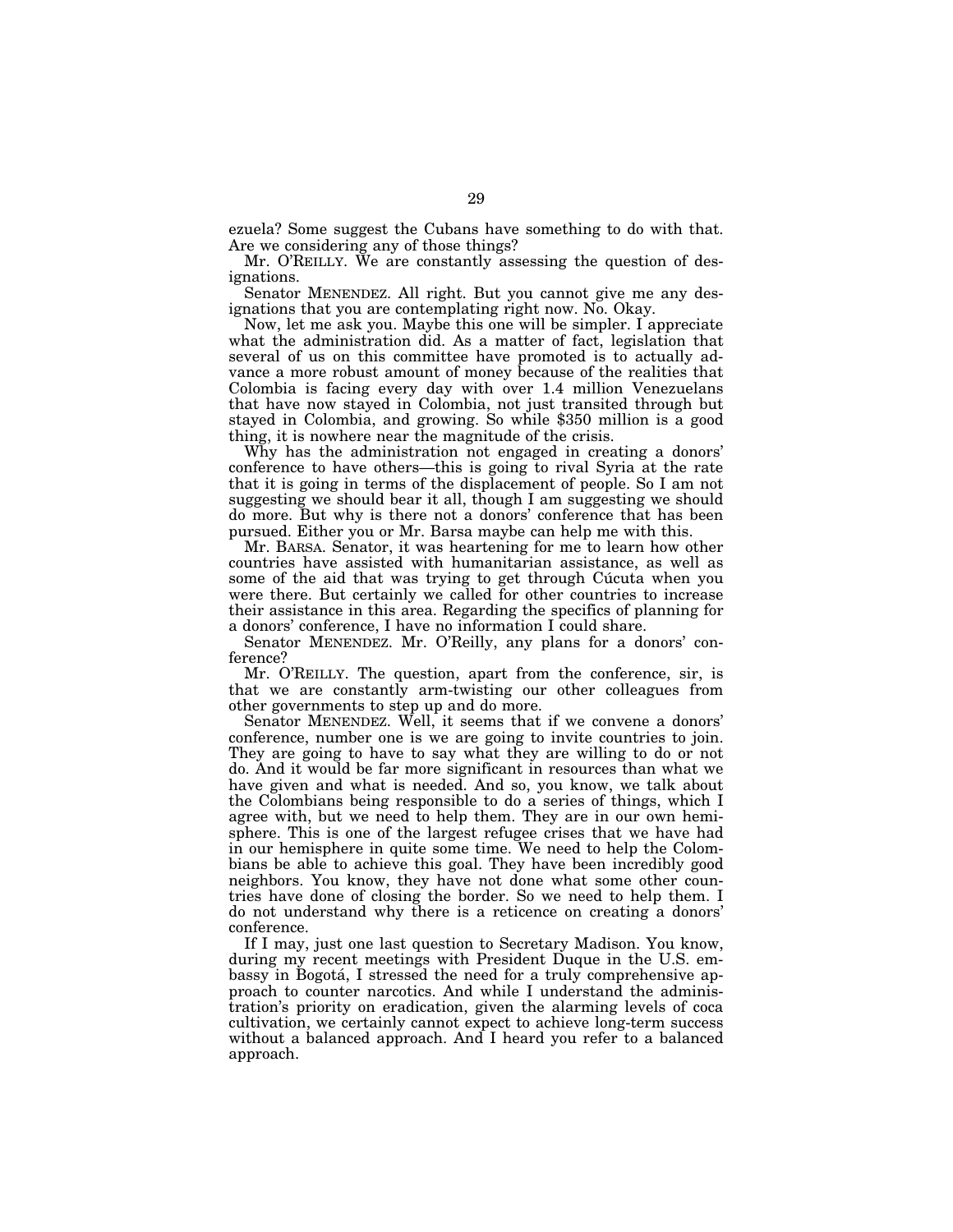As an example, I would like to see INL place greater emphasis on money laundering and financial crimes. While the Department submitted congressional notifications for \$250 million in fiscal year 2018, only \$4 million, or 1.5 percent, of the funding will address money laundering. What steps are you taking to ensure a comprehensive approach and ensure that adequate funding for issues, including money laundering and the rule of law, are part of it?

Ms. MADISON. Senator, I do believe that we take a comprehensive approach to the reality of the drug issue in Colombia. We are working really on all fronts in supporting the efforts of the Government of Colombia to reduce demand, to reduce supply, to disrupt TCOs, to push out on rural security and improving rural security and all the sort of elements of that. And the rule of law and antimoney laundering efforts and asset forfeiture efforts are an important piece of it.

I will say I arrived at INL last year thinking that actually we needed to modernize and think more creatively about our antimoney laundering programs in general because I think money laundering has continued to evolve and our training and other things had not evolved in the same way that the money laundering tactics of the criminals have.

In Colombia specifically, we have had training with IRS and UNODC to build investigative skills. We have had ongoing efforts to build the capabilities of judges who actually look at asset forfeiture in these financial cases. And looking forward, we formed an actual technical working group with the Attorney General's Office, which owns a financial investigative arm. It owns an anti-money laundering unit. It owns an asset forfeiture unit. And we think that that will continue to generate ideas on what else we can do.

We have also brought in the FBI to do an assessment to look at other things that we could put on the table to be helpful to the Colombians. And more recently I took my team over to sit down with FINCEN and talk a little bit more about what else we can do.

Senator MENENDEZ. I appreciate it, but if 1.5 percent of your total monies for Colombia are going to money laundering, it seems to me that if I get your money and I squeeze you, it is one of the ways in which I harm you the greatest. And so I would just urge you to be looking at a more robust engagement in this regard so that we can actually get to the traffickers' monies at the end of the day, which I think can be enormously debilitating and help fuel some of the things we need.

Mr. Chairman, I thank you for your indulgence.

Senator RUBIO. Thank you.

And I will take my time now here at the end unless there are any more questions.

I want to narrow in, Secretary Madison, on the drug trade that we keep focusing on. There is no doubt that coca is grown, maybe even being processed in these labs out there. But then it has to be moved, and some of that is maritime movement. Is that correct? Some of it is put on these boats.

Ms. MADISON. I think they move it any way that they can, but a big part is maritime.

Senator RUBIO. Right.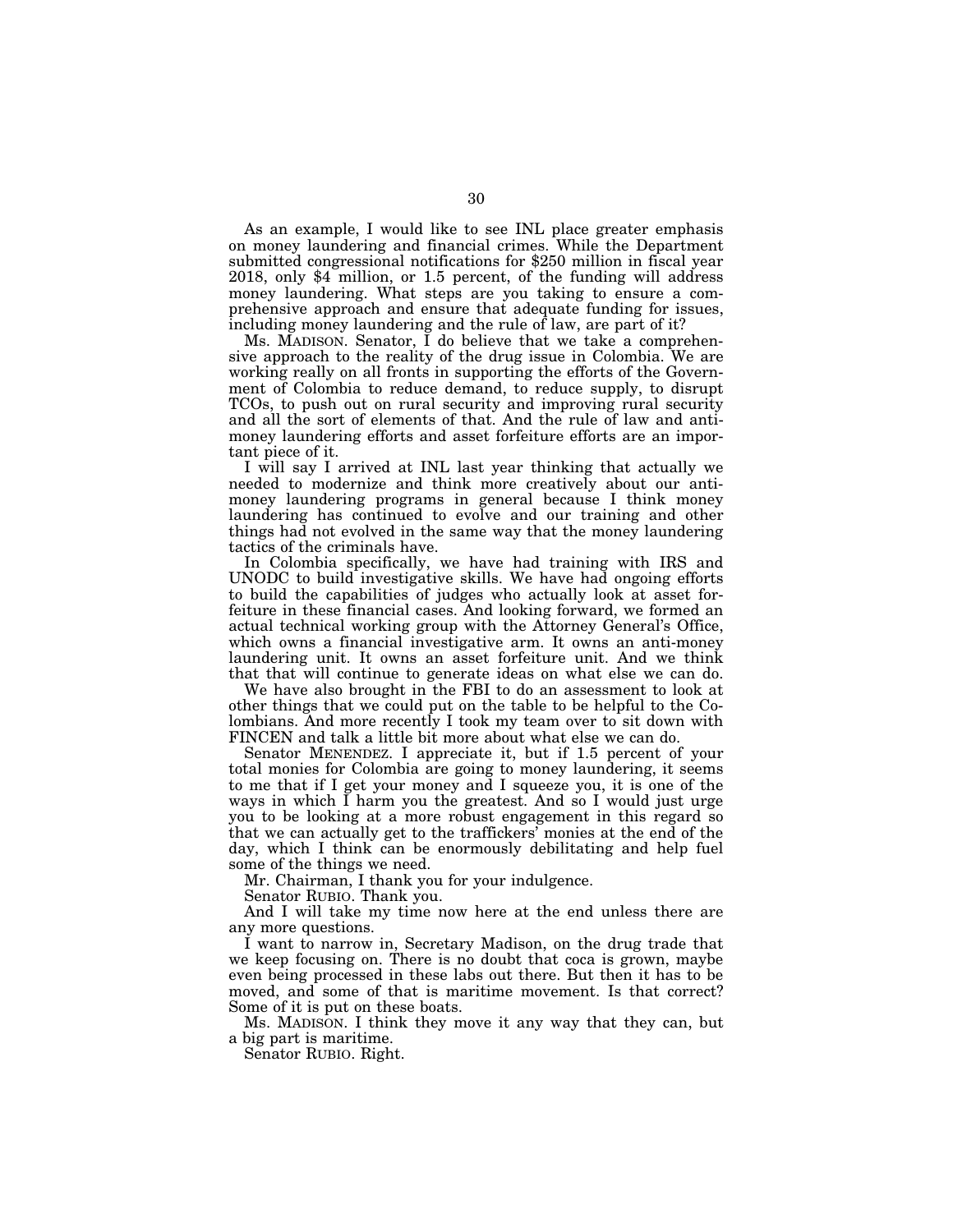So let us talk about the flights because there are airplanes that land in these fields in Central America and then are trafficked up across the border. There are others that go into the Caribbean, and some of it leapfrogs from the Caribbean into the U.S., but some of it leapfrogs from the Caribbean to Europe. There is a growth in the cocaine that is being shipped to Europe. Correct?

Ms. MADISON. In fact, there is growth in the cocaine market around the world. I was recently in London, and I was recently in Australia. And in both places cocaine is actually an enormous issue, and it is coming from this hemisphere.

Senator RUBIO. Right. And those would have to be aerial routes. I imagine they are not taking these little fake submersibles all the way over there. Right?

Ms. MADISON. Actually they do get boats that cross the southern ocean and go to Australia.

Senator RUBIO. Fast boats.

Ms. MADISON. But I am assuming that that is not the preponderance of it.

Senator RUBIO. The point I am trying to raise is when those flights happen, where are those flight originating? What is the path those flights are taking?

Ms. MADISON. There are a number of pathways, but we have noted, which I imagine is an issue of concern to you in particular, a pattern of flights leaving Venezuela. There is also a maritime vector through Ecuador up the East Pac, which is actually pretty significant. A lot of them are Venezuelan.

Senator RUBIO. And the flights to Venezuela—how many of those that we know of have the Maduro regime interdicted and stopped and called up and said we have these drug traffickers here that we caught?

Ms. MADISON. Because I am not on the operational side, I cannot answer you with absolute certainty. I am not aware that we are getting substantial cooperation out of Venezuela on the issue of narcotics. In fact, I think it is quite the opposite.

Senator RUBIO. Is it fair to say that these people who are flying these drugs are deliberately flying through Venezuelan airspace to avoid radar detection by either the Colombians or otherwise and certainly taking off from airfields in Venezuela? That is fair to say.

Ms. MADISON. What I think is always fair to say is that narcotraffickers will take the path of least resistance, and if there is a place where enforcement is not done, where there is not sort of a denial of use of airspace and where there is no official effort to block them, they will take it. The other instance where they can take it is when there is not capacity, which is also the case in some places.

Senator RUBIO. Well, Venezuela has the capacity to control its airspace. We have seen them do it when they have to.

The point being is one of the paths of least resistance—there are air flights leaving Venezuela with Colombian cocaine, a significant portion.

Ms. MADISON. As I said in my testimony—let me just reiterate— I think Venezuela is an enormous problem on the counter-drug issue. I think the fact that Venezuela does not work with us or its neighbors in the way that it once did is very damaging to the larg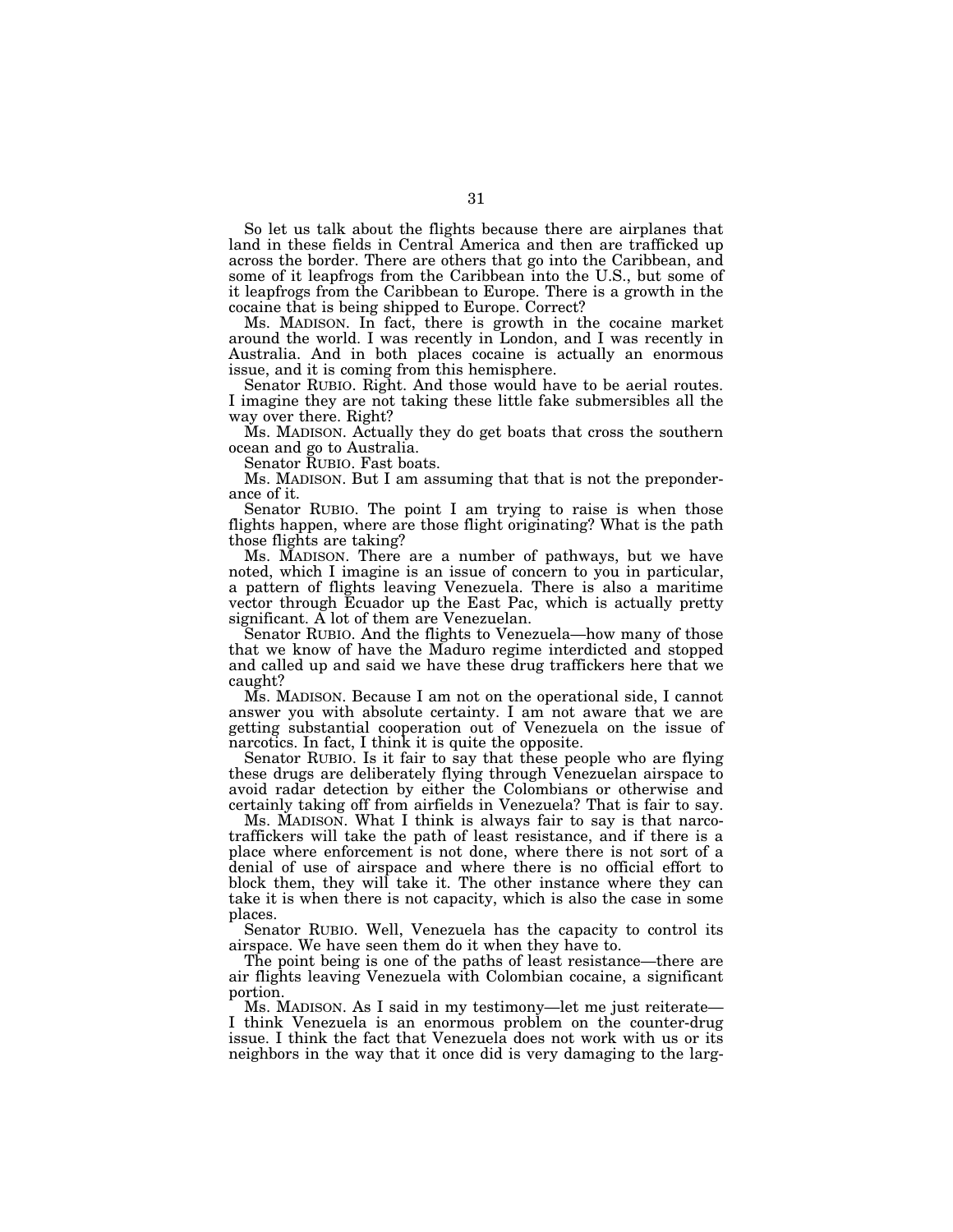er effort to take these issues on in South America. It is why it is so important that we are working with the Colombians, working with the Peruvians. We brought Ecuador back online. In some respect, it is about the objective realities of a place like Colombia, but it is also about the failures in Venezuela.

Senator RUBIO. Well, I know there was a question asked earlier by Senator Menendez. The Deputy Secretary of State, Mr. Sullivan, has said on the record that Venezuela acts as a safe haven for criminal organizations, and he was referring to the ELN and these dissident FARCs. They are criminal organizations because what criminal enterprise were they involved in beyond murder and kidnapping and things of this nature?

Ms. MADISON. I mean, obviously, there is a narcotrafficking nexus into Venezuela.

Senator RUBIO. And if the Deputy Secretary of State is saying they have safe haven and the Colombians are saying the same also, we have these narcotrafficking organizations operating in Venezuela.

Ms. MADISON. I believe that is correct.

Senator RUBIO. I will tell you where I am getting at that point. So all this eradication stuff is important. And by the way, there was a direct correlation between the ending of the aerial eradication under a court order and the spike in production. And that was under a court order, and now I know they have worked through it.

The point I am trying to get at is all these things we are doing with the Colombians are important. What they are trying to do is important as well. But as long as you have two major drug trafficking organizations, if not more, operating openly with little to no formal resistance and often I believe—I think the evidence is clear—cooperation of a neighboring regime in a neighboring country, there is no way to deal with this. As long as there are these criminal elements operating with impunity across their border, trafficking these drugs, operating in this way, I do not know how we wrap the bow and really deal with this problem.

Ms. MADISON. I certainly think it makes it much harder, as I have said. I will say even at a time when we had more cooperation out of Venezuela, it was still absolutely critical that we were present and working with the Colombians and with others.

Senator RUBIO. Of course.

Ms. MADISON. But this is, most assuredly, not making it easier, and in fact, it is really undermining a lot of the good work that is going on.

Senator RUBIO. Well, not only do you have these narcotrafficking organizations operating out of Venezuelan territory, they also have as a side intent to overthrow the government of Colombia. And so you have these two things—I guess the point I am trying to raise is I personally do not believe—and I believe the evidence supports this—that we could ever truly address the production and sale and trafficking of cocaine out of Colombia without addressing the fact that these groups are operating with impunity from a neighboring territory, and the Colombians, right now anyway, cannot do anything about it because of what the implications of that would be.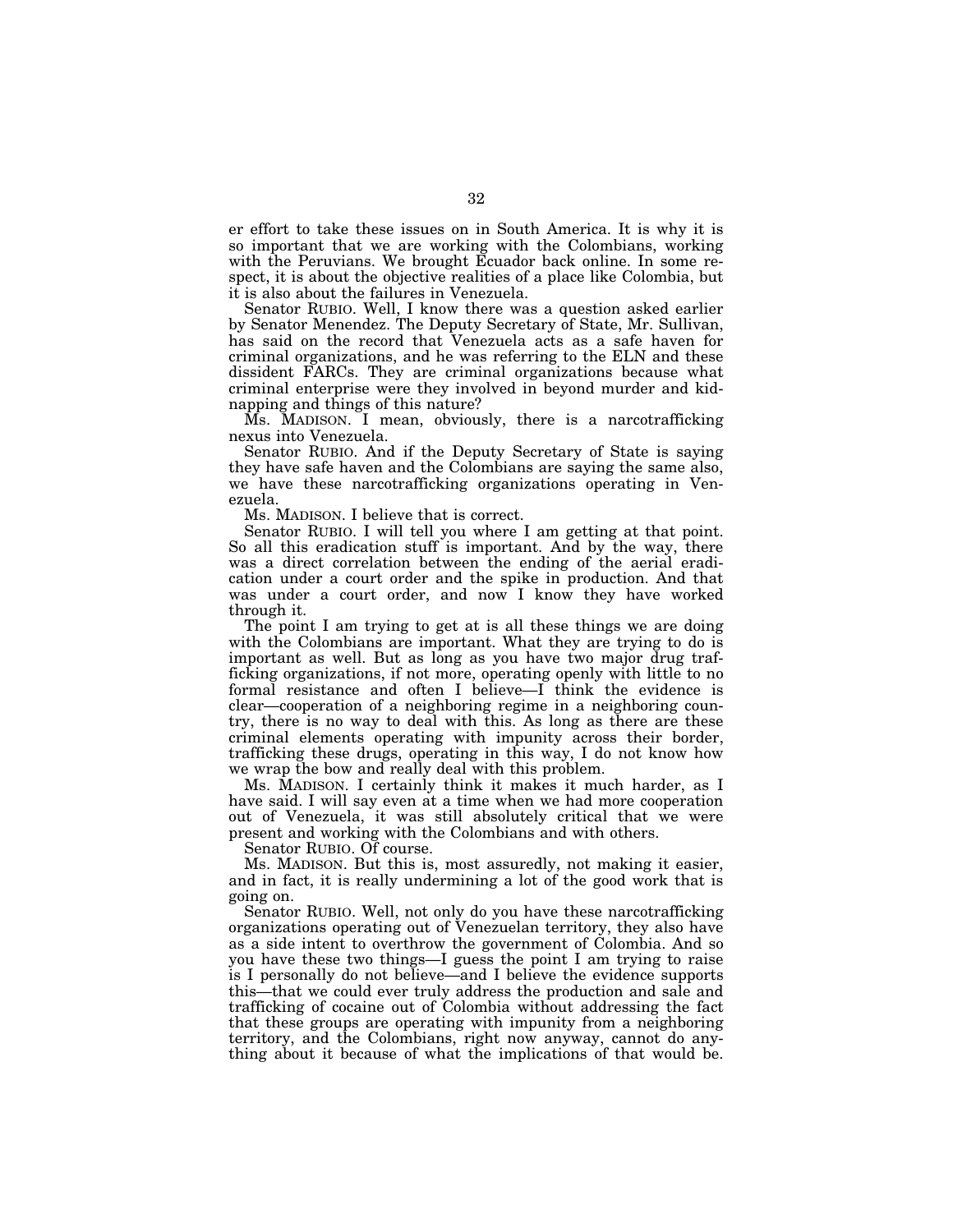I want to talk about the peace deal because I think it is important to bring some clarity into that.

One of the guys that showed up in the video the other day, by all accounts, certainly was not in Bogotá. So he was probably in Venezuela when he put out that video about how he is going to take up arms again. This is an individual who after the peace deal had been signed, after he had been handed a seat in congress, was caught, along with his nephew shipping 10 tons of cocaine. And he was indicted and the DEA went after him. His nephew is now a cooperating witness, so we are going to learn a lot more about all this. The guy, Santrich, was able to fight extradition, and then winds up on a video a few weeks later saying, "I am out of the peace deal because they are not being nice to me.'' He was a drug dealer, and he is a drug dealer after the peace deal was in place. And all of a sudden, the peace deal does not make sense.

Look, I guess we should have expected it because I imagine he took a major pay cut going from drug dealer to congressman. It was a huge pay cut I imagine. It was very lucrative to be in this business.

But I think it is important to point out that this peace deal that people now say is falling apart is not taking up arms because people are being mean, not that there are not problems in implementation—that is always the case. But many of these elements broke away initially because they do not want to give up the money that it produces. And this guy, after the deal was signed and he was supposedly a congressman, tried to ship 10 tons of cocaine, and the DEA went after him. So I think that is really important.

On the violence issue, you know, we have had seven candidates for local and municipal elections assassinated, and they were from different parties across the board. And there is all kinds of causation.

In fairness, President Duque announced, I believe yesterday or the day before, that he is providing security to some of these candidates. Some of it appears to be regional in nature, a regional dispute of some kind. Some may be related to these groups and so forth. You have a candidate that says they are for aerial eradication. All of a sudden, people are taking shots at you.

But what I want make clear is we are talking about violence against—certainly at least in this administration and the previous, we are not talking about the state. We are not talking about the army or the police assassinating these people. We are talking about political candidates and human rights activists being assassinated by paramilitary groups from the left, the right, gangs, the criminal gangs and the like. But just to be clear on the record, we are not talking about Colombian authorities murdering people. And I think the question is whether enough is being done to provide them protection.

I will wrap this all up in a second.

On the diplomacy front—I know that has been mentioned—last week, Mr. O'Reilly, is it not the case that the United States and Colombia, along with 10 other countries, invoked at the OAS the beginning process of raising what is commonly known as the Rio Treaty, which took a significant amount of diplomatic work. I know it was under-reported, but that took a lot of diplomatic work. And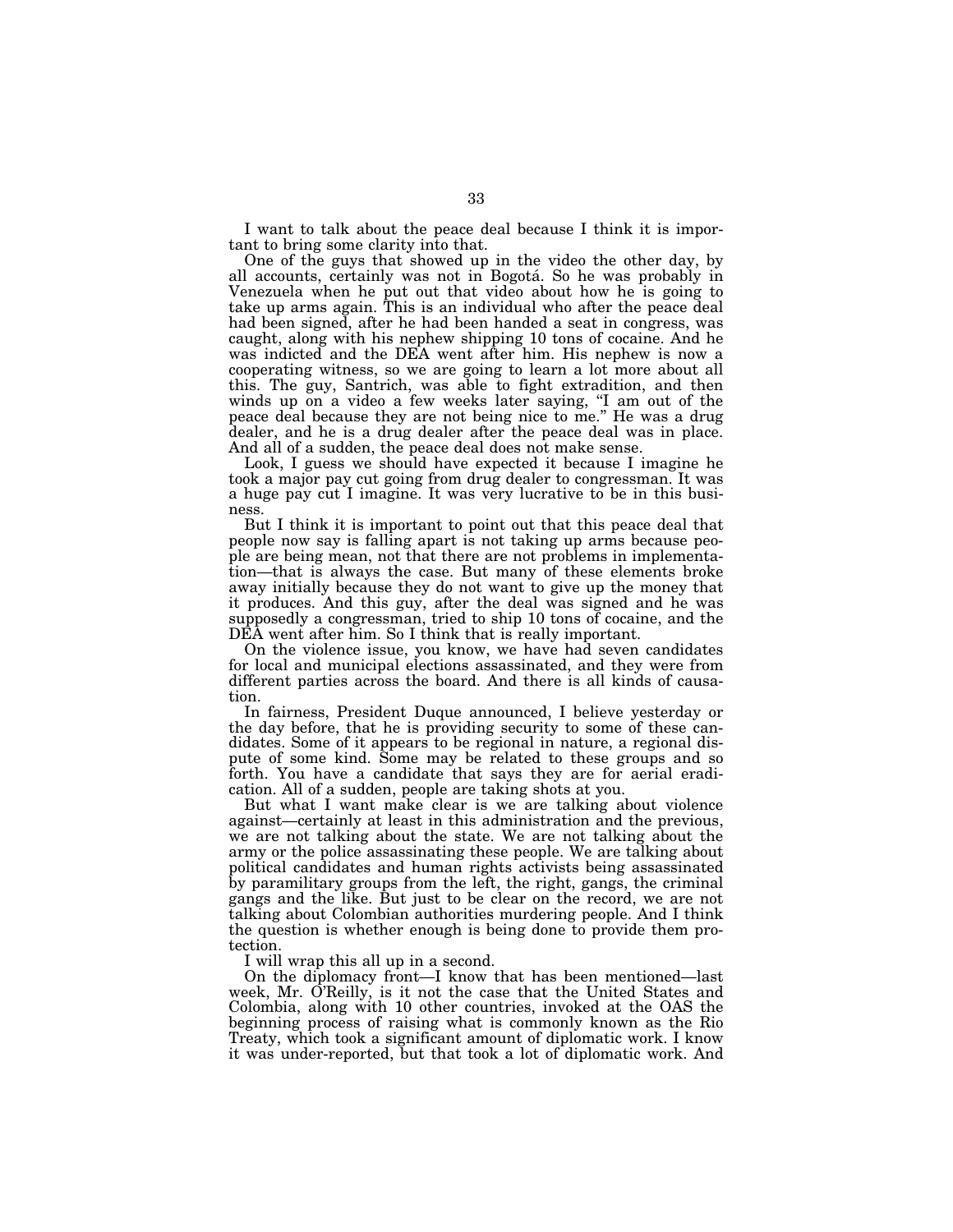I think one of the things that has been lost in a lot of the discussion about the region, because the focus is on U.S. policy, is I think a pretty unprecedented, certainly in the last decade, regional diplomatic commitment on this issue of Venezuela. Obviously, that impacts Colombia. Am I correct? There were 12 countries that helped bring that to the forefront.

Mr. O'REILLY. Yes, Senator, absolutely. And it took an immense amount of work, and most of that work was done by South Americans. We, of course, follow this closely. We are members of the Rio Pact. We are signatories to the Rio Treaty, and we are deeply engaged in this. But it was Colombian diplomacy. It was Chilean diplomacy. It was Brazilian diplomacy and many other governments besides, all working together to try to figure out how they can protect their interests. They are the ones who are receiving millions of people expelled by Nicolás Maduro into their territory. They are the ones who are having the health risks imposed on them by this migration and the security risks and the whole gamut of challenges.

Senator RUBIO. And I guess just to be fair, you can talk about other parts of the world and what role diplomacy has played in other parts of the world and other policy challenges. But when it comes to the issue of Venezuela and Latin America, I think it is truly under-reported and largely unknown that there has been significant diplomatic work done, honestly, with no modern precedent. If you look at the Lima Group that we are not even members of we accompany them, we attend meetings, but that is a Latin American initiative that we have been fully supportive of, and of course, the work at the OAS, which has taken 2 years of consistent diplomacy by the United States, by others to get to that point. And that is an important thing to point out.

And I think the point that I am trying to make here is the following. One of the problems I have with U.S. foreign policy under administrations of either party is sometimes I worry that we are not good to our friends. We are sometimes nicer to adversaries than we are to friends. And that is troubling to me. You know, you are North Korea. You put people in camps. You do all these sort of atrocious things, and you get meetings. And you can fill in the blank and mention other places.

I do not know of any nation that has been more cooperative in this hemisphere on virtually anything we have ever asked them to do with us than Colombia. And if you look at what they are facing, it is pretty daunting. They have not one but two well-funded criminal organizations operating with impunity out of a neighboring territory without the cooperation of the regime that controls that territory. These drug trafficking organizations that want to overthrow the government have an ideological bent, but largely, even though they are Marxist, they apparently like money because they like selling drugs. And then you have your neighboring regime mobilizing troops. He says 150,000. That is maybe a bunch of people holding broomsticks, but he has got people and he is moving stuff and assets in the region and mobilizing it. You are facing 1.4 million migrants in the country, spending over \$1 billion a year on social services and on education and the like, on top of all the other challenges you have trying to develop your economy.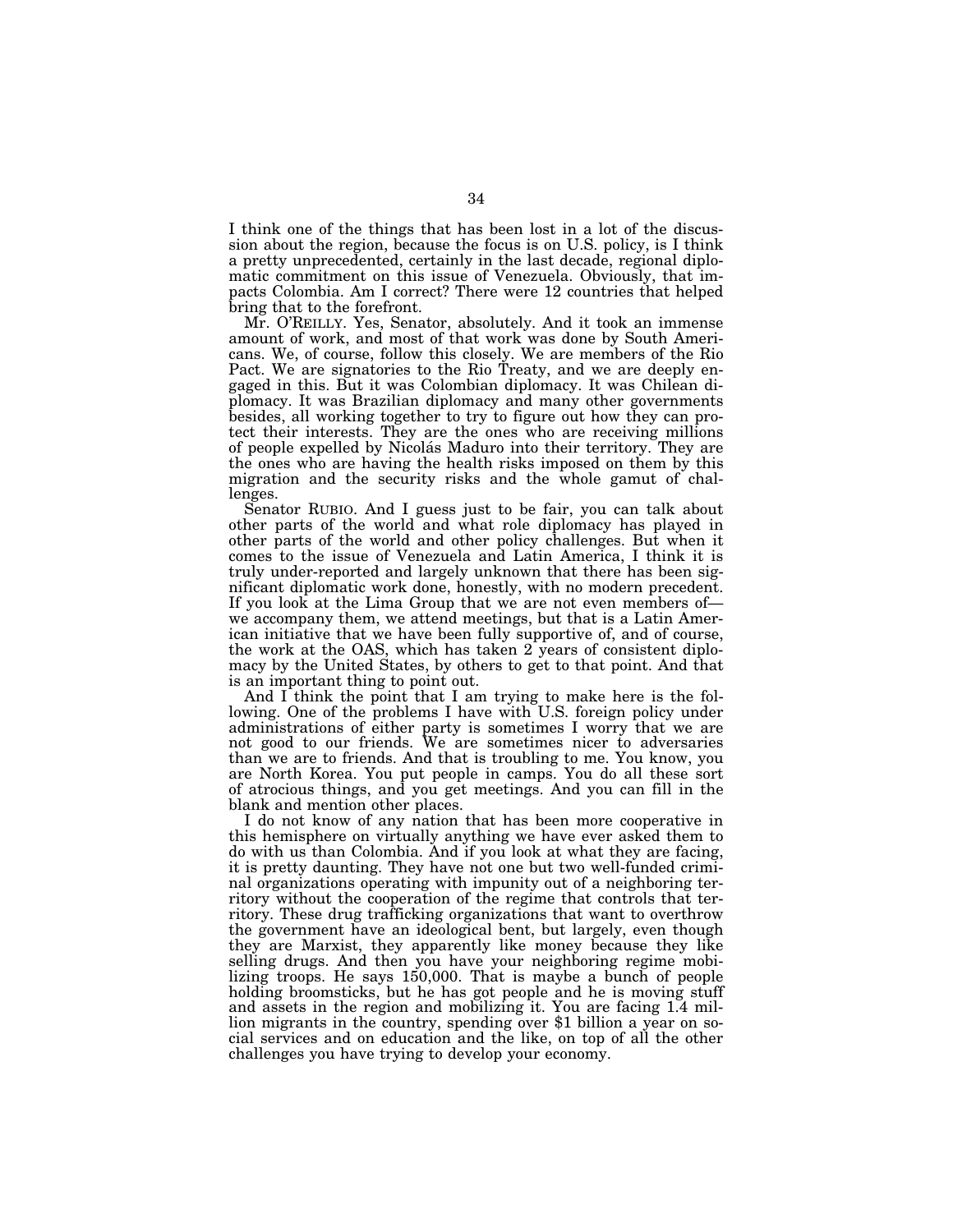And by the way, all the donor stuff is important. Mr. Barsa, I do not know how much money the international community has given to this. But I also know that, for example, some neighboring countries, good friends at the OAS, are now requiring visas for the entry of Venezuelans, which only pushes even more Venezuelan migration towards Colombia.

This is an untenable situation that they are facing. They have got this pressure on eradication, pressure to deal with political violence, and on top of that, have to deal with the costs, \$1 billion or more a year, of dealing in a humane way with these neighbors that have come over, a hostile regime next door with equipment provided by Russian arms dealers and others, drug trafficking organizations not one but two that actually control territory and operate with impunity. This is a lot of pressure on one country.

And I know we have been very helpful, but I also think we need to recognize the sheer volume of challenges that face Colombia. And that does not mean that we cannot be critical and that does not mean we cannot point to things that they can be doing better. But I also think we have to be fair in acknowledging that they are facing an extraordinary array of challenges.

And I will end with this. It is very simple for these countries to go around and criticize Colombia on this, that, or the other. I do not know of any nation certainly in the world and even in this hemisphere that would tolerate or could tolerate for an extensive period of time armed elements operating with impunity from a neighboring territory without the cooperation of a regime that controls theoretically that territory and sit there with their arms crossed and do nothing about it. We would not tolerate it. We would not tolerate it. We would not ask anyone else in the world to tolerate it.

So I think it is really important for us—I am not saying any of you have not done this—but for everyone to recognize that the sheer volume of challenges facing Colombia knows no precedent in this hemisphere. None. And it is amazing in my view that they have been able to do what they have done up to this point given all these challenges hitting them all at once.

Senator CARDIN. Mr. Chairman, if I might. I certainly share your frustration.

The Venezuelan issue is not going to be resolved in the next couple weeks or next couple months. I think all of us had hoped that we would see a transition to a democratic, elected government by now. The circumstances in Venezuela have become more complicated because of the criminal elements and the outside support that the Maduro government has received. So it is a reality that we have to deal with. Today's hearing is on Colombia.

I could not agree with you more. The leadership of Colombia is dedicated to the principles that we have set out in Plan Colombia, and that is democracy, protection of human rights, peace, economic progress, et cetera. The capacity to deal with these issues is challenged because it has transitioned from a near-failed state to a state that is making great economic progress. But now you put into it the challenges presented by Venezuela that you have already mentioned, and then the burden of 1.4 million migrants, that is why I questioned earlier as to what we are doing and—Senator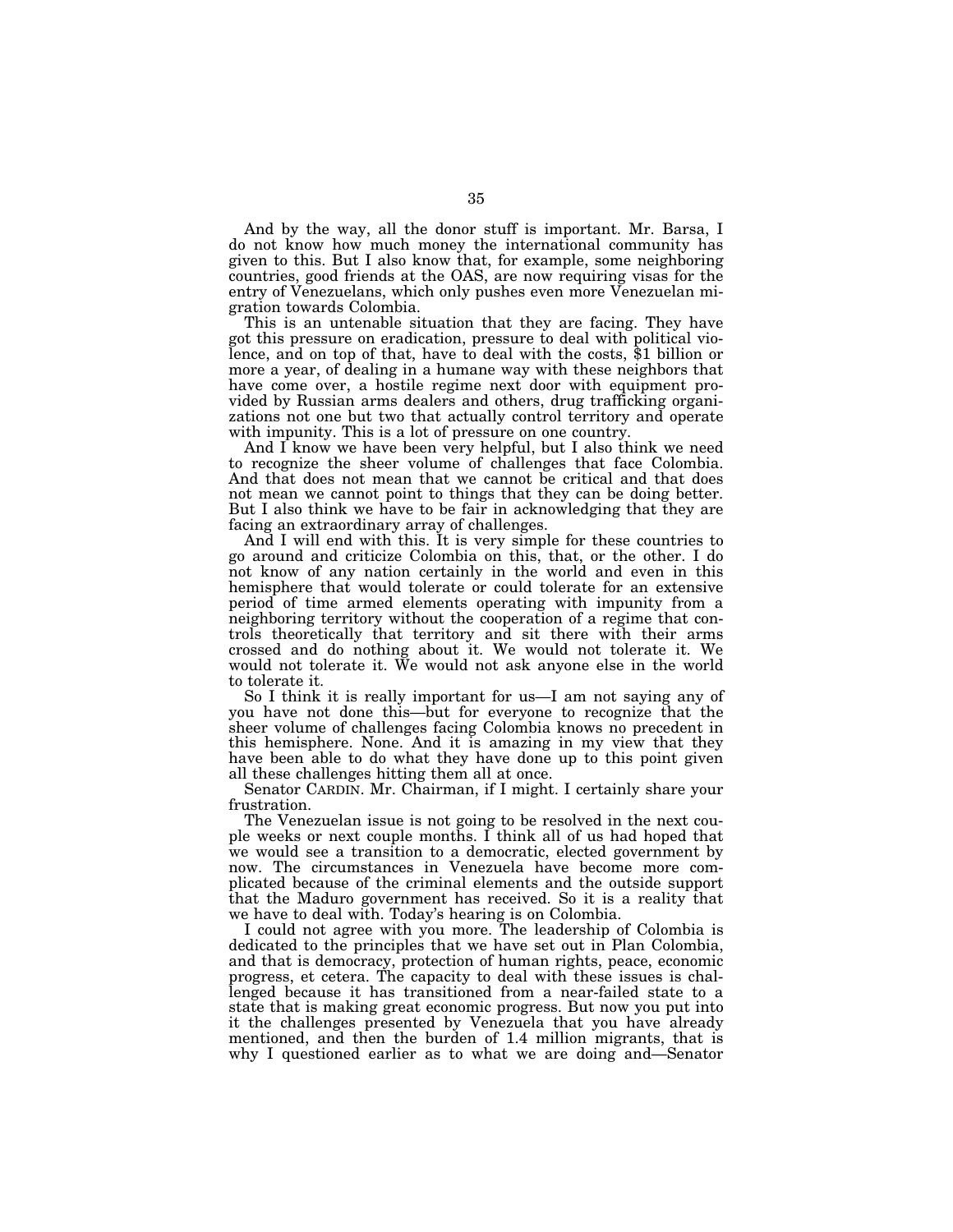Menendez—what the international community is doing in order to support the leadership in Colombia, to support the democratic process, the implementation of the peace process, the challenges related to the drug trafficking, and the circumstances of the border with Venezuela and the migrants. And as pointed out by our witnesses, they are moving in both directions and using Venezuela as a headquarters potentially for the resurgence of FARC elements to try to disrupt the peace process.

So I appreciate our governmental panel. This is sort of a transition to the next panel. I hope that the private panel will have some concrete suggestions for us as to how we can increase the capacity of Colombia to deal with these challenges and where the United States can play a critical part in making that a reality.

But I just really wanted to share your frustration as to the external factors that have made it much more difficult for Colombia that was on a path with obstacles now becoming even more challenging.

Senator RUBIO. And my last point on this is I would encourage, as I have privately and publicly, the administration to view our relationship with Colombia no longer simply in the vacuum of its own territory but all of those external factors that are facing it. It is in my view impossible to address the fundamental challenges we are talking about here today and not address the complexity created by the fact that some of the prominent groups behind many of the groups operate with impunity from a neighboring territory and a mafia acting as a government-under-arms controls that territory. So that is going to have to be addressed as part of this. There is no way to do one without the other.

So I appreciate all of you and the time you have given us here today. Thank you very much.

And we are going to call up our next panel. When we make that transition, I will introduce them.

And I appreciate again the time all of you have given us.

Our second panel: Christine Balling, Senior Fellow for Latin American Affairs at the American Foreign Policy Council; and Mr. Jason Marczak, the Director of the Adrienne Arsht Latin America Center, Atlantic Council.

Probably a shameless plug here while we make this transition. Ms. Arsht—I do not know if she is still a resident of Florida. She was a longtime resident of Miami, Florida, and a big benefactor. I know she spends a lot of time here in Washington and has invested in the Atlantic Council's work as well.

So I want to welcome both of you here. Usually we have like four people on the second panel, and by the time I am done introducing everybody, it is all set up. But today we had to move much quicker.

Ms. Balling, we will begin with you. Thank you for being here.

## **STATEMENT OF CHRISTINE BALLING, SENIOR FELLOW FOR LATIN AMERICAN AFFAIRS, AMERICAN FOREIGN POLICY COUNCIL, WASHINGTON, DC**

Ms. BALLING. Chairman Rubio, Ranking Member Cardin, members of the committee, thank you very much.

First, I would like to make a brief mention of my background as it relates to U.S.-Colombian relations.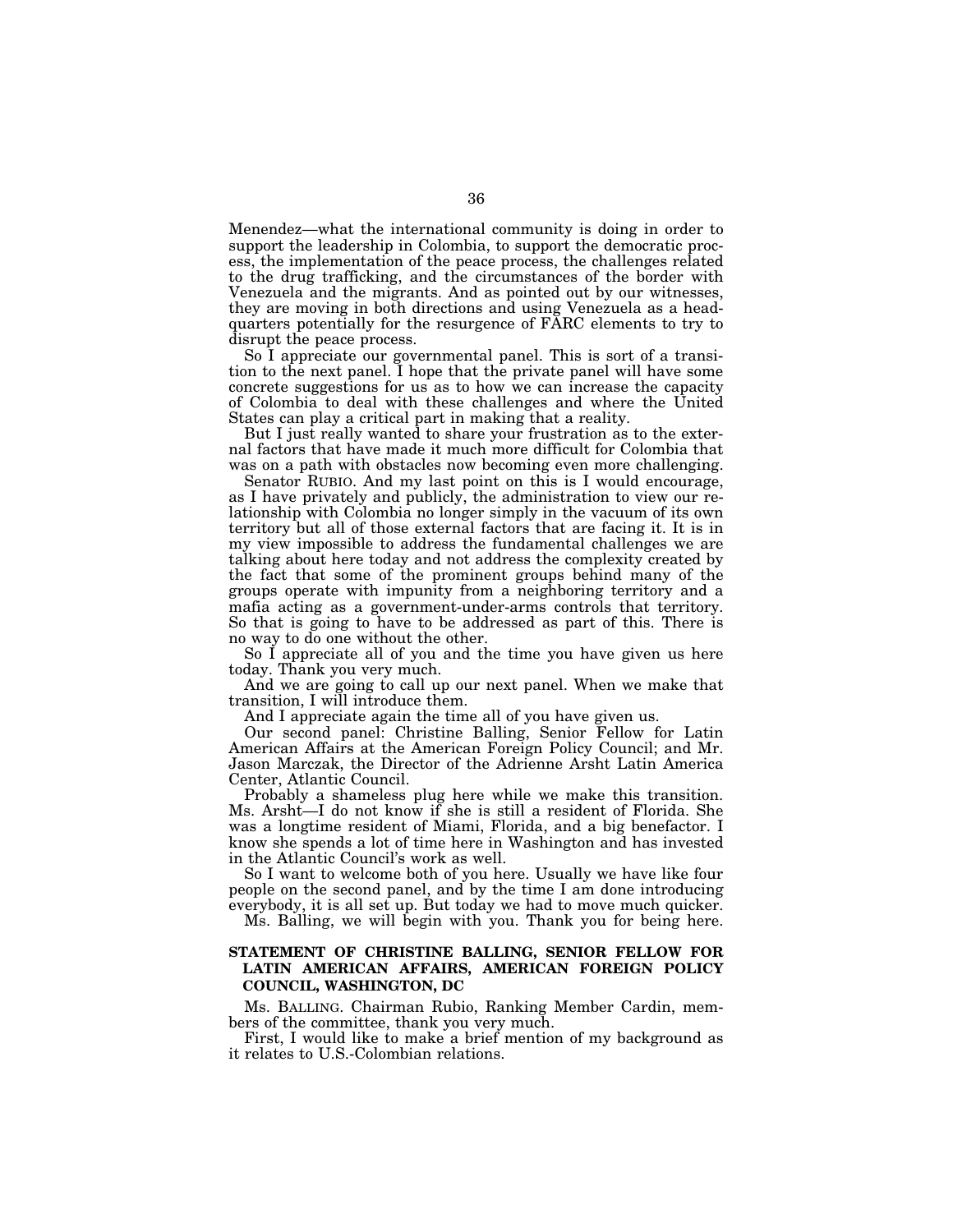For 6 years, I operated a nonprofit organization that promoted democracy and youth leadership in areas where the FARC and the ELN were recruiting young people. I worked closely with the Colombian armed forces and U.S. Army civil affairs teams downrange.

Additionally, in 2013, I was hired to serve as a subject-matter expert to the Special Operations Command South commander on demobilization and counter-recruitment issues. My work included interviewing newly demobilized FARC and ELN fighters and creating the Colombian army's first tactical guide for individual demobilization.

I have two specific recommendations as to how the U.S. can better help Colombia.

With regard to the Venezuelan refugee crisis, to date the Colombian people have been incredibly welcoming of the Venezuelan refugees. It is relatively easy for Venezuelans to obtain a temporary border card to enter Colombia and have access to emergency health services as long as they enter at an official border checkpoint and remain in the four of the departments bordering Venezuela.

However, as hundreds of Venezuelans seek refuge in Colombia every day, the Colombian authorities will need more assistance in order to maintain security and good relations with the civilian population.

To this end, the United States should increase funding for U.S. Army civil affairs efforts that support the Colombian army's acción integral teams in the border region. Acción integral teams work for and with the local communities. Their initiatives include relatively low cost community engagement and infrastructure projects. In addition to fostering a trusting relationship between soldiers and the people they protect, successfully executed acción integral projects lessen the influence of bad actors who rely heavily on civilian cooperation in their day-to-day operations. The more unstable a given area is, the easier it is for bad actors to wield influence and recruit from the local population.

For example, given their dire economic circumstances, Venezuelan refugees are particularly vulnerable to recruitment by bad actors, especially if they feel government presence is lacking. In some border areas, the Colombian army is all there is in terms of state presence. Therefore, it is crucial for a soldier to win the trust of the community by working alongside civilians to improve it. Additionally, unchecked xenophobia can destabilize a community to the point where it becomes a security issue. Executing acción integral projects that engage Colombians and their new Venezuelan neighbors could lessen tensions between them.

A note about improving Colombian army intelligence networks. No doubt members of our intelligence community have been working this issue, but it warrants a mention in this forum.

The United States should support the modernization of Colombian intelligence networks. Each Colombian army division has its own regional intelligence team known as a RIME. The RIME teams are highly effective in gathering human intelligence within their respective areas of operation. However, intelligence sharing mechanisms between army divisions and across other branches of the armed forces are lacking. If Colombian military intelligence is to be prepared for an increasingly complex security situation, continued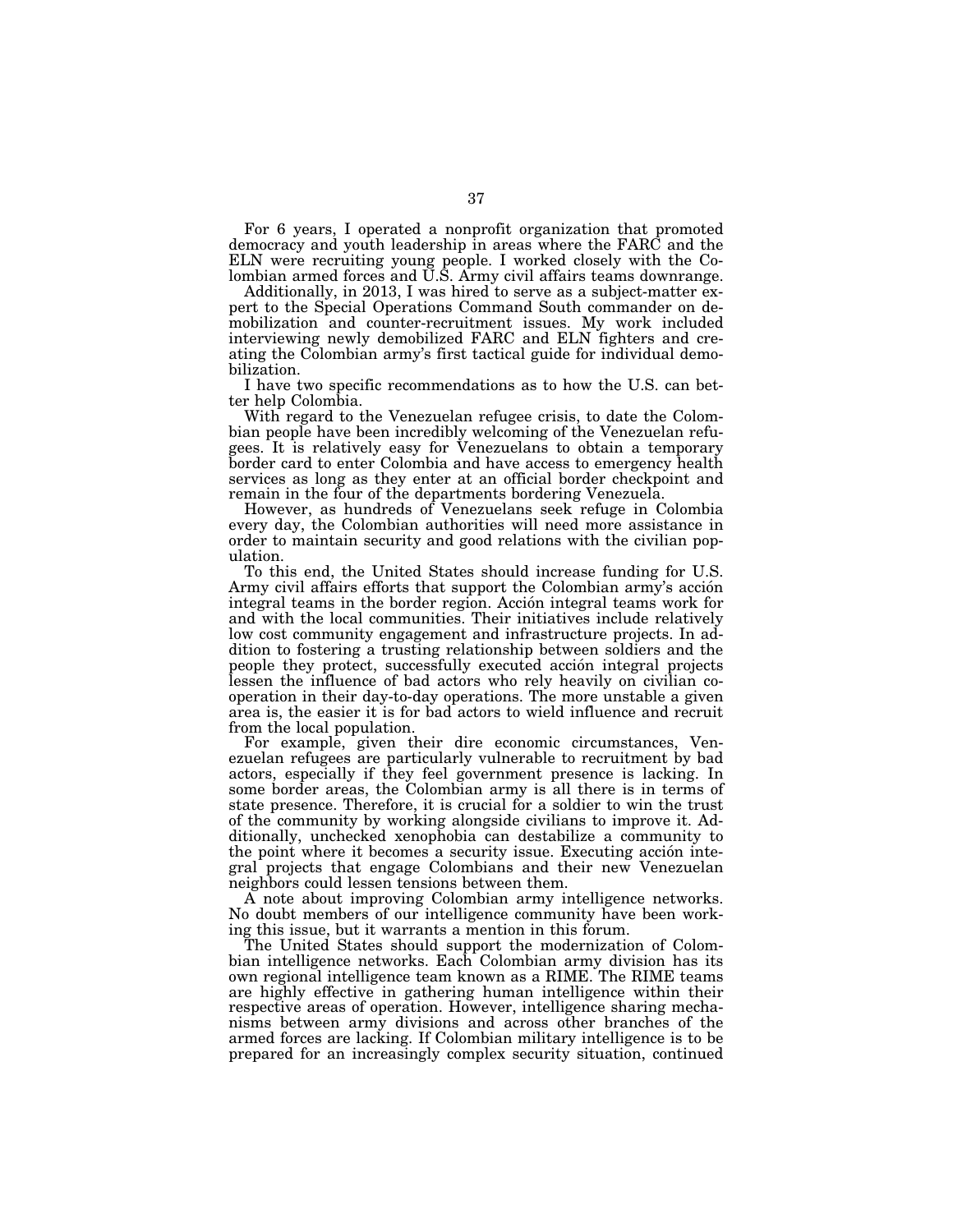investment in overhauling existing databases and intelligence sharing networks is warranted.

I mentioned about the peace accord implementation. In 2016, when the Santos administration and the FARC representatives signed the peace accord, they did so knowing that implementing it as written would be very difficult to do. As an example, it was known that the Colombian Government could not fully finance it, as estimated costs over a decade are in the billions. It was also known that certain FARC fronts would never demobilize and that the highest ranking commanders might not be fully committed to abandoning their old ways.

As it happens, Iván Márquez and three other FARC commanders recently announced a renewed call to arms. Not surprisingly, these former peace negotiators blamed the Duque administration for failing to meet its accord-related commitments. Ivan Marquez's call to rearm, based on deep-seated grievances, is a disingenuous and a mere excuse to return to narcotrafficking and other illicit activities. It is therefore crucial that a, quote, " $F \overline{A} \overline{R} C$  2.0" be stripped of political legitimacy if indeed it turns to violence.

A note on the political situation. Unfortunately, the Duque administration's political rivals are also critical of its accord implementation efforts, going so far as to say that it is intentionally sabotaging the peace accord. The Duque administration must more effectively counter this narrative and publicize its successes while explaining how it is addressing the challenges.

In sum, Colombia continues to be one of the United States' strongest allies in the western hemisphere. While most Americans are not aware of what the United States and Colombia have accomplished together for the betterment of both our nations, I thank Chairman Rubio and the members of the subcommittee for dedicating a hearing to this important bilateral relationship.

[The prepared statement of Ms. Balling follows:]

#### PREPARED STATEMENT OF CHRISTINE BALLING

#### PEACE ACCORD IMPLEMENTATION

In 2016, when the Santos administration and the FARC representatives signed the peace accord, they did so knowing that implementing it as written would be difficult to do. As an example, it was known that Colombian government cannot fully finance it, as estimated costs over a decade are in the billions.<sup>1</sup> It was also known that certain FARC fronts would never demobilize and that the highest ranking com-

manders might not be fully committed to abandoning their old ways.<br>As it happens, Iván Márquez and three other FARC commanders recently announced a renewed call to arms. Not surprisingly, the former peace negotiators blamed the Duque administration for failing to meet its accord-related commitments. Iván Márquez's call to re-arm based on legitimate grievances is disingenuous and a mere excuse to return to narco-trafficking and other illicit activities. It is therefore crucial that a FARC 2.0 be stripped of political legitimacy if it indeed turns to violence.

Unfortunately, the Duque administration's political rivals are also critical of its accord implementation efforts, going so far as to say it is intentionally sabotaging the peace accord. The Duque administration must more effectively counter this narrative and publicize its successes while explaining how it is addressing the challenges.

————————

Notes

<sup>1</sup>https://www.reuters.com/article/us-colombia-rebels/peace-will-cost-colombia-44-billion-over-10 years-senator-says-idUSKCN0HX1KC20141008.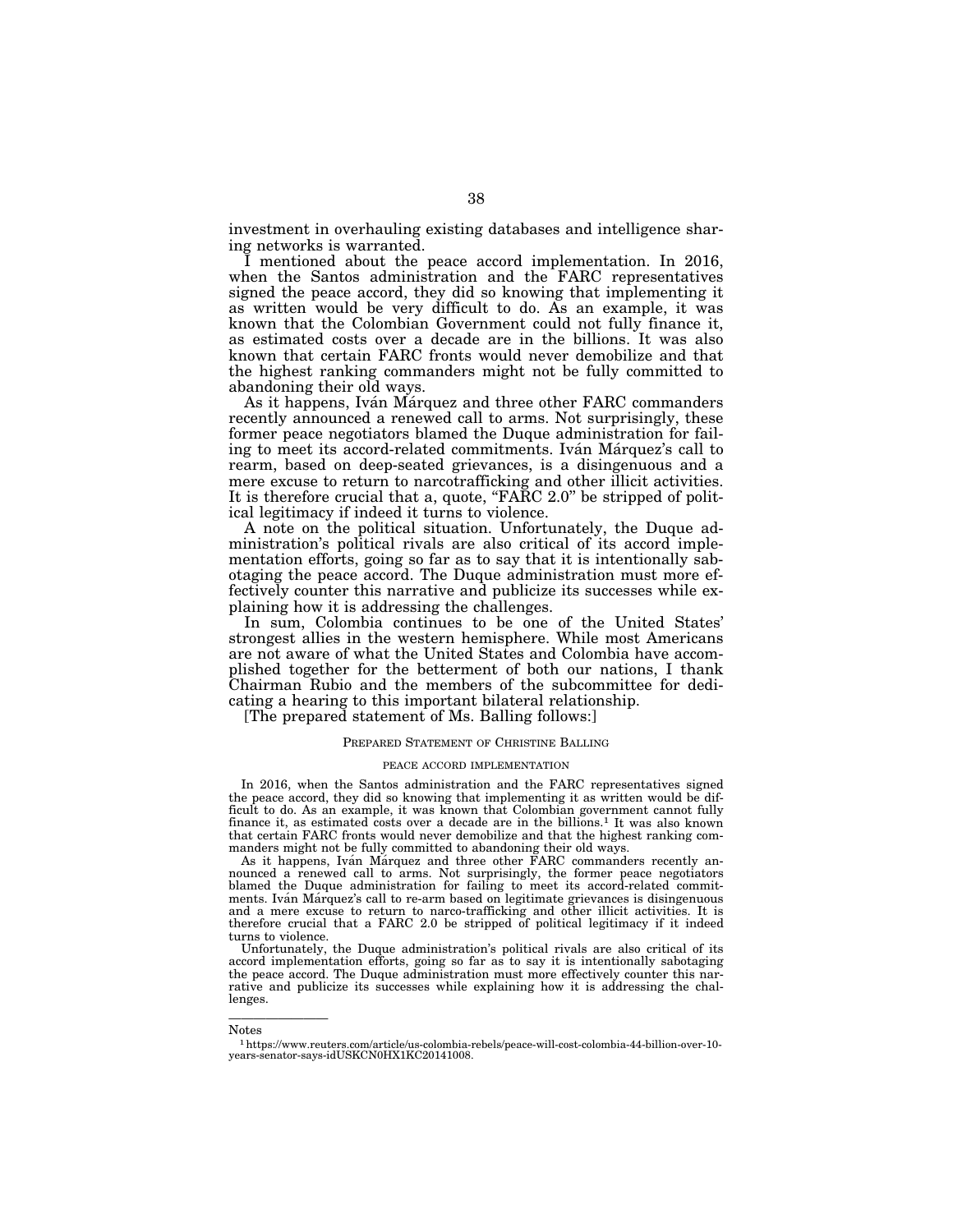To date, the Colombian people have been incredibly welcoming of the Venezuelan refugees. It is relatively easy for Venezuelans to obtain a temporary ''border card'' to enter Colombia and have access to emergency health services as long as they enter at an official border check point and remain in four of the departments bordering Venezuela. However, as hundreds of Venezuelans seek refuge in Colombia every day, the Colombian authorities will need more assistance in order to maintain security and good relations with the civilian population. To this end, the U.S. should increase funding for U.S. Army Civil Affairs efforts that support the Colombian Army's acción integral teams in the border regions. Acción integral teams work for and with local communities. Their initiatives include relatively low cost community engagement and infrastructure projects. In addition to fostering a trusting relationship between soldiers and the people they protect, successfully executed acción integral projects lessen the influence of bad actors who rely heavily on civilian cooperation in their day-to-day operations. The more unstable a given area is, the easier it is for bad actors to wield influence over and recruit from the local population.

For example, given their dire economic circumstances, Venezuelan refugees are particularly vulnerable to recruitment by bad actors—especially if they feel government presence is lacking. In some border areas, the Colombian army is all there is in terms of state presence. Therefore, it is crucial for a soldier to win the trust of the community by working alongside civilians to improve it. Additionally, unchecked xenophobia can destabilize a community to the point where is becomes a security issue. Executing acción integral projects that engage Colombian and their new Venezuelan neighbors could lessen tensions between them.

#### IMPROVING COLOMBIAN ARMY INTELLIGENCE NETWORKS

No doubt members of our intelligence community have been working this issue, but it warrants a mention in this forum.

The United States should support the modernization of Colombian Army intelligence networks. Each Colombian army division has its own regional intelligence team—known as Regionales de Inteligencia Militar (RIME). The RIME teams are highly effective in gathering human intelligence within their respective areas of operation. However, intelligence sharing mechanisms between army divisions and across other branches of the armed forces are lacking. If Colombian military intelligence is to be prepared for an increasingly complex security situation, continued investment in overhauling existing databases and intelligence sharing networks is warranted.

In sum, Colombia continues to be one of the United States' strongest allies in the Western Hemisphere. While most Americans are not aware of what the United States and Colombia have accomplished together for the betterment of both our nations, I thank Senator Rubio and the members of this subcommittee for dedicating a hearing to this important bilateral relationship.

Senator RUBIO. Thank you.

# **STATEMENT OF JASON MARCZAK, DIRECTOR, ADRIENNE ARSHT LATIN AMERICA CENTER, ATLANTIC COUNCIL, WASHINGTON, DC**

Mr. MARCZAK. Chairman Rubio, Ranking Member Cardin, and distinguished members of the subcommittee, it is my privilege to address you on the critical importance of the U.S. partnership with Colombia.

First, I would like to thank you for your longstanding continued bipartisan support of Colombia, one of the United States' strongest, most reliable partners in the entire world.

I will be summarizing my written testimony.

Colombia today shows how long-term U.S. commitment can pay incredible dividends, but as discussed today, it is facing major headwinds. Partnership with the United States at this moment is pivotal. We must double down to support our ally and capitalize on the broader potential of deepened U.S.-Colombia ties. The issues of historical focus must continue to be addressed: security, counter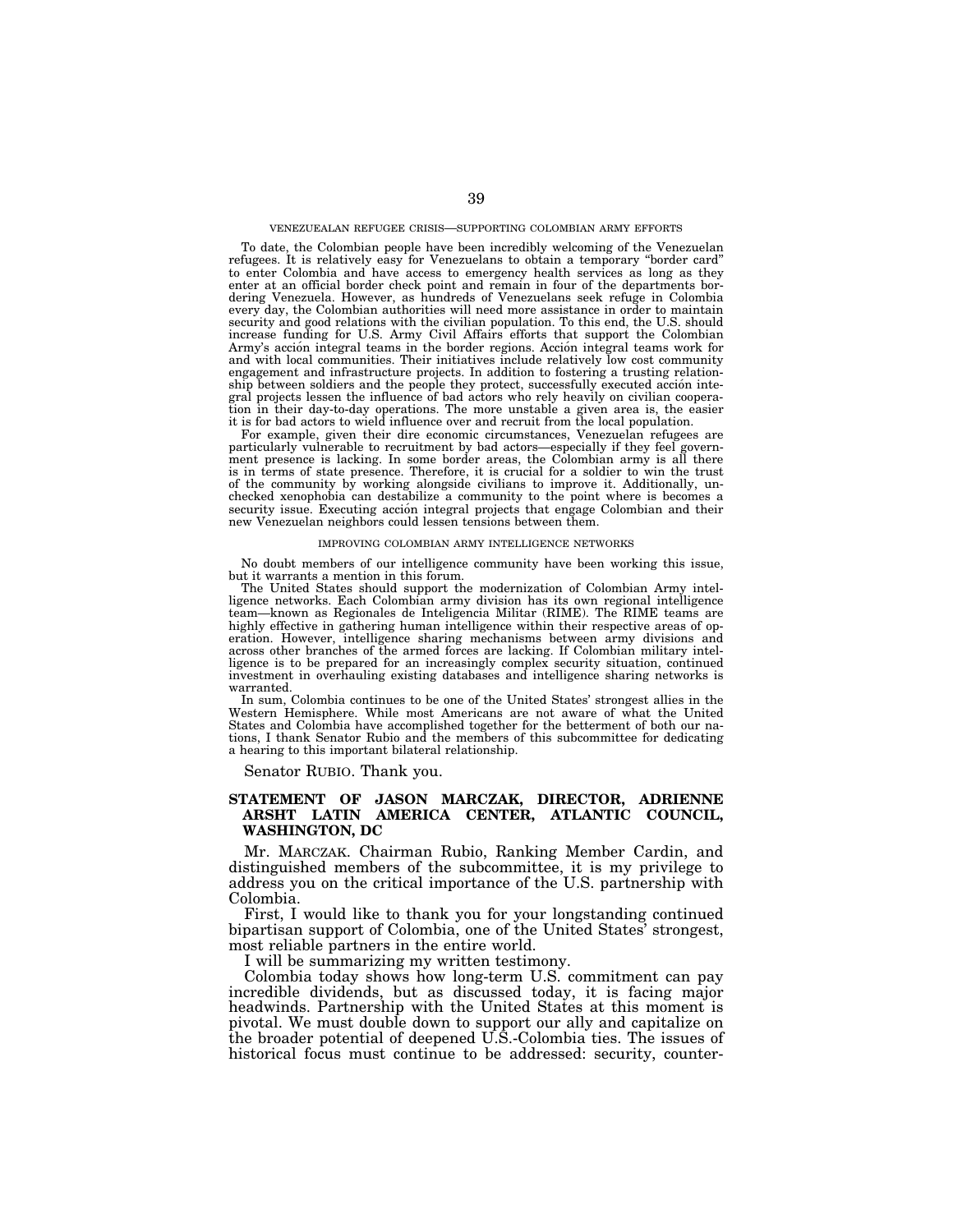narcotics, human rights, among them. But Colombia is and can increasingly be a partner for the United States on issues ranging from trade and investment to partnering in solving other regional challenges.

It is for this reason the Atlantic Council's Adrienne Arsht Latin America Center convened our U.S.-Colombia task force, and I thank Senator Cardin and Senator Blunt for co-chairing this effort.

Today given rapid changes in the Western Hemisphere, U.S.-Colombia security, economic, and geopolitical interests are more intertwined than ever before. We work together to fight international drug trafficking and transnational organized crime while promoting democracy, rule of law, and economic prosperity in the region. Through its leadership in the Lima Group, Colombia is spearheading efforts to address the crisis in Venezuela.

While the ratification of the peace deal in 2016 represented the opening of a new chapter for Colombia, it has also led to new challenges, among them securing and directing the necessary financial resources to implement the accords, expected to easily surpass \$30 billion. The recent call to arms by Jesus Santrich and Iván Márquez, both former FARC commanders, marks a worrying new development in the accord's implementation.

As this subcommittee knows well, the regime of Nicolás Maduro is a direct threat to Colombia's peace and prosperity and that of the hemisphere and frankly the world. Maduro welcomes Colombian criminal groups with open arms and shelters FARC dissidents and the National Liberation Army, who engage in illegal gold mining and increasingly run their drug trafficking out of Venezuela. According to estimates from the Colombian Government, over 1,000 members of the ELN are currently in Venezuela. Colombian criminal groups have used the safe haven granted by the Maduro regime to regroup and rearm.

At the same time, Colombia is a primary recipient of the largest mass migration in Latin America's recent history, which I have seen in my numerous visits to Colombia. 1.4 million Venezuelan migrants and refugees had arrived as of June, with Colombian migration authorities now projecting that number could even reach 2.5 million by year end in a moderate scenario.

President Iván Duque has adopted a policy of complete solidarity toward Venezuelans, providing medical care, housing, and public education, among other services.

Still, more attention is needed to prevent a regional public health emergency that could eventually reach the United States.

These factors make it critical to develop a regional consensus on how to absorb the influx of Venezuelans. Recently Ecuador joined Peru and Chile in tightening entry requirements, thereby increasing the burden further on Colombia.

Additional international support, as previously discussed, is urgently needed. Colombia has received international funds that equate to about \$68 per migrant, a fraction of the \$500 to \$900 donated per migrant or refugee from Syria, South Sudan, or Myanmar.

Beyond the strains of Venezuela, the partnership will be further solidified as the United States supports Colombia's efforts to sta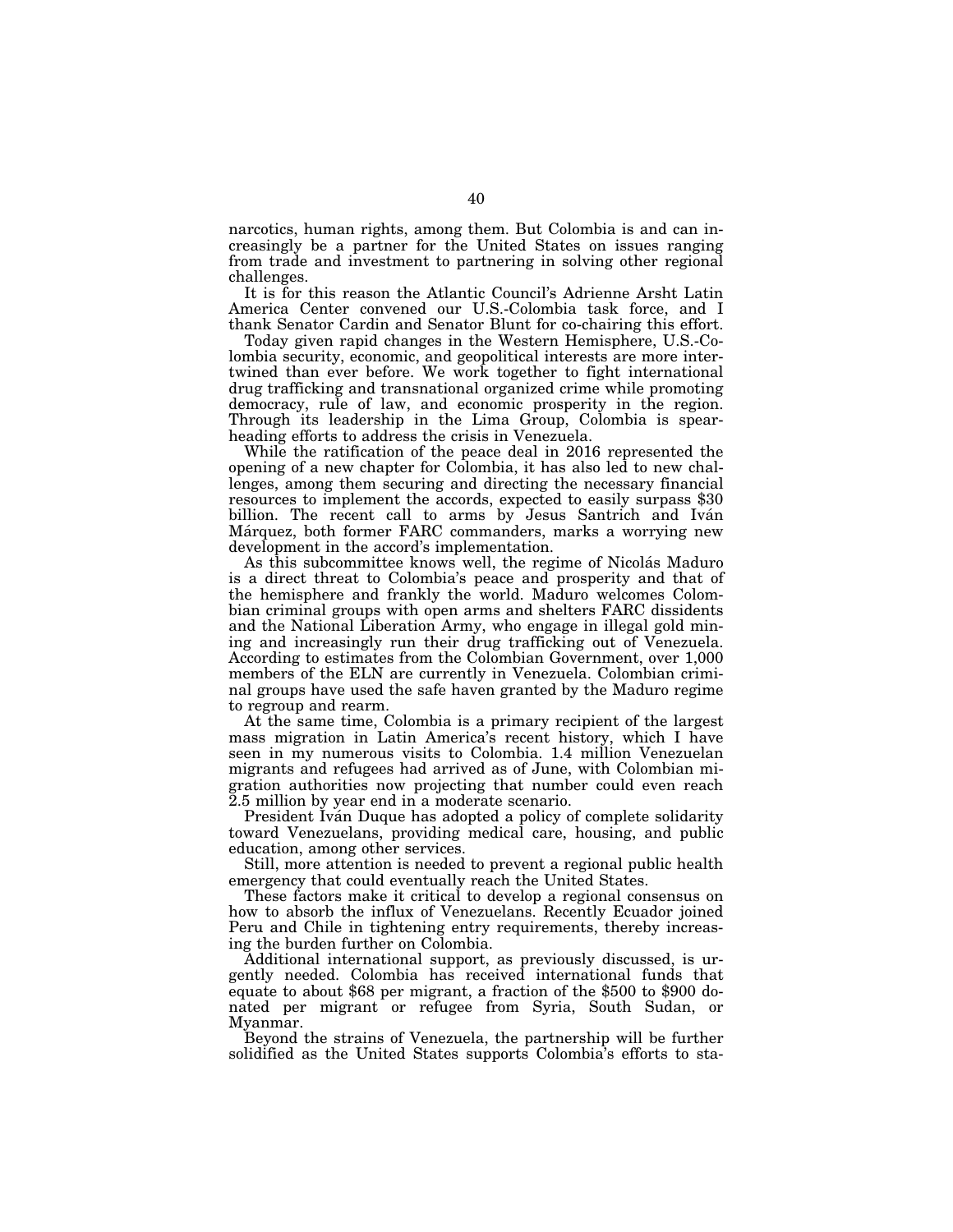bilize territories, foster rural development, and advance its economic prosperity.

With the U.S.-Colombia Trade Promotion Agreement, the opportunities for mutually beneficial trade with our third largest export market in Latin America are enormous. Still, both countries must implement pending aspects of the TPA to expand market access and investment protections. These advances will also help to provide a counterweight to China's growing influence in Latin America.

The future Colombian economy can be unleashed through innovation and technology, as well as linking human capital to rural development. One area of opportunity is for Colombia and the United States to expand educational exchange programs.

A more modern agenda should also find new ways to promote rural development, build stronger institutions, and tackle the longstanding bilateral stress point, namely coca cultivation.

Weak institutions and lack of economic opportunities in rural areas serve as the breeding ground for coca cultivation and cocaine production, illegal mining, and environmental degradation, as well as the strengthening of criminal organizations.

To fully implement the peace agreement, Colombia will need the continued support of the United States and the international community.

At the same time, although overall levels of violence have decreased, a new wave of violence has been unleashed against human rights defenders, community leaders, and social activists. Working with the Colombian Government to stop such killings should continue to be a priority for the United States.

In conclusion, this is a critical moment to stand by Colombia. A strengthened and modernized partnership will provide the United States with an even stronger partner in the western hemisphere at a moment of great concern.

Thank you once again for the opportunity to appear before the subcommittee today, and I look forward to your questions.

[The prepared statement of Mr. Marczak follows:]

#### PREPARED STATEMENT OF JASON MARCZAK

Chairman Rubio, Ranking Member Cardin, and distinguished members of the Subcommittee, it is my privilege to address you this afternoon on the critical importance of the U.S. partnership with Colombia. My testimony will focus on opportunities for deepened collaboration with Colombia at this critical moment for the country and the hemisphere.

Thank you for your longstanding, continued bipartisan support of the Colombian people and of Colombia—one of the United States' strongest, most reliable partners in the Western Hemisphere and the world.

Colombia today is a success story of how long-term U.S. commitment can pay incredible dividends. Twenty years ago, many feared that Colombia, then-embroiled in violence, was on the path to becoming a failed state.

Fast forward and Colombia is now one of the greatest success stories, but one that is facing major headwinds. A peace accord with the Revolutionary Armed Forces of Colombia (FARC) in 2016 is in the midst of implementation, but today faces new threats including those emanating from the deteriorating situation in Venezuela. Colombia faces two additional challenges: the flow of millions of Venezuelan migrants and refugees across its border and Venezuela increasingly being used as a safe haven for criminal organizations that threaten Colombia and the hemisphere. The support of the United States at this moment is pivotal: we must double-down to support our ally and capitalize on the broader potential of deepened U.S.-Colombia ties.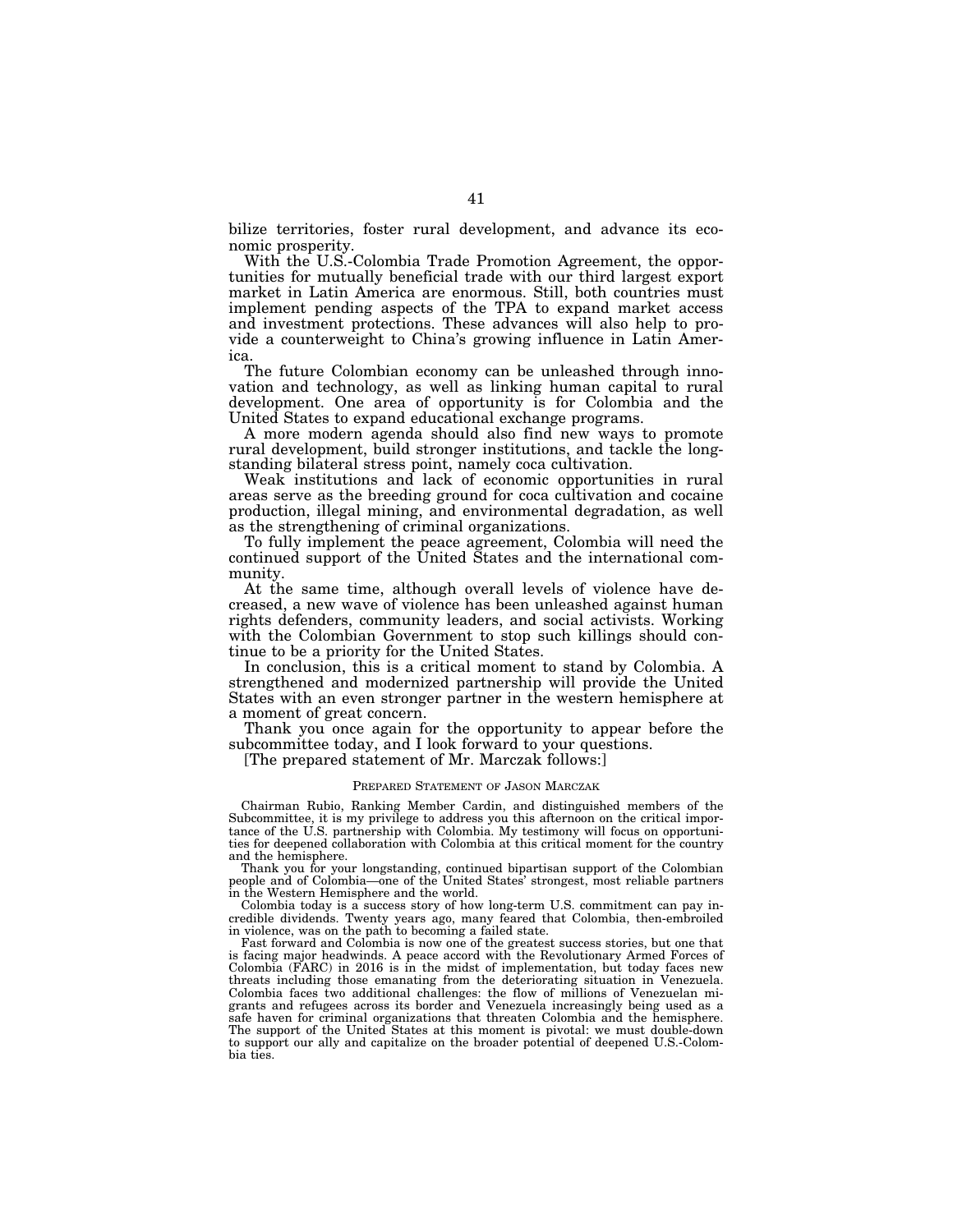The new challenges—and opportunities—faced by Colombia makes it imperative that we advance a new, modernized blueprint for the U.S.-Colombia partnership. The issues of historical focus must continue to be addressed: security, counter-narcotics, human rights, among them. But Colombia is and can increasingly be a partner for the United States on issues ranging from trade and investment, to partnering in solving other regional challenges. Still, Colombia is at a crossroads.<br>The leadership of this subcommittee and the U.S. Senate will th

It is for this reason that the Atlantic Council's Adrienne Arsht Latin America Center convened the second phase of our U.S.-Colombia Task Force, with the findings to be released next week. I thank Senator Cardin and Senator Blunt for co-chairing this important effort. I will thus focus the rest of my testimony on three items that draw from our findings: Colombia's role as a strategic U.S. partner; Venezuela's multi-pronged impact; and opportunities to deepen and modernize the relationship.

#### COLOMBIA AS A STRATEGIC U.S. PARTNER

The U.S.-Colombia relationship is one of the greatest U.S. foreign policy successes over the last two decades. The two nations have jointly worked together to create a mutually beneficial partnership that has successfully safeguarded U.S. and Colombian national security interests. Today, given rapid changes in the Western Hemisphere, our security, economic, and geopolitical interests are more intertwined than ever before.

The partnership is far-reaching. We work together to fight international drug trafficking and transnational organized crime, while promoting democracy, the rule of law, and economic prosperity in the region. Colombia also contributes security expertise in Central America, Afghanistan, and a number of countries in Africa and is NATO's only global partner in Latin America. Through its leadership in the Lima Group, Colombia is spearheading regional efforts to address the crisis in Venezuela, and will certainly play a pivotal role in eventual post-transition efforts.

Although the relationship is longstanding, the announcement of Plan Colombia in 1999 marked a sea change in the bilateral ties. Over the next two decades, the United States provided more than \$11 billion to aid the Colombian government to strengthen state capacity and institutions, decrease coca crops, and fight the FARC and other illegal groups that profited from drug trafficking. This model is one that should be looked at for replication in other hotspots. U.S. financial support and technical assistance were fundamental, but, in the end, Colombia contributed more than 95 percent of the total investment in Plan Colombia.

While the ratification of the peace deal in 2016 represented the opening of a new chapter for Colombia, it has also led to new challenges. Among them, securing and directing the necessary financial resources to implement the accords, expected to easily surpass \$30 billion. As well, although the University of Notre Dame's Kroc Institute for International Peace Studies notes that implementation is underway in 70 percent of the accords' commitments, uneven implementation is widely seen among the six pillars of the accord. An issue of great concern is the almost 300 percent increase in 2018 in victims of antipersonnel mines and explosive devices over the previous year. Also, the recent call to arms by Jesu's Santrich and Iván Marquez, both former FARC commanders, marks a worrying new development in the accords' implementation.

The Colombia of 2019 is far removed from that of two decades earlier, making Plan Colombia one of the United States' most successful foreign policy initiatives in recent memory. We must protect this investment to ensure that Colombia has the needed support as it faces new challenges. Colombia's pivotal role as a regional leader in advancing security and prosperity means that Colombia's success is directly tied to U.S. success.

#### VENEZUELA'S MULTI-PRONGED IMPACT

The political, economic, and humanitarian crisis in Venezuela is an external threat to Colombia—and to the Western Hemisphere—of the size and scope not previously seen. The regime of Nicolás Maduro is a direct threat to Colombia's peace and prosperity and that of the hemisphere. Maduro welcomes Colombian criminal groups with open arms and shelters FARC dissidents and the National Liberation Army (ELN) who engage in illegal gold mining and increasingly run their drug trafficking out of Venezuela. According to estimates from the Colombian government, over 1,000 members of the ELN are currently in Venezuela. Colombian criminal groups have used the safe haven granted by the Maduro regime to regroup and rearm.

The freedom to operate in Venezuela has provided Colombian criminal groups with new opportunities to launch attacks into Colombia. In February 2019, 22 young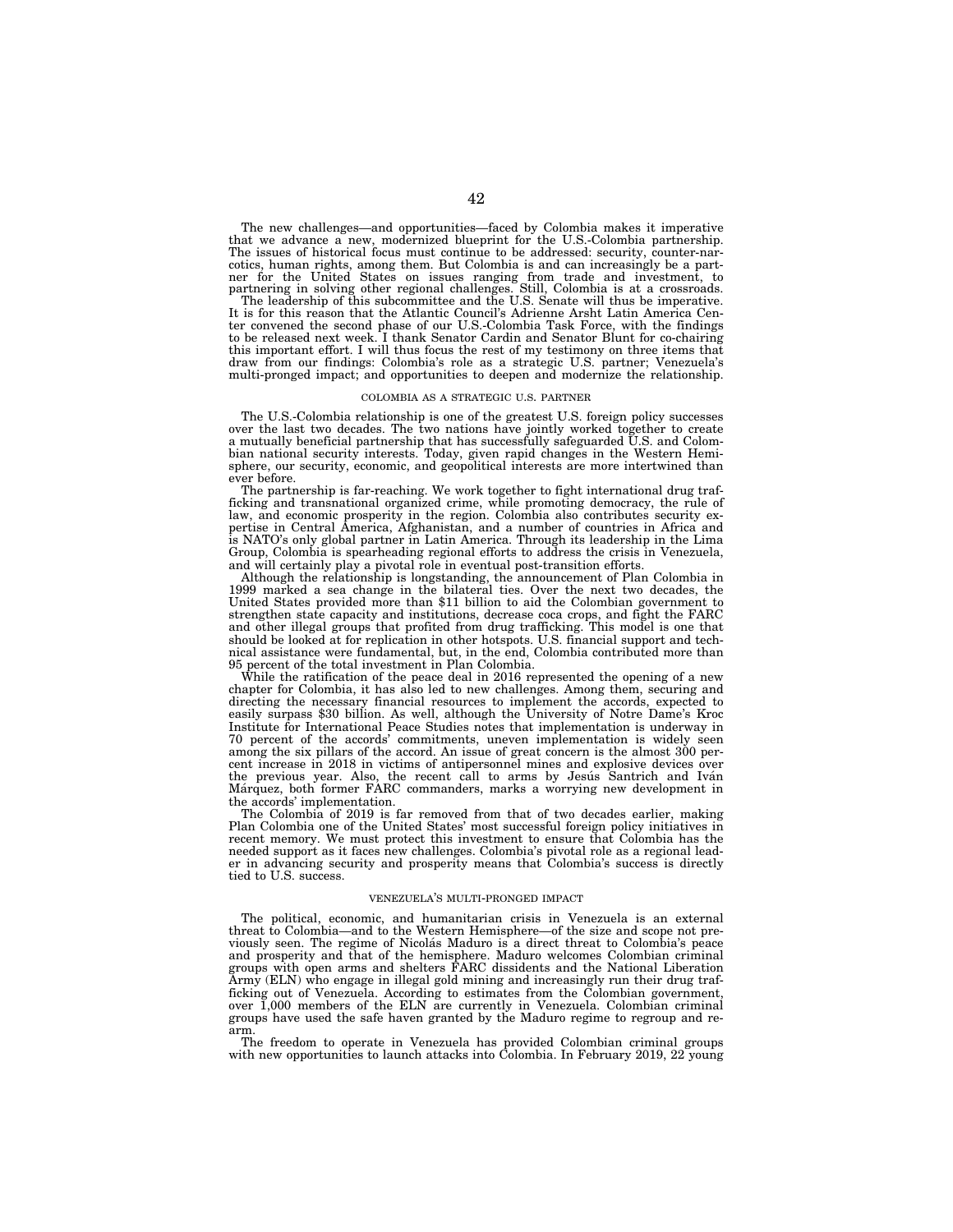cadets were killed by a car bomb at the Colombian Police Academy, an attack ordered by ELN commanders from Venezuelan territory. Last month Iván Márquez announced a ''new phase of the armed struggle'' in a video that Colombian authorities believe was filmed in Venezuela.

The cooperation between the Venezuelan regime and Colombian illegal groups seems to have increased recently. According to leaked Venezuelan intelligence documents, Colombia's rebels are actively trained and armed in Venezuela, including in the use of weapons such as high-tech Russian shoulder-mounted antiaircraft missiles. Further, according to the Colombian newsweekly Semana, ELN and FARC dissidents are helping Venezuela to identify high-value military targets inside Colombia.

At the same time, Colombia is the primary recipient of the largest mass migration in Latin America's recent history. With 1.4 million Venezuelan migrants in its territory as of June 2019, Colombia is the primary destination for Venezuelans. Estimates from Colombian migration authorities project that in a moderate scenario, up to 2.5 million Venezuelans could be living in Colombia by year end. That number could reach as high as 3.5 million Venezuelans—an unprecedented wave of migrants and refugees by global standards.

President Ivan Duque has adopted a policy of complete solidarity toward Venezuelan migrants, providing medical care, housing and public education, among other services.

In the last 2 years, more than 340,000 Venezuelans were treated in the Colombian health system, over 29,000 pregnant women gave birth at no cost, 156,000 Venezuelan children and youth were enrolled in publicly funded schools, and 62,000 Venezuelans had access to public protection programs and child and family welfare services. Recently, the government granted nationality to 24,000 children born to Venezuelan parents in Colombian territory.

Still, more attention is needed to prevent a regional public health emergency that could eventually reach the United States. Malaria, chagas disease, dengue, zika and other dangerous infectious diseases are prevalent in Venezuela and could rapidly spread throughout the hemisphere.

The Colombian response has not only been humanitarian. A long-term solution to the current migration crisis includes giving legal status to Venezuelans and integrating them into the labor force. Almost 700,000 migrants have received temporary protected status, which provides them with legal status and facilitates their access to legal employment opportunities, healthcare, and education. These measures are critical so that migrants can achieve economic self-reliance and contribute to the Colombian economy.

However, a regional consensus on how to absorb the Venezuelan influx is necessary and urgent. Recently, Ecuador joined Peru and Chile in tightening entry requirements, therefore increasing the burden on Colombia. This crisis is a regional problem and cannot be borne by Colombia alone. Colombia's generous response to the massive influx of Venezuelan migrants and refugees should be viewed as a model for countries around the world.

Naturally, the Venezuelan migration crisis is placing significant strains on Colombia's economy. According to the World Bank, the estimated economic cost for Colombia in 2018, not including infrastructure and facilities, reached 0.4 percent of gross domestic product (GDP), or the equivalent of \$1.5 billion. But the number of refugees has increased since then, and today the Colombian government estimates that the cost of providing health care, schooling and other services to Venezuelans will be 0.5 percent of GDP.

Additional international support is urgently needed. In the last 2 years, Colombia has received approximately \$150 million per year in assistance from the global community—10 percent of what is needed. Colombia has received international funds that equate to approximately \$68 per migrant—a drop in the bucket compared to the \$500 to \$900 donated per migrant or refugee from Syria, South Sudan, and Myanmar. A U.N. call for \$738 million from the international community has turned up less than a third of the money sought, with the United States contributing the lion's share.

The continued flow of Venezuelans to other countries in Latin America, and precisely to Colombia, is not sustainable. Fiscal costs will peak in 2020 as a result of Colombia's efforts to provide migrants and refugees with access to quality healthcare, education, housing, and other basic needs. These costs represent a major economic strain for a country working to implement a peace agreement and seeking to secure institutional control over all its territory.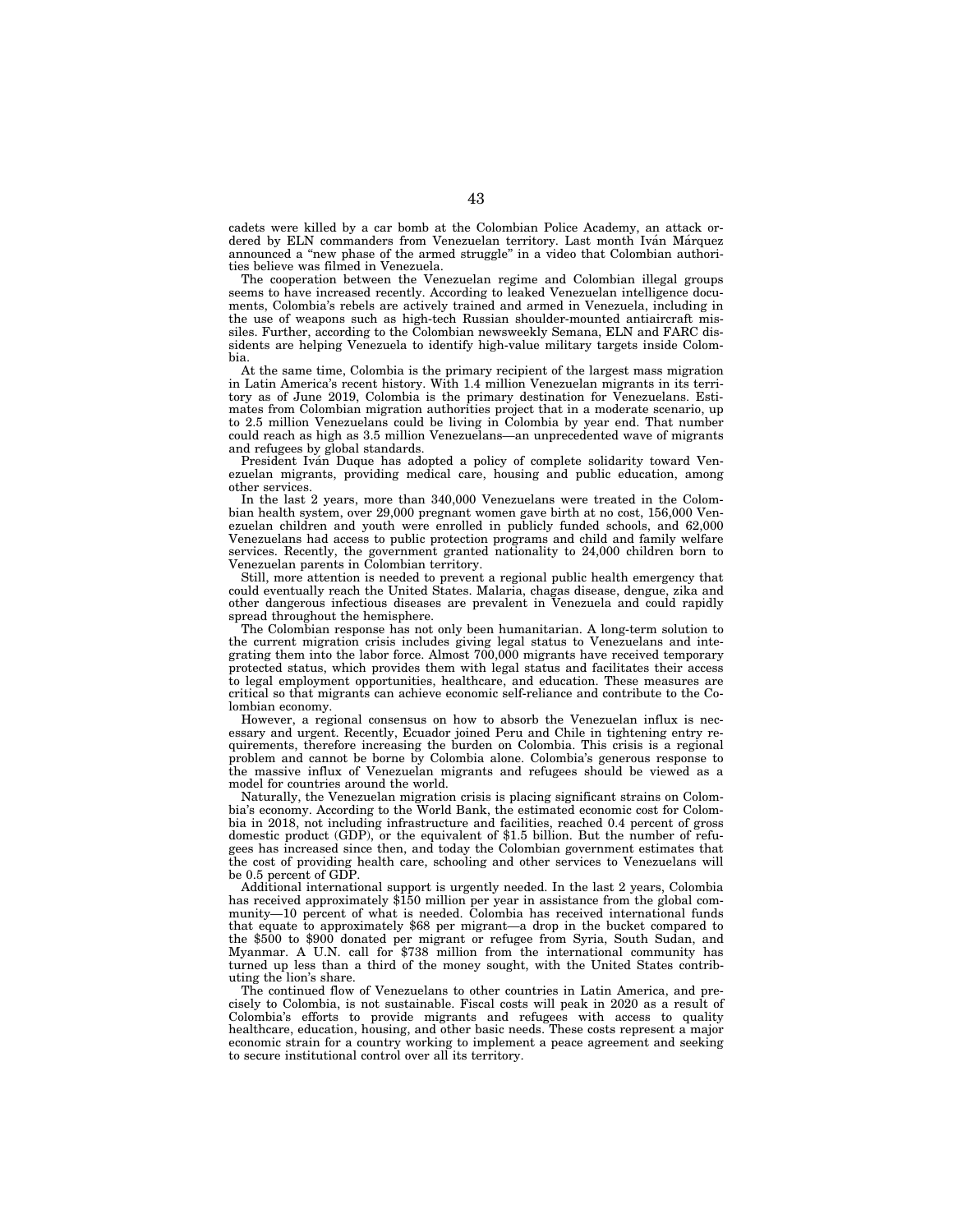The interests of Colombia and the United States are closely linked. The new U.S.- Colombia partnership should recognize this reality, and capitalize on the opportunities that this represents. The partnership will be further solidified as the United States supports Colombia's efforts to stabilize territories, foster rural development, and bring about a sustainable democratic transition in Venezuela. Economic and diplomatic ties will also be strengthened as both countries work together to support the eventual reconstruction of Venezuela and to advance stability in other parts of the region, particularly in Central America.

With the U.S.-Colombia Trade Promotion Agreement (TPA), the opportunities for mutually beneficial trade are enormous. The United States is Colombia's largest trading partner and Colombia is the United States' third-largest export market in Latin America behind Mexico and Brazil. Still, both countries must implement pending aspects of the TPA to expand market access and investment protections.

Additionally, strengthened trade and investment between Colombia and the United States will help to provide some counterweight to China's growing influence in Latin America. Over the last 20 years, trade between China and Latin America has multiplied 18 times, from \$12 billion in 2000 to \$224 billion in 2016. Today, China is the largest trading partner for Chile, Peru, and Brazil, and, in the case of Colombia, China has become its second-largest export partner.

The future Colombian economy should also prioritize innovation and technology as well as linking human capital to rural development. One area of opportunity is for Colombia and the United States to expand educational exchange programs via scholarships, grants, exchange programs, and joint research. About 8,000 Colombians study in the United States every year—with an economic impact of \$302 million—and approximately 236 of them receive full scholarships through the Fulbright Program. Expanding opportunities for postgraduate training of Colombian students in the United States would make a direct contribution to the development of human capital and economic development in Colombia, which would benefit shared U.S.-Colombia interests.

A more modern agenda should also find new ways to promote rural development, build stronger institutions, and tackle the longstanding bilateral stress point, namely coca cultivation. Office of National Drug Control Policy figures released in June 2019 show a slight drop in coca production from 209,000 hectares in 2017 to 208,000 in 2018. Those numbers must continue to drop. President Duque has prioritized coca eradication and counter-narcotics efforts overall, with the expectation of a continued downward trend in coca cultivation.

Weak institutions and lack of economic opportunities in rural areas affect both Colombia and the United States. These conditions serve as the breeding ground for coca cultivation and cocaine production, illegal mining, and environmental degradation, as well as the strengthening of criminal organizations, all of which affect the well-being of Colombian citizens as well as U.S. national security interests.

Devoting the necessary effort and resources to implement the peace agreement is critical as is bringing to justice those who are in stated violation of the agreement and intend to return to conflict. To fully implement the agreement and devote the necessary resources to capacity building, local governance, and alternative economic development in rural areas, Colombia will need the continued support of the United States and international community. This is especially true in the midst of evergrowing fiscal strains resulting from Colombia's commitment to continue to support the growing Venezuelan migrant and refugee population. The U.S. Senate has historically risen to the occasion to provide resources at critical moments for Colombia.

The need to double-down on rural development is exemplified by the fact that many of the communities that believed the end of the FARC meant the arrival of the state are experiencing fierce battles between different criminal groups competing over illicit rents. More than 25 illegal armed groups, with a total of about  $7,000$  members, operate in the country today. The August 2019 call to arms by Iván Marquez reinforces the critical importance of meaningful reintegration of ex-combatants and attention to unmet needs in rural areas, which are the parts of the accord most behind in terms of implementation.

At the same time, although overall levels of violence have decreased in Colombia, a new wave of violence has been unleashed against human rights defenders, community leaders, and social activists. Estimates of the total number of murders vary across sources, but Colombia's Ombudsman's Office reports 317 victims from January 2016 to April 2019, most of whom were peasants, Afro-Colombians, or indigenous persons. Working with the Colombian government to stop such killings should continue to be a priority for the United States.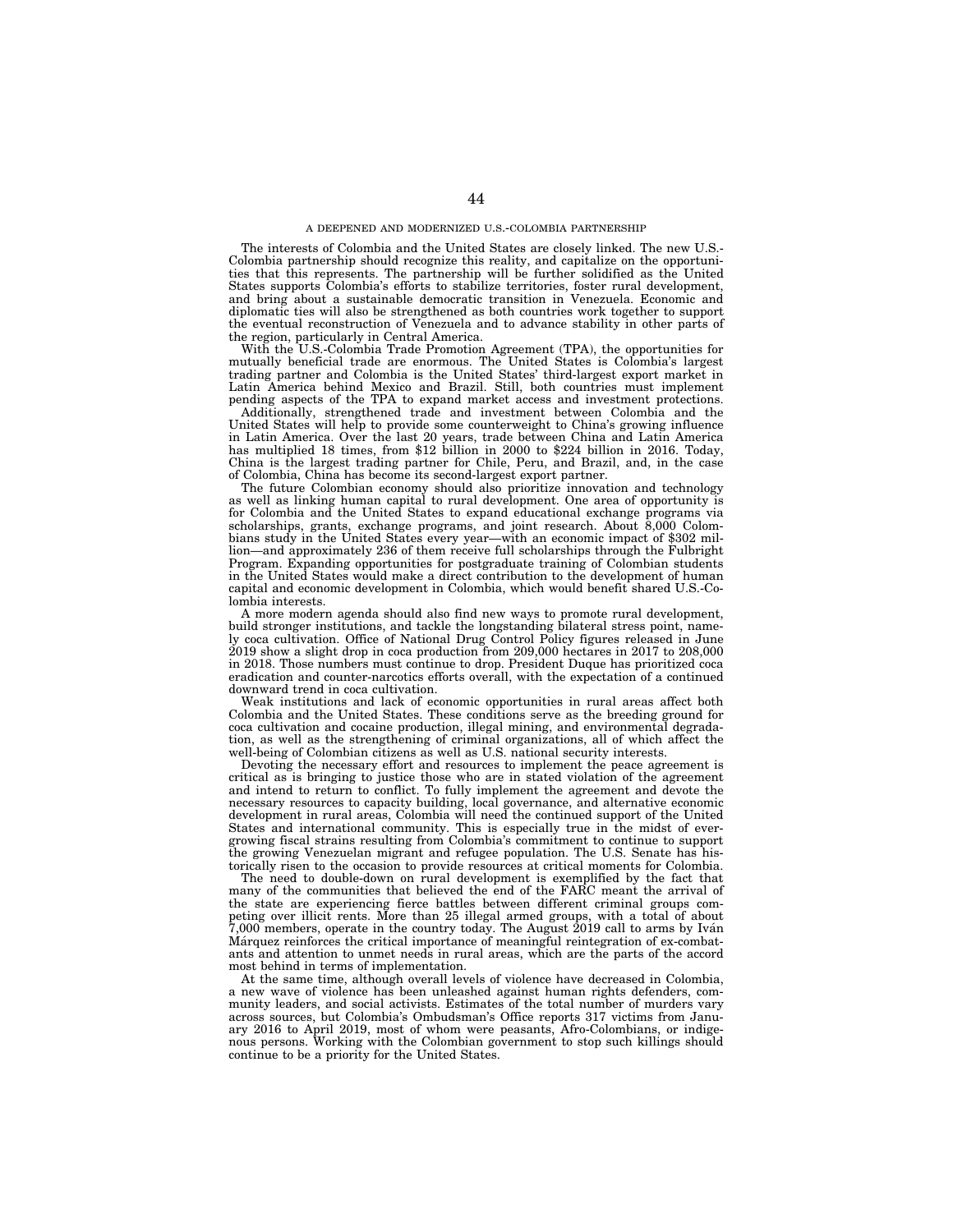In sum, this is a critical moment to stand by Colombia. It is vital for the longterm interests of Colombia, the United States and the whole region. A strengthened and modernized U.S.-Colombia partnership involves deepening bilateral trade and investment, promoting rural development in Colombia, cooperating to find a solution to the world drug problem, and finding a peaceful solution to the Venezuela regional crisis. This multi-pillar focus will help catapult Colombia to the next stage of prosperity and provide the United States with an even stronger partner in the Western Hemisphere at a moment of great concern.

Thank you, once again, for the opportunity to appear before the Subcommittee today. I look forward to answering your questions.

Senator RUBIO. Thank you.

The ranking member.

Senator CARDIN. Well, thank both of you.

You heard our discussion during the first panel. Mr. Marczak, your point about the international community's support for the migrants from Venezuela in Colombia is eye-opening. It is shocking. \$68 per migrant versus \$500 to \$900 for the Syrian crisis.

We cannot do this by government alone. We are going to have to have help from the private sector. That has been underscored. In the Council's work, that has been one of our key points.

What should we be mobilizing to help Colombia on the migrant issue so that they can make the progress they need to in regards to their economy, in regards to dealing with drug issues, in regards to dealing with implementing the peace process?

Mr. MARCZAK. Well, thank you, Senator Cardin, for that question.

As mentioned in the earlier panel, the question of an international donor conference for Colombia is fundamental. This is one of the recommendations in our report is that more analysis is needed on specifically-

Senator CARDIN. We have got to get countries to attend.

Mr. MARCZAK. You got to get the countries to attend. And the numbers that are out there right now—the World Bank estimate of how much it costs Colombia, .4 percent of their GDP—that only takes into account the short-term needs that Colombia is doing, the short-term housing, the education. It is not the long-term needs that Colombia will have to bear to absorb the millions more that could potentially be coming from Venezuela. It is pivotal that the United States and the international community work with member countries to provide that support and convene donors to really focus on the importance of this crisis in Colombia.

At the same time, what is critical is to help Colombia in a number of other areas. One of those is data gathering and collection and of other collection techniques. The Colombians are trying to find for two different types of data collection efforts: one on data gathering to facilitate integration; another data gathering for security, knowing who is crossing the border, getting sensors, getting drones at the border.

On the first point-

Senator CARDIN. Well, on that point, I invite both of you to respond. The Chairman raises a very valid point. How do you maintain a stable government when you have a border country that is harboring your terrorists, the FARC rebuilding? You said monitor the border. I wanted to stop you on that because maybe that is part of the answer to deal with the FARC presence in Venezuela coming back into Colombia. Is that viable?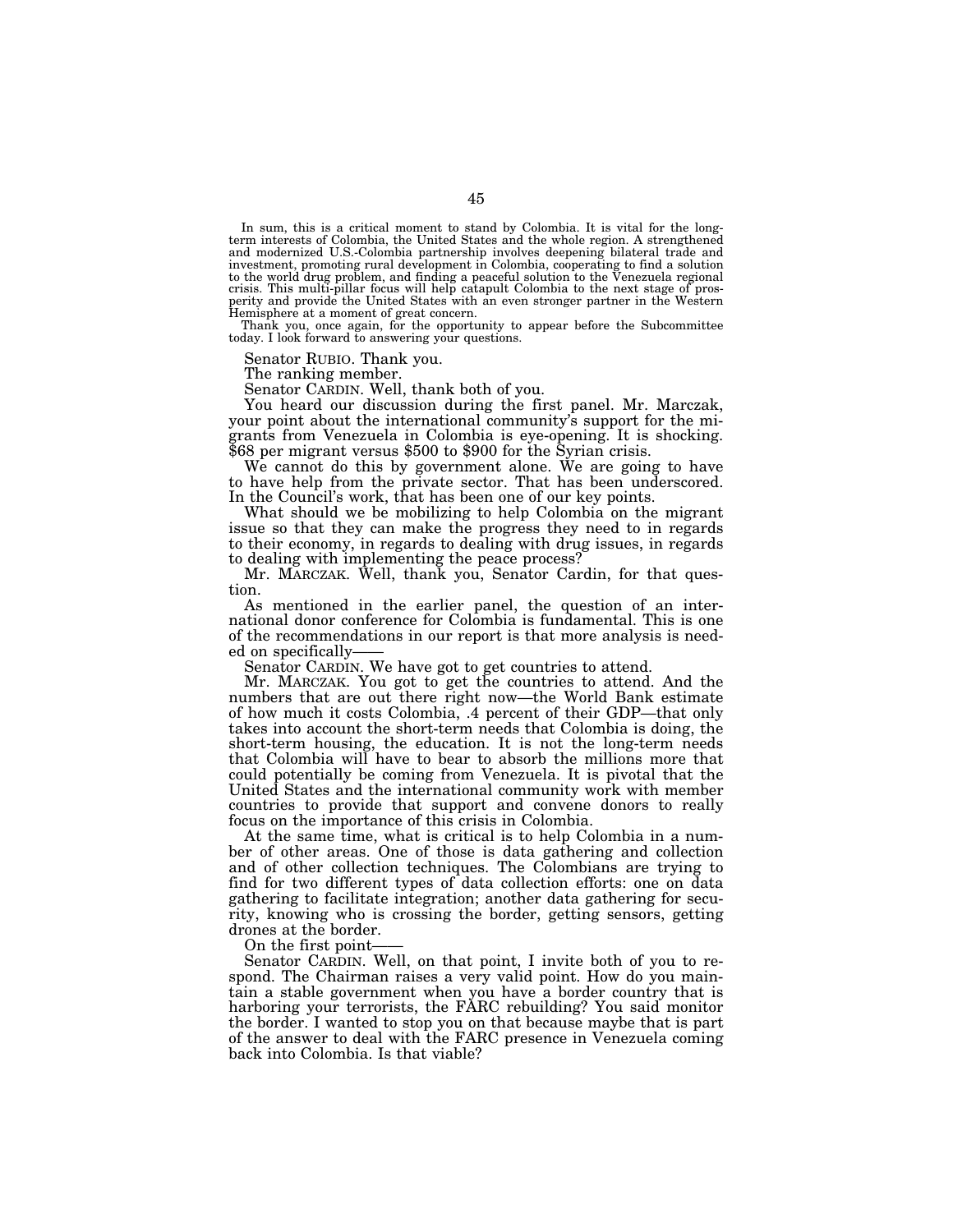Mr. MARCZAK. Thank you, sir. Yes. The Colombians can tremendously benefit from increased U.S. support through technology to strengthen its border, drones, sensors. The FARC, the ELN in particular, are frequently crossing back and forth across the Colombian-Venezuelan border. They have impunity. Dictator Nicolás Maduro and Venezuela grants them that impunity, and they use that impunity to target Colombian sources, to launch attacks in Colombia, and then go back across that border. So the more that the United States can do to facilitate strengthening that border—we are not going to be able to put soldiers across that entire border, but we have the technology to be able to help the Colombians.

Senator CARDIN. Let me ask both of you. We applaud Colombia having an open border so Venezuelans can escape the horrific humanitarian crisis and find safe haven in Colombia. We noticed more countries in the region are requiring visas. They are starting to close their border. Is Colombia right to keep the open borders? We wanted them to, but from an internal security point of view, are they right to do that?

Ms. BALLING. Well, first I would say one of the wonderful things about the Colombian people is that they are actually quite grateful to the Venezuelan people for when, during the time of, for example, Pablo Escobar, there were thousands of Colombians that had to resettle in Venezuela. So there is an unusual amount of good will between the two peoples.

As Mr. Marczak said, unfortunately, the Colombian military is not capable of shoring up the border, in part because the topography makes it impossible. Drones are certainly a good suggestion.

I think until the Colombian people no longer have the will to welcome their Venezuelan neighbors, the Colombians are doing the right thing. And as both Senators have suggested earlier, it is quite remarkable because they are essentially standing alone because, as you say, the other neighboring countries are requiring visas.

So as I mentioned in my testimony, at least for a short-term solution, I think helping the Colombians manage the security situation in those specific four departments that border Venezuela could definitely make an impact.

Mr. MARCZAK. Can I just emphatically say that the Colombian model is a model to the rest of the world. The way that the Colombians are treating migrants and refugees should be broadcast around the world as an example of what you do in a situation like this, the welcoming of millions, and not just welcoming them, not just providing health care and housing and education services, but actually giving them the status so that they could actually formally work inside Colombia, the recent granting of Colombian nationality to children of Venezuelan parents born inside Colombia, and looking at the Venezuelan migrant/refugee situation as not about people who are going to go back the next day, but looking at how do they incorporate these people into their society.

Senator CARDIN. I agree completely with you. They should not be penalized. They should be rewarded, and that is why we are all frustrated there has not been more international support for the burden that they are bearing with open borders. But I agree with you.

Thank you, Mr. Chairman.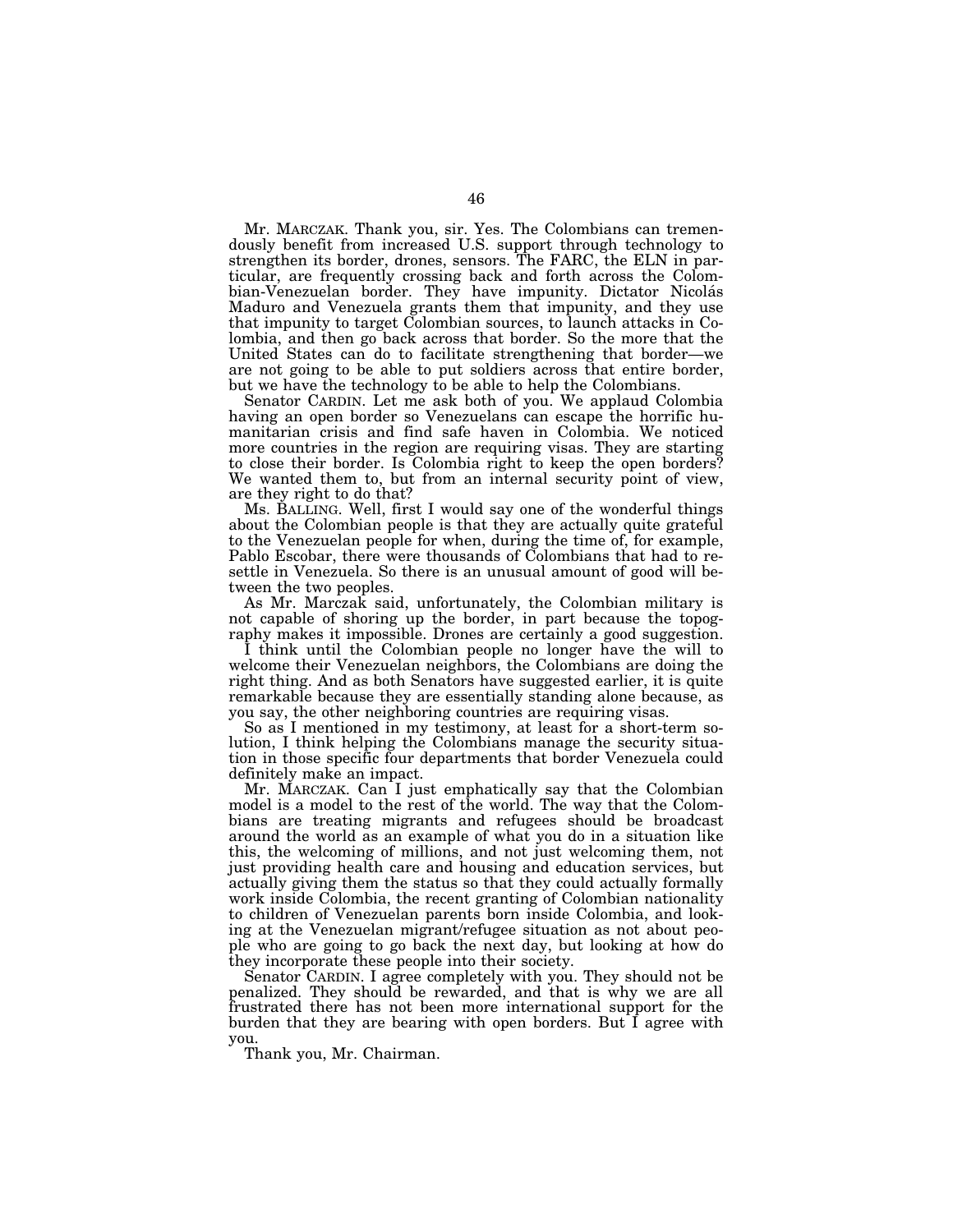Senator RUBIO. So a couple points here to tie this up.

It is a complex situation with the migration, number one. There is actually a substantial number of Venezuelans that also hold Colombian citizenship, predating the migration. So that is a factor.

The other is clearly—you know, it is interesting. If you went back 25 years, it was the reverse. It was the Colombians going into Venezuela. And so I think that gratitude has played a role in this reception.

But there are indications—and I am not being critical. It is a natural reaction of any country that—we saw it very quickly happen in Peru. We saw it very quickly happen in Ecuador. There is a natural tendency at some point in time for it to begin to create fractures and pressures inside of a society. So I am not prepared to say that there is an emerging xenophobia, but there are the beginning signs that the support for this migration has begun to sort of flag a little bit among the general population in Colombia as more and more of this burden is being fully felt. And that is something to be concerned about. Is that your assessment as well?

Mr. MARCZAK. I agree with that assessment, Chairman. I think that this is a phenomenon, as you correctly state, throughout the world, just recently on a trip to Colombia, seeing a news broadcast and seeing the people being labeled as Venezuelans when a particular crime was committed. And I think that that further reinforces the need, as talked about in today's subcommittee hearing, for additional international and U.S. support for Colombia at this critical moment. Colombia just does not have the fiscal resources to be able to implement the peace accord, deal with FARC and ELN attacks coming from Venezuela, and at the same time provide services and integration for millions of Venezuelans that are crossing its border.

Senator RUBIO. Is that your assessment as well?

Ms. BALLING. Yes, that is my assessment absolutely. As I said, I think that these types of specific civil affairs efforts that U.S. SOUTHCOM and U.S. SOC SOUTH could execute could really help with that because, yes, I have heard that the tensions are beginning to worsen and unfortunately, of course, among the poorest of Colombia's citizens.

Senator RUBIO. And I do not raise to be critical-

Ms. BALLING. No, no. It is just natural.

Senator RUBIO. And to add to it though, I also do not want people to take for granted that what we have now is forever, that this is some sort of a permanent thing that we can accept. I do think that there is the potential at some point for this situation to take a different direction if it continues for much longer.

I do want to say, because it has been mentioned a couple times and I do not know if this has been noted by others and I failed to do so. But there was a donor conference convened I believe by our mission at the OAS with Ambassador Trujillo and others a few months ago. And I think there was \$100 million pledged, which is 10 percent or less of what the annual cost is. I am not sure how much of that \$100 million ultimately came in, but the lion's share—and I think it was noted in your testimony, Mr. Marczak. The lion's share of the international contribution has been U.S. dol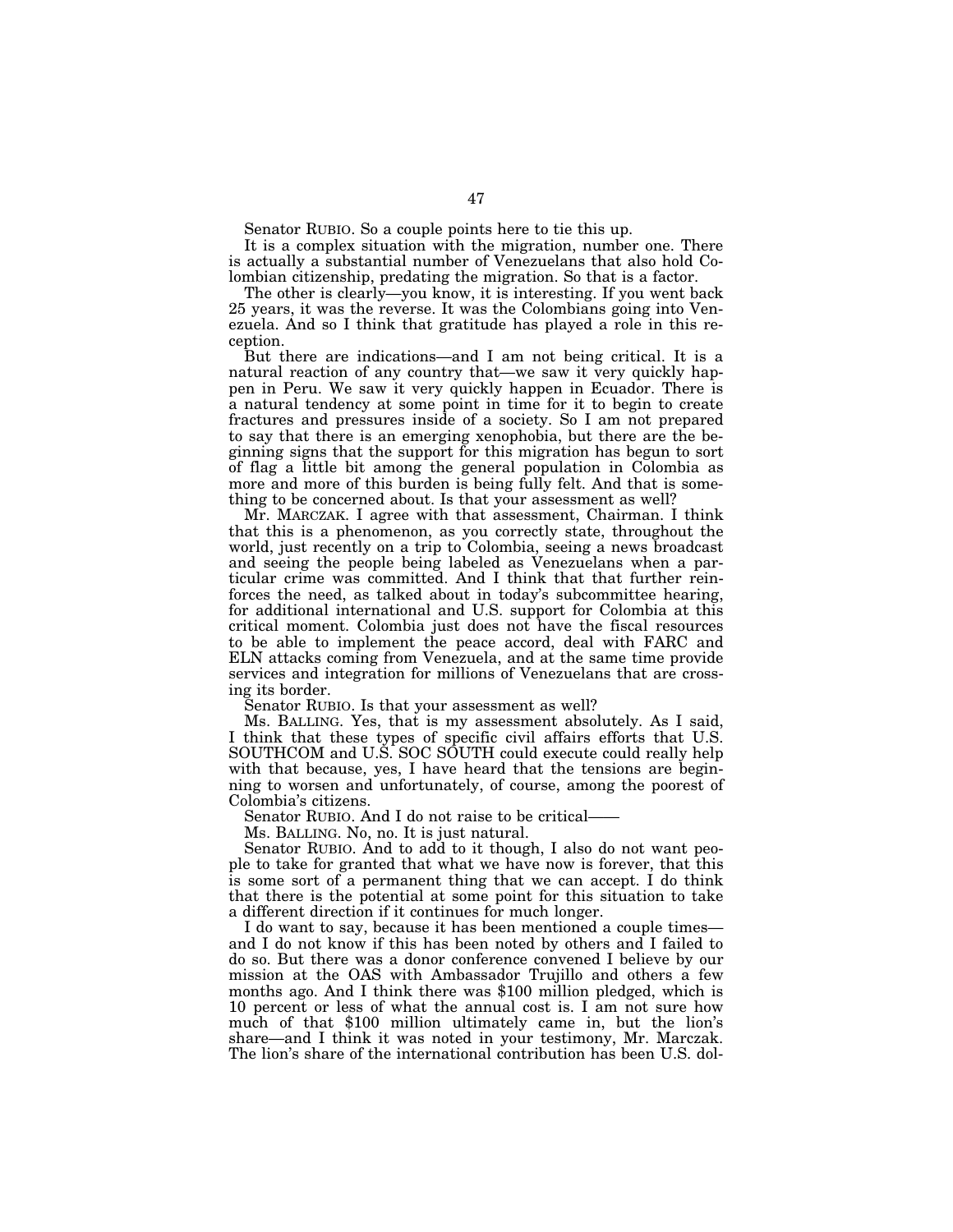lars. I forgot the number. It is about \$300 some odd million at this point, about \$375 million or so—U.S. assistance.

Mr. MARCZAK. That is correct, Chairman. And of that \$100 million pledged at the OAS conference, only a fraction of that money has actually come to fruition.

Senator RUBIO. And then the U.N. put out a call as well, and I think a very small reaction to that as well. So there have been efforts. It is not fair to say there have not been efforts. There have been efforts to step up. But frankly, we as policymakers do not like it. We complain about it, but we are going to have to do a lot of this ourselves if we want it done. And that is why this hearing is so important. We can sit here and hope that others will step up, but ultimately we have to make a decision about whether it is in our national interest to do so or not. And I hope after this hearing today that we can convince more of our colleagues of that.

A side note because I do not want to forget to ask. You mentioned, Mr. Marczak, the Free Trade Agreement. I do not know what the numbers have been the last couple years, but for some substantial period of time, there was actually a trade deal we ran a surplus on of trade. I do not know if those numbers remain that way, but it is a pretty good deal for the U.S., in essence. It is certainly very good for Miami where I live and in south Florida and in Florida at large. But it is actually a real success. We talk a lot about Plan Colombia, but one of the real successes of our relationship has been the trade opportunities that it has created. So I do not know what the numbers are. Maybe one of you do, but I know for a while it was a surplus. It may still be the case.

On the military and the border, one of the interesting things is for all of their reputation of being militant and I see descriptions of Duque as more with a firmer, harder hand than Santos. And I think the people who say that often use it to criticize him. They have actually deliberately avoided sending military units to the border. For example, when the effort was made to bring in humanitarian assistance across the border into Venezuela, it was police units that they deployed. And one of the reasons why is the fear that if they deployed military units to the border, it could inflame tensions and lead to a military escalation. And they have also shown tremendous restraint. I think there is clear evidence that not only was tear gas and other things fired into Colombian territory, but there were even intrusions by some of the national guard elements. So I think they have shown tremendous restraint.

And I say that only because there is a challenge there between and it is something that may need to happen, but if you stand up and bulk up a military presence on the border, there are some that will accuse that of being militarization, in essence, a provocative act in response. And I do not know if any of you have sort of thought through that or what the international reaction to that would be. Colombians are sensitive to it.

Ms. BALLING. Yes, absolutely, Chairman. And forgive me for repeating myself. That is why these very specific forms of, quote/unquote, "military presence" are crucial. So that is one of the functions civil affairs teams serve. And that is one of the missions of acción integral is to essentially actually present the military as an extension of the state as a protector of democracy, but not in an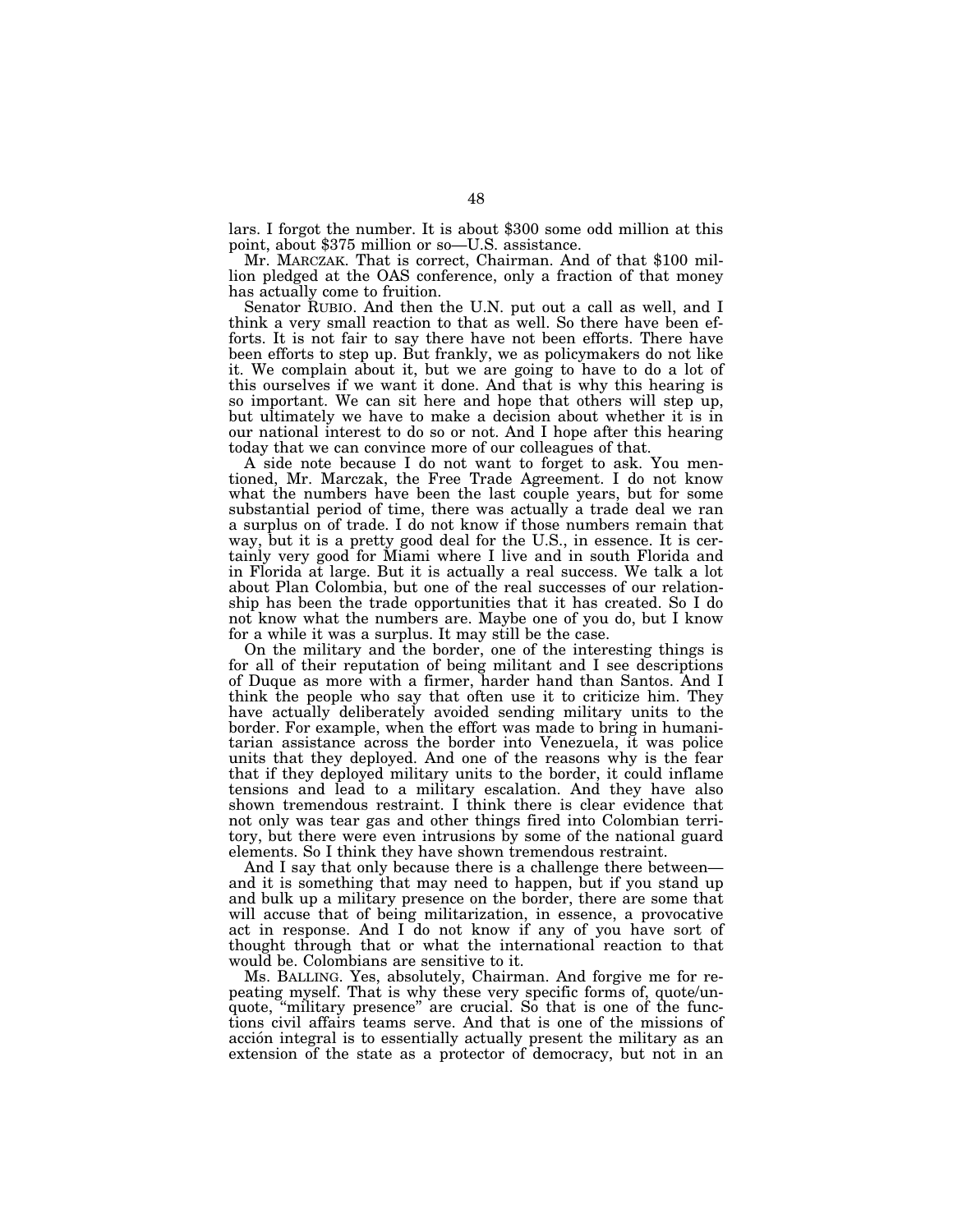offensive, aggressive way. And these specific programs actually are the programs designed to show the citizens that they do not look at the national police and the army as aggressive invaders and so forth. It is nuanced. But that is why  $\tilde{\Gamma}$  feel very strongly about backing these specific programs.

Senator RUBIO. And I do not disagree. I think one of the challenges people are unaware of is when the peace deal came into being and FARC elements would pull out, immediately other criminal elements would step in and now begin to fight. And some of the violence that we keep hearing about are these different criminal elements saying, hey, there is a vacuum there now. It is like if a gang abandons a neighborhood. So these four other gangs start fighting over who now inherits that territory. And that has also been a challenge to the state in dealing with that reality as well.

And then clearly in many of these areas that have not had a government presence for a significant period of time, people grew up in a culture and society where government forces coming in were viewed as hostile. And so changing that perception is important.

I think one of the things I had hoped would come from this hearing is one of the things that you talked about—I think both of you really have alluded to—and that is we really do need to upgrade and update. You know when you get that alert that your app has a new update? We really do need to update this relationship because it now faces a set of challenges that extend beyond Colombia's border. And frankly, I am not sure that our current programs, as they are currently constructed, fully address the full spectrum of those challenges.

Obviously, we will await the work that you have done along with Senator Cardin and Blunt, which I guess you will announce a review on next week?

Mr. MARCZAK. Next Thursday.

Senator RUBIO. And is that one of the things you have looked at, what that update to the app looks like?

Mr. MARCZAK. Yes. This is a refresher. This is the app 2.0. And it is how to provide for a modern blueprint for a U.S.-Colombian partnership.

Senator RUBIO. Because one of the things that I have spoken to the National Security Council about, I have spoken to the Department of State about to some extent about is we really do need a more holistic approach to this that involves the use, for example, of the OAS, which I think has been reinvigorated in a role that it reinvigorated. And that has been positive. It looked at how our existing programs coincide.

But at the core of it is the argument I consistently make, and that is it is impossible to simply focus on Colombia as a challenge that exists within the confines of their own border. It is impossible to deal with these issues that we are discussing as long as there is a mafia acting as a government in a neighboring country cooperating and, in some cases, potentially training and harboring criminal elements who have among their stated intent the overthrow of your government. And I think about what nation on earth could sit there and permanently tolerate that groups hostile to the government and prepared to carry out armed attacks and killings is operating with impunity and you are basically sitting there unable to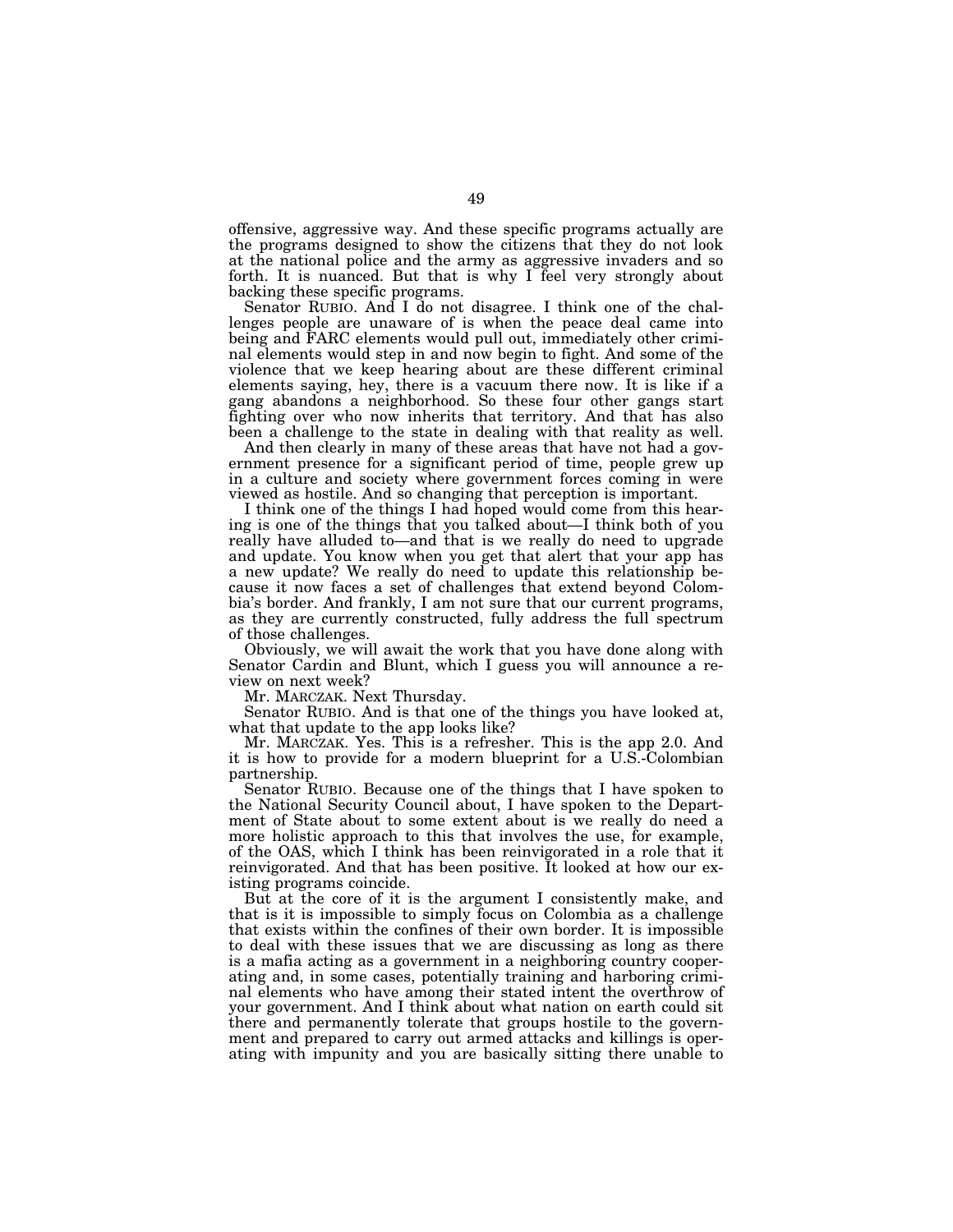do anything about it. I think that is an intolerable situation that eventually has to come to a head one way or the other.

And so ideally it would be a regional response to it. Perhaps the beginning of the Rio discussion will convince more countries in the region that this is a regional response that needs to happen to this.

But I just do not know ultimately how we solve any of these challenges that we are discussing as long as—no matter how much they eradicate coca, no matter how much we fund the migrant situation, all these things will help. But as long as there are these armed criminal groups operating with impunity, I do not know this gets substantially improved. I do not know how you solve this problem without dealing with that specific part of the problem.

Mr. MARCZAK. Chairman, if I may. I fully agree.

First, the task force report, which I look forward to sharing with you that will be coming out next week, looks at not only the challenges of Colombia being beyond Colombia's borders, but also frankly the opportunities that Colombia brings. Colombia is a regional and a global leader on security assistance. Colombia is a regional leader on economic prosperity, on democracy promotion. And Colombia frankly is the regional leader through the Lima Group and working to solve the Venezuela crisis.

I think as you pointed out beforehand with regard to the influx of Venezuelans to Colombia, the illegality of what is occurring in Venezuela will only continue to grow the longer that Nicolás Maduro stays in power. The more that he is squeezed, the more he is going to continue to resort to illegal groups and illegal sources of funding. And that illegal source of funding, arms trafficking, illegal gold trafficking, arms smuggling, money laundering—this is what is helping to keep the regime afloat, among other issues. And that needs to be curtailed or else he will continue to resort to illegality and to the FARC and ELN and other groups as his supporters.

Ms. BALLING. Yes. I would say one good thing is now that the peace accord has been signed, there is no longer what was, I think, an incredibly high level of political pressure to have that deal signed at whatever cost. Now, as a result in my opinion, there were certain things that perhaps were somewhat more permissive than they could have been with the FARC. Be that as it may, it has been signed. I think it is crucial for the U.S. and Colombia now to be very pragmatic without the burden of the political pressure of signing a deal with a terrorist organization with regards to the security situation. So I actually look at this as a positive.

Senator RUBIO. Look, I know there is a lot of talk about—people love to talk about the deal because I think, for whatever reason in our culture, we view deals as the answer to every problem. The problem is deals are only as good as compliance. And in a deal with a criminal organization, even if 80 percent of them comply, that is still a lot of armed people. You had FARC dissidents almost from the beginning. And then you had these other criminal groups that stepped into the vacuum. You still had to deal with the ELN, which was not part of the deal. And then you saw what happened when one of them decided we want to sell drugs again, and you went after them. They claimed you are violating the deal as if somehow it gave them impunity to act.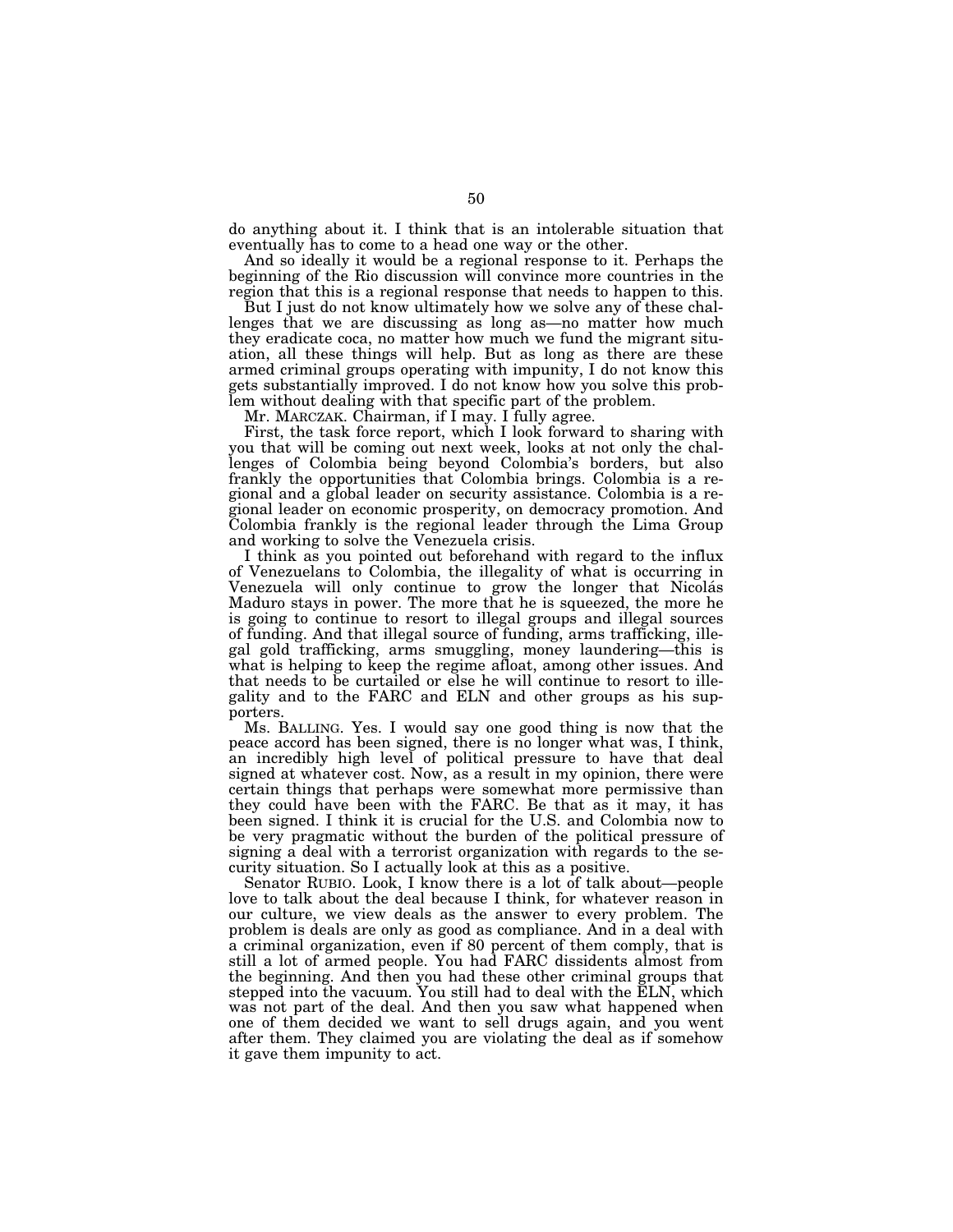So I think it is important to understand that—and by the way, we also need to point out that that deal failed in a national referendum in Colombia. It never had the buy-in of the population. It required Santos to go through the legislative process and twist arms to get the votes for it.

But, look, that is a sovereign issue for them to determine. We are here to help them either way.

I do want to say this one more point, and that is, you talk about the economic opportunities. But when someone says to you we are going to harm the state, we are now at war with the state and they are going to try to harm you, that is not just about shooting at them. It is about going after their economy. And these criminal elements know that one of the best ways to go after the Colombian economy and harm them as an attractive place for investment is to carry out attacks in urban centers, which we have not seen in quite a while where they used to be commonplace back in the day. It is what the cartels did. When Escobar wanted to pressure the government to provide him whatever it is he wanted at that point, which I think was just impunity and amnesty, he blew up airplanes. He blew up newspapers. He attacked in the urban centers.

And so I do not think it is far-fetched that at some point in the near future, Colombian authorities are going to be aware of efforts to carry out attacks in urban centers being organized, orchestrated, and perhaps financed from the territory of Venezuela.

And I want people to put yourselves in their shoes for a moment. Imagine the United States was aware that there was a terrorist organization somewhere in the world plotting to attack and carry out attacks in our cities. We would go after them in that territory, and no one could say anything to us about it. We have a right to defend ourselves.

And I do not know if policymakers and those who cover this have been sufficiently socialized the fact that no matter what we are talking about here today, that is something that I think is going to happen at some point here. There will come a point where if these people are serious about waging war against the state, they will try to conduct and may even carry out successful attacks similar to what we saw in the police academy but at a much higher rate. And I do not know what people are prepared to say or do about when Colombia turns to the world and says this is unsustainable for us. We have to do something to stop this. And we have a regime next door that is unwilling to do anything about it. We are going to have to take it upon ourselves, and what response that would elicit and what that could mean and what would unfold.

I do not know if either of you have given thought to that contingency, which I think is not a far-fetched one. In fact, I think it is a likely one.

Mr. MARCZAK. Chairman, I think a couple of things.

One is I think it highlights as well the importance of implementing the peace accords in Colombia, the attention to rural development in Colombia, because as you state, the FARC and the ELN are using Venezuelan territory as an opportunity to regroup, rearm, identify targets within Colombia.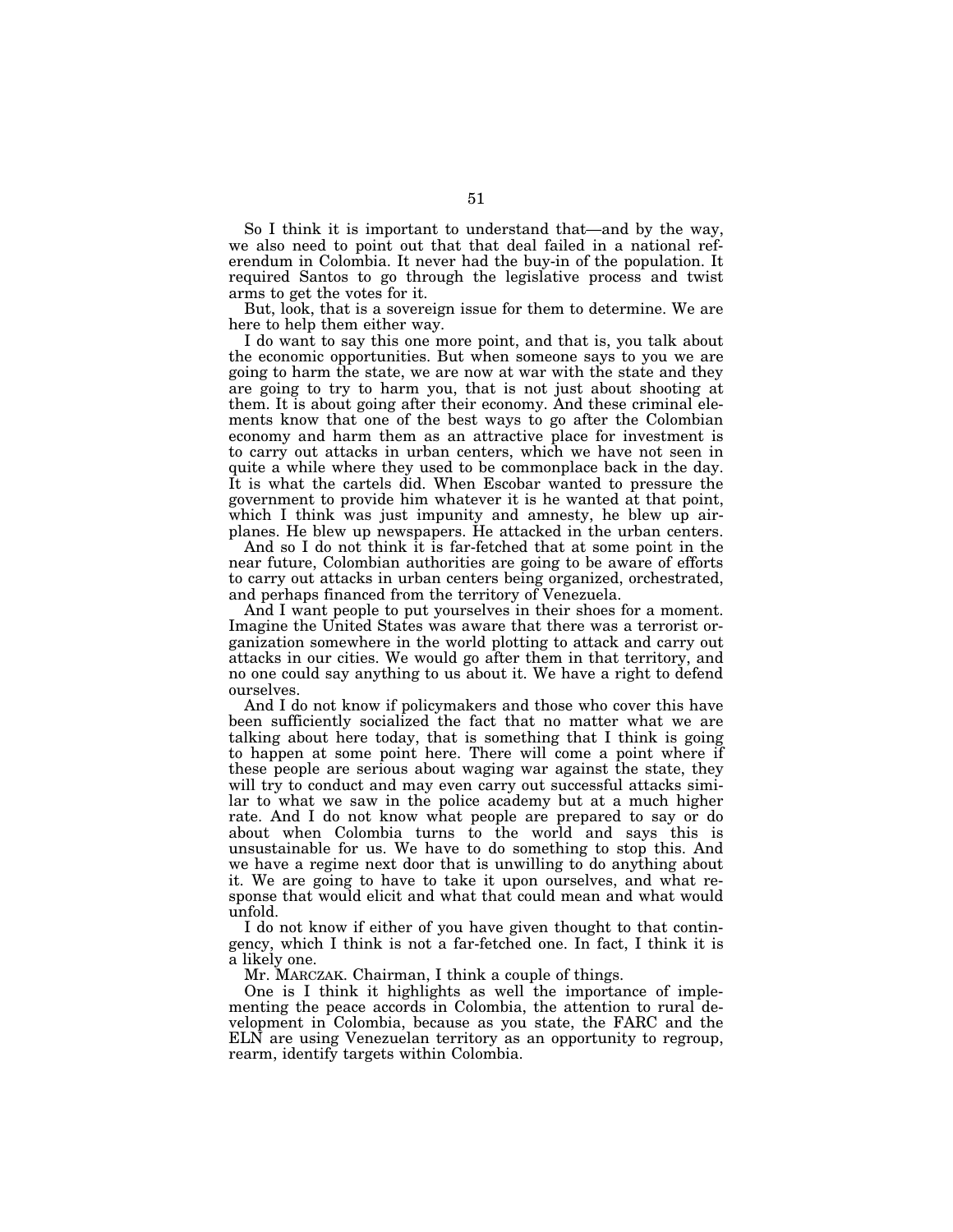But at the same time, there are vast swaths of Colombian territory, as part of the peace accords, that need to be developed. And that goes from creating alternative economic models, not just crop substitution, but actually creating new economic models in rural territories. It involves state capacity in rural territories. It involves interconnectivity. It involves building secondary, tertiary roads. It involves bring electricity: all of these different factors that can convert rural territories from being areas where illegal groups or criminal organizations thrive to ones where there is actually a state presence and a thriving economy. So I would like to add that into part of the equation here: the need for a multidimensional strategy and the need for U.S. support for Colombia in implementing that.

Senator RUBIO. And I agree 100 percent. There is nothing bad, and a lot of good comes from winning the hearts and minds of people who have not had interaction with the government in many cases their whole lives.

But that does not stop a criminal organization who is plotting to detonate bombs in Bogota´ operating from Venezuela and then using a porous border to insert those terrorists into the country to carry out these attacks. And you are the Colombian authority sitting there. You see this is about to happen, and you want to stop it before it does. And maybe you can intercept them at the border. Maybe your informants on the ground will tell you these guys are coming over because you have a better relationship with them. But maybe you have to go after them.

And I am not saying that is going to happen tomorrow morning. I am just that is where I think this leads, knowing how these things work and knowing how these particular groups work. Is that something you have looked at or talked about?

Ms. BALLING. Yes. So again, actually roads are a huge issue. I mean, that is definitely something that keeps the poor rural Colombians isolated. And by the way, when it comes to building the roads, it is their army corps of engineers. And unfortunately, they have in the past had problems because the perception of them by the population is that they are aggressive and so on. So that is again an example of when, unfortunately, sometimes it is the army that is really the only representative of the state.

Whether the FARC is operating geographically beyond its border or in, unfortunately, any of the myriad areas of Colombia where it is very difficult to access them, it underscores the importance again of intelligence. As you might remember when the DAS imploded, that was a significant blow to the Colombian intelligence system in general. So I think that, again, if we could take a close look at how to improve that because from what I experienced, having interviewed scores of FARC, some commanders and some civilians they were not, since the 1990s, motivated by ideology. It was whether they were forcibly recruited or—well, it is really the fact that they can make more money, as you pointed out, trafficking drugs, et cetera.

So in terms of intelligence effectiveness of weakening a given group, that is the good news. In other words, I think actually the ELN, despite their smaller numbers, is far more ideologically motivated and therefore perhaps a little bit more difficult to penetrate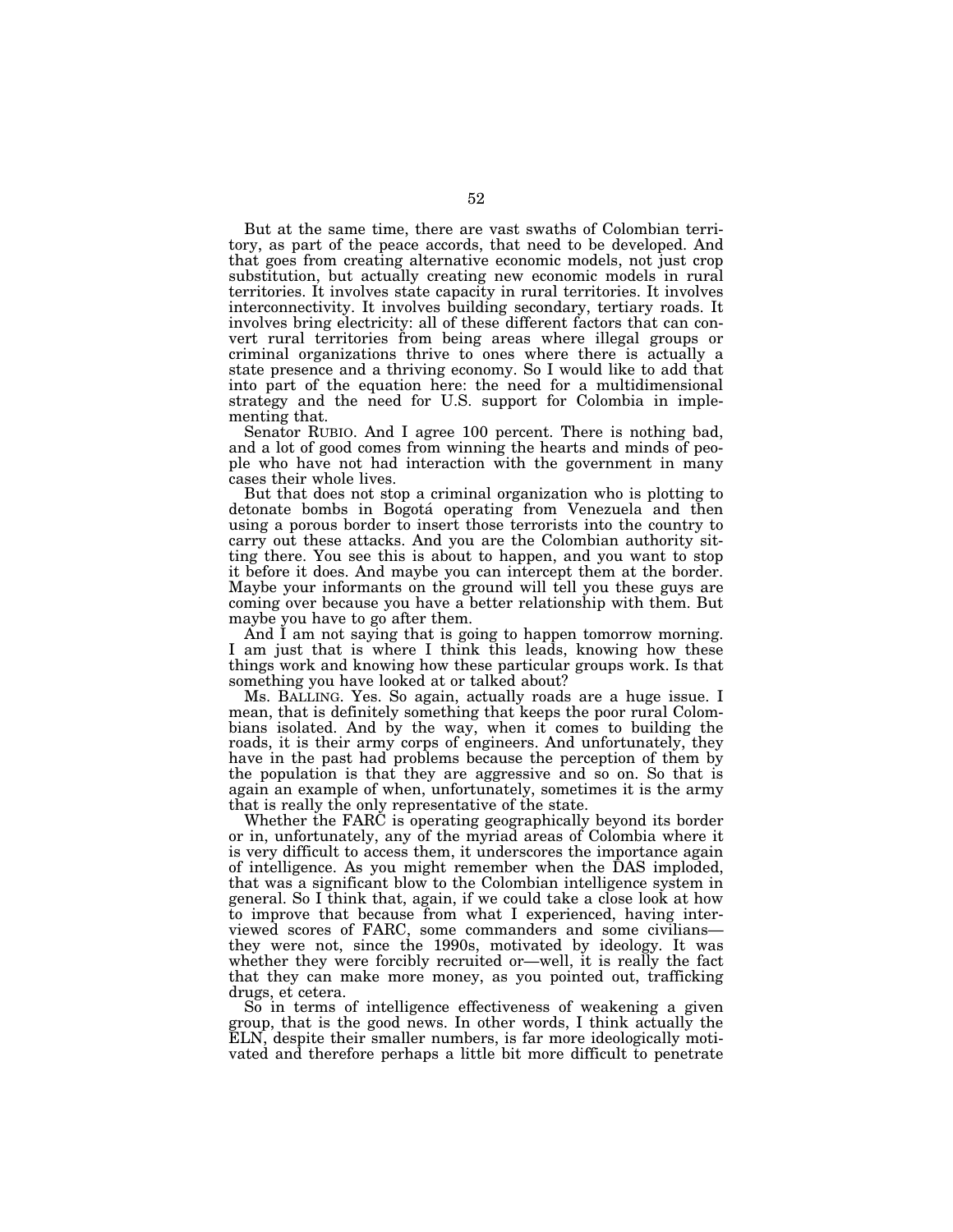when it comes to HUMINT. But I do think that with a renewed focus on intelligence gathering, that this is a way that we could help the Colombians combat what could be advantage now if Maduro is in fact letting these commanders sit in his back yard.

Senator RUBIO. And I just have two wrap-up comments, not even questions, although if you have a comment, I would welcome it.

The first is we talked about the border. You look at a map, and there is a line, but that is not really how this works. It is largely an ungoverned swath of people coming across all the time in areas. And part of it is the topography makes it difficult. Part of it is the lack of a state presence in some of those places because the cost of maintaining a human presence there is quite high. You have people shooting back at you. So I think that is important. A lot of people do not realize it. It is a border, but it is a geographic border with coordinates and the like. But it does not function in that way. It really is more of an ungoverned corridor space and parts of it because it is really difficult both because of the topography and also because of the violence and other things and even resources.

And the last point I would make is—I do not want to misstate this either—that if tomorrow morning Maduro gets on an airplane and flies to Havana and retires, that this all goes away. The transition in Venezuela is not going to be this linear, one-day-to-the-next issue even in the best case scenario. Even if tomorrow morning, Juan Guaidó was able to rightfully assume control of the apparatus of the state, there is reason to believe that for a substantial period of time, the Venezuelan state under new leadership would not have the capacity to deal with some of these matters. In fact, one of the biggest concerns I would have in the short term is the sheer volume of people currently wearing police and army uniforms that would quickly abandon their posts because of the fact that they are only there now either because they receive some small benefit that the general population does not or because of what happens to defectors and their families when they do leave.

So my point is that this Venezuela problem, even if tomorrow there was a political transition that began and it was ideal, you still have a host of other capacity and societal challenges. You have armed elements, the colectivo groups in Venezuela that certainly work for the state and operate at the direction of the regime, but who are criminals that are not just going to all of a sudden decide to go in to open a chain of car washes or laundromats.

So this is really complicated. I do not want to simplify the longterm challenges that Venezuela poses when you have upwards of 4.5 million to 5 million people in your population, when your entire infrastructure is destroyed. This is a long-term commitment we have on our hands here even beyond what we are facing here today.

Well, thank you both for being a part of it. We look forward to seeing that report. I know Senator Cardin is going to get all the credit for it, so that is good.

[Laughter.]

Senator RUBIO. Blunt too.

Senator CARDIN. Let me read it first. Then I will see.

Senator RUBIO. Yes.

Do you have anything else?